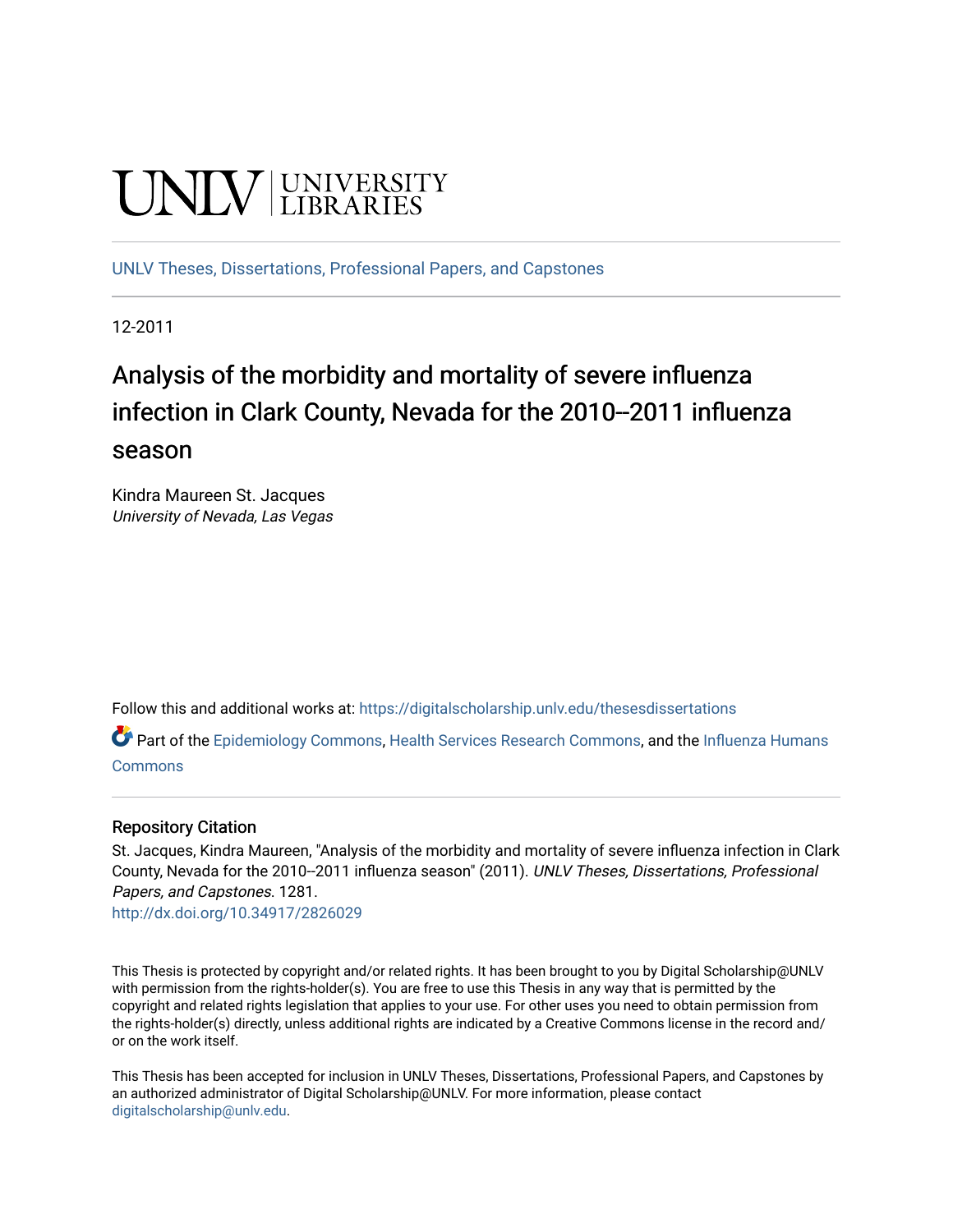# ANALYSIS OF THE MORBIDITY AND MORTALITY OF SEVERE INFLUENZA INFECTION IN CLARK
COUNTY,
NEVADA
FOR
THE
2010‐2011
INFLUENZA
SEASON

By

Kindra
Maureen
St.
Jacques,
BSN,
RN

A
thesis
submitted
in
partial
fulfillment of
the
requirements
for
the

Masters
in
Public
Health Department
of
Epidemiology
and
Biostatistics School
of
Community
Health
Sciences

> Graduate
> College University
> of
> Nevada,
> Las
> Vegas December
> 2011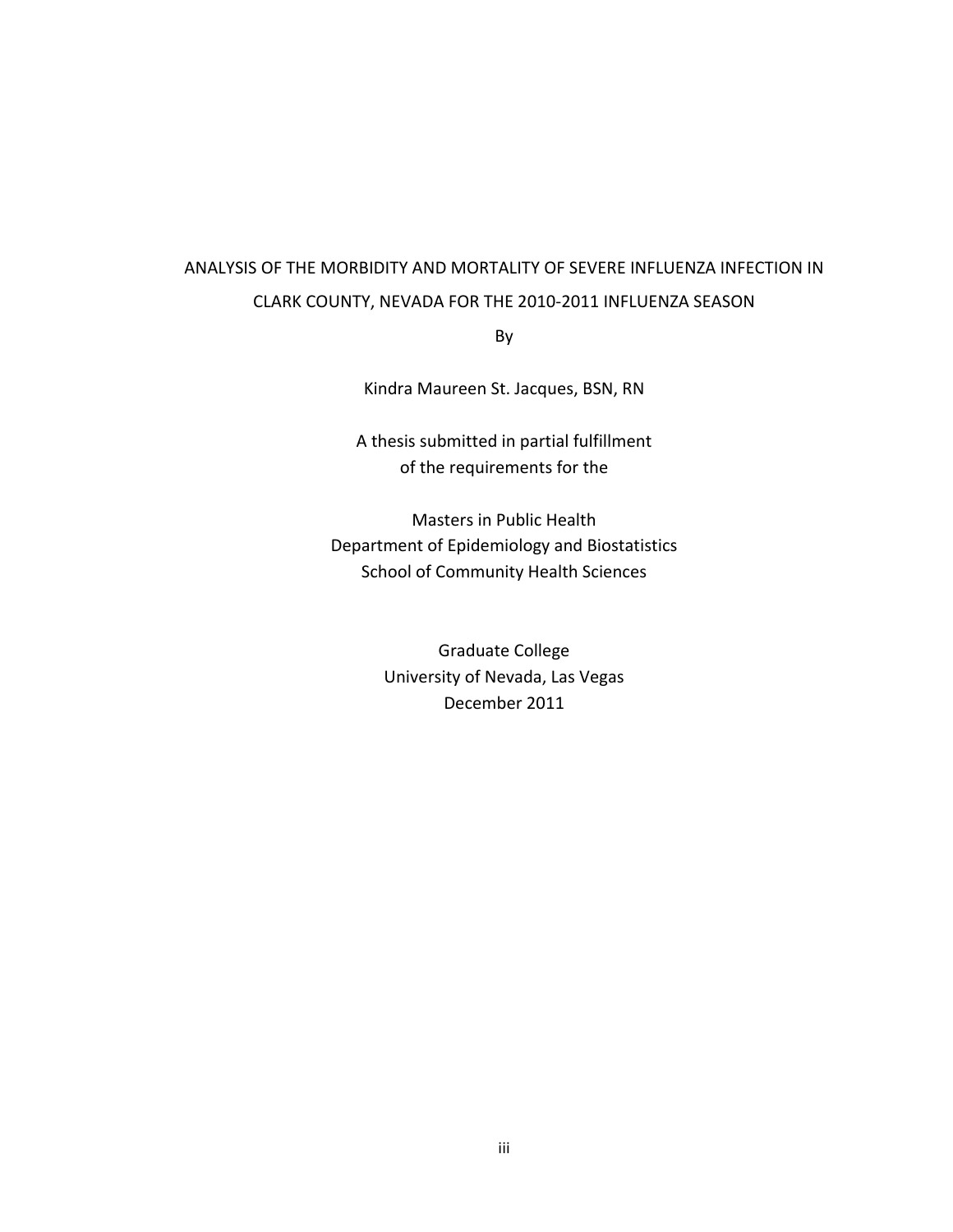Copyright by Kindra St. Jacques, 2012 All Rights Reserved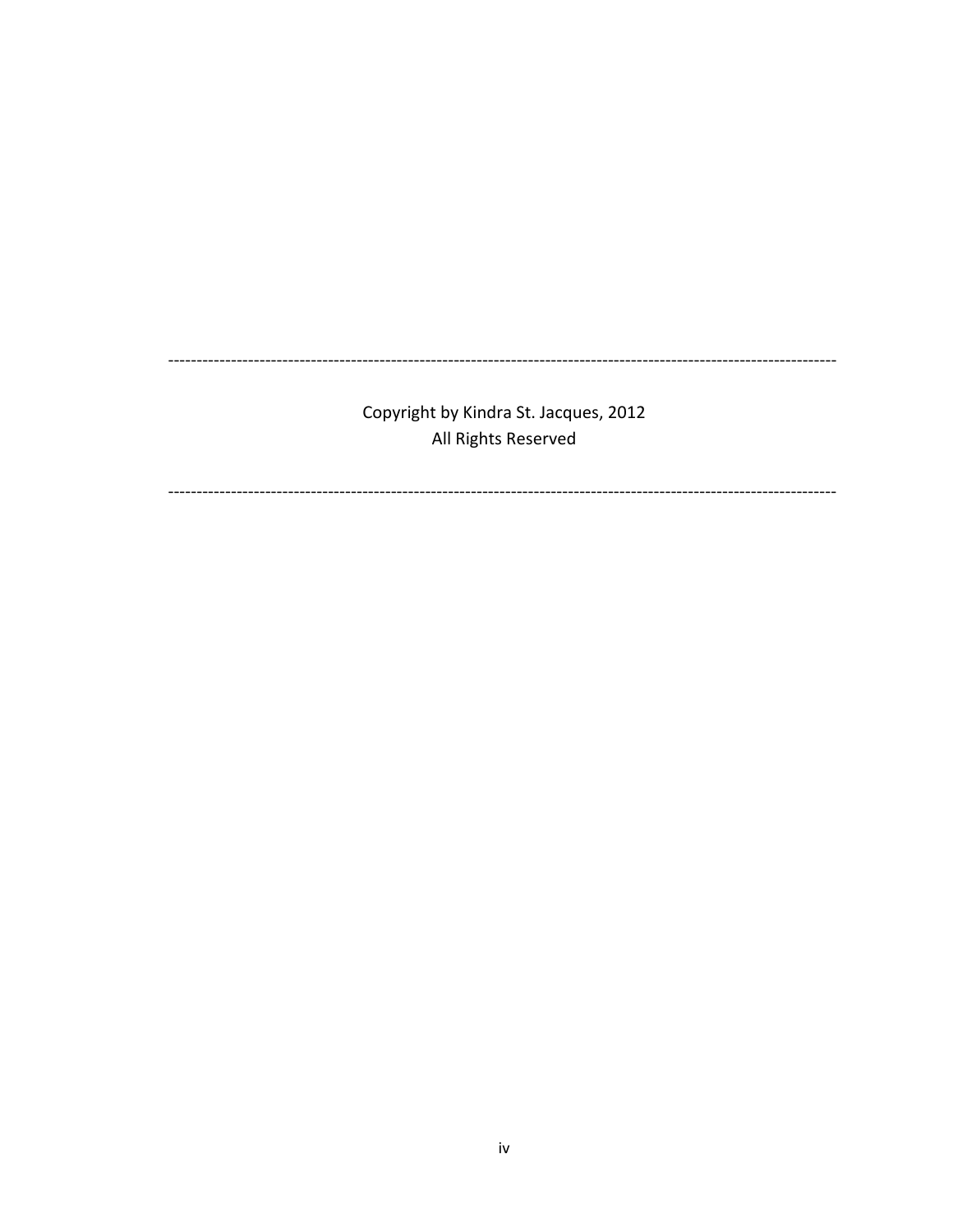

# THE GRADUATE COLLEGE

We recommend the thesis prepared under our supervision by

# **Kindra St. Jacques**

entitled

# **Analysis of the Morbidity and Mortality of Severe Influenza Infection in Clark County, Nevada for the 2010-2011 Influenza Season**

be accepted in partial fulfillment of the requirements for the degree of

# **Masters in Public Health**

Department of Epidemiology and Biostatistics

Patricia Cruz Perez, Ph. D., Committee Chair

Sheniz Moonie, Ph. D., Committee Member

Timothy Bungum, Ph. D., Committee Member

Brian Labus, MPH, Committee Member

Eduardo Robleto, Ph. D., Graduate College Representative

Ronald Smith, Ph. D., Vice President for Research and Graduate Studies and Dean of the Graduate College

**December 2011**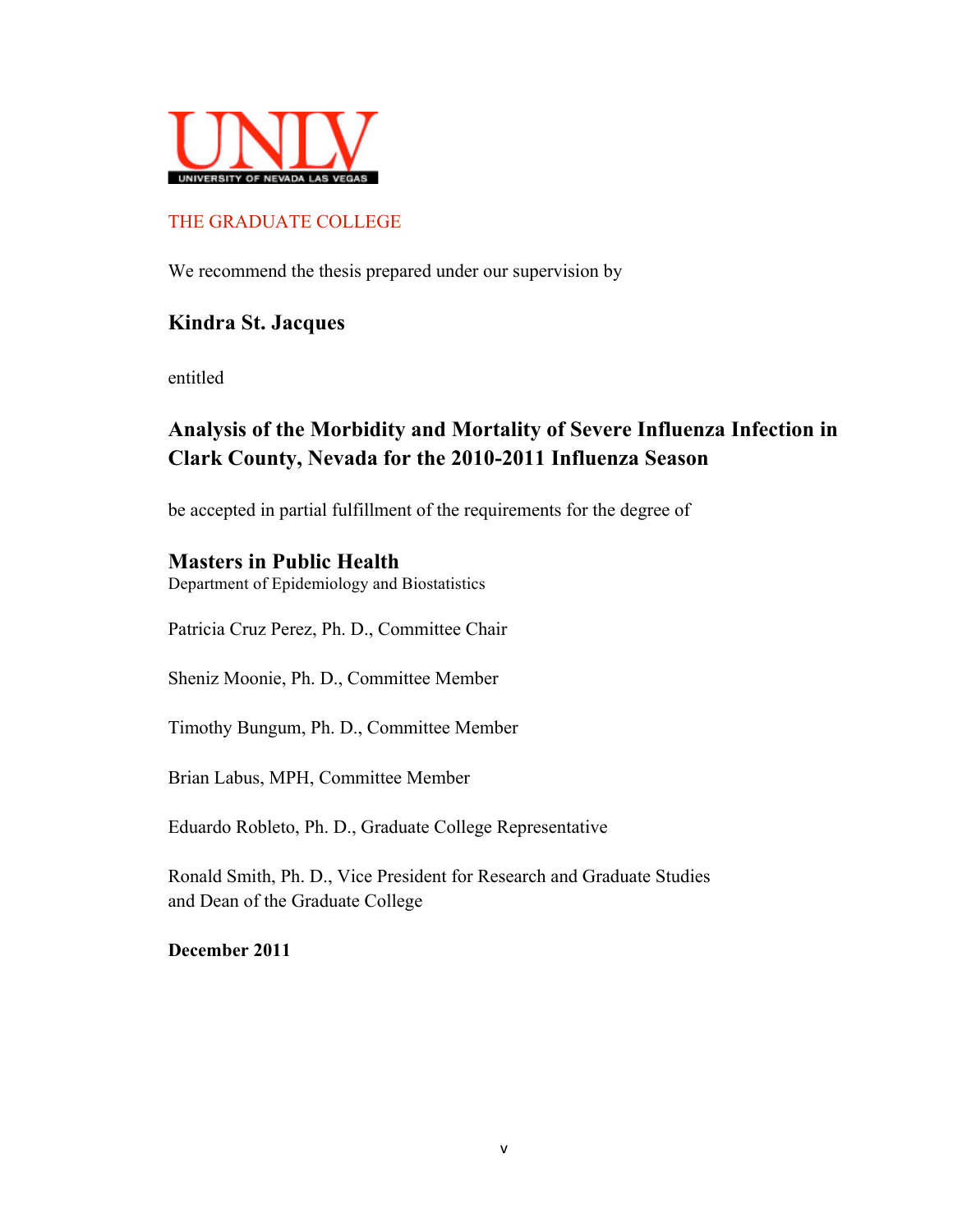#### **Abstract**

Influenza circulates in the community in a fairly predictable manner each year; however, throughout the duration of any influenza season, influenza strains have the ability to evolve through antigenic mutations, viral reassortment, development of anti-viral resistance, and alterations in virulence. These changes are likely to cause illness among the unimmunized and can result in severe illness or death. Therefore, it is especially important to closely monitor severe influenza-associated hospitalizations and deaths. The University of Nevada, Las Vegas in collaboration with the Southern Nevada Health District
(SNHD),
Office
of
Epidemiology
(OOE) analyzed
data
from
the
severe hospitalized influenza morbidity and mortality surveillance project for all residents of Clark
County
from
October
1,
2010
through
May
31,
2011.

These
data
were
analyzed using a descriptive approach to illustrate the epidemiology of severe influenzaassociated hospitalizations and deaths, and an analytical approach to identify any associations between the variables of interest and the incidence of severe influenzaassociated deaths. Among the study population ( $N = 158$ ), the influenza strain type was found to be significantly associated with deaths ( $n=25$ ). Of the 36 cases diagnosed with influenza A (H1N1), 30.6% resulted in death; patients diagnosed with influenza B demonstrated a similar proportion of deaths at 29.6%; and influenza A (no subtype) was the most commonly diagnosed influenza strain (n= 94) in Clark County, but it had the lowest proportion of deaths at 6.4%. Vaccine status was not found to be significantly associated with death among hospitalized patients. The majority of deaths (n= 14) had an unknown vaccine status; therefore, these results are inconclusive. The length of stay

vi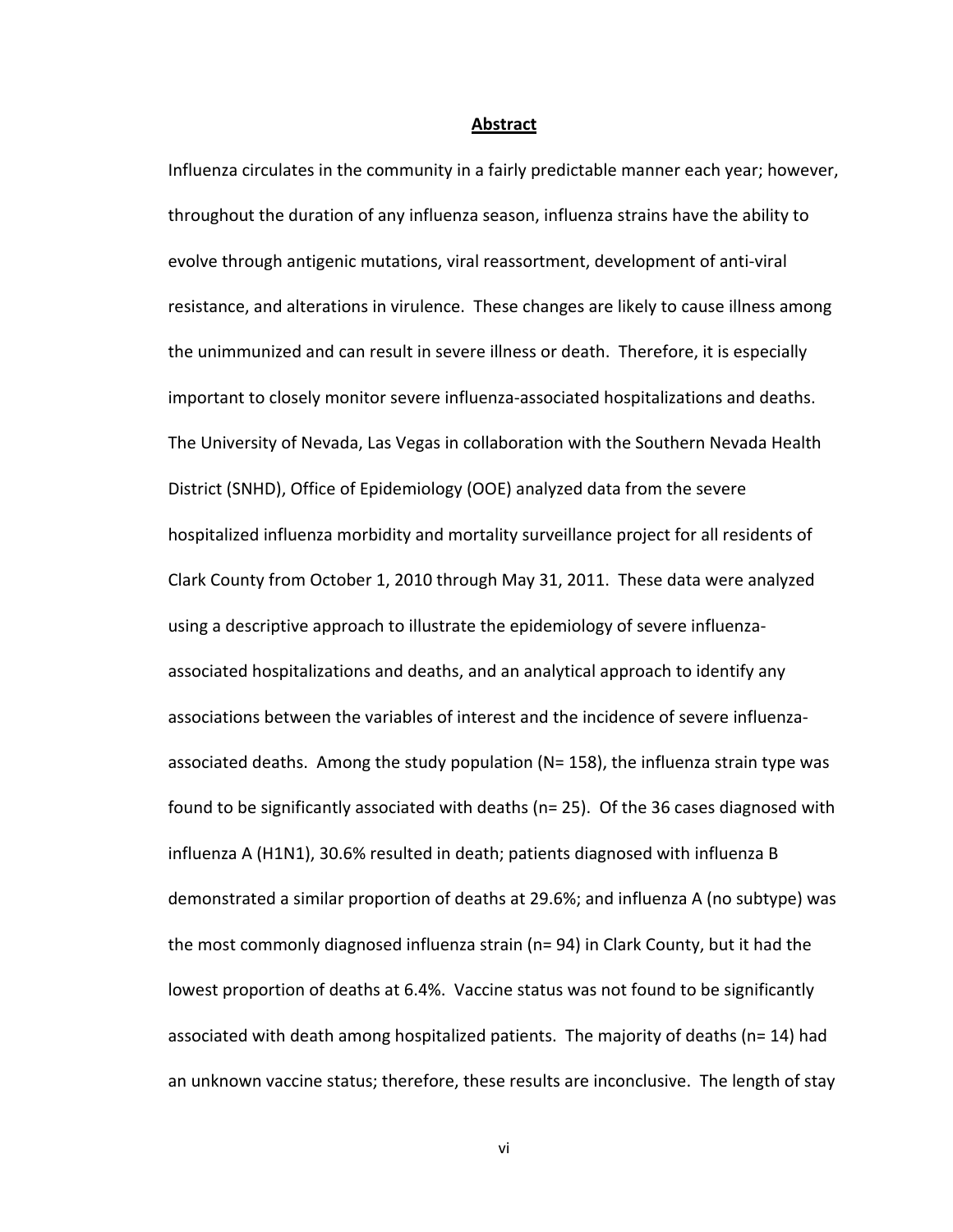distribution
for
influenza‐associated
hospitalizations
and
deaths
was
non‐normal because the majority of patients (70.4%) were admitted for ≤ 7 days. Transformed data showed that there was no statistically significant difference in the mean length of stay based
on
the
influenza
strain
type.

It
is
expected
that
the results
of
this
study will
help inform
policy
makers,
hospitals,
public
health
agencies,
and
other
community
partners in
Clark
County
of
the
impact
of
influenza‐associated
hospitalizations
and
deaths.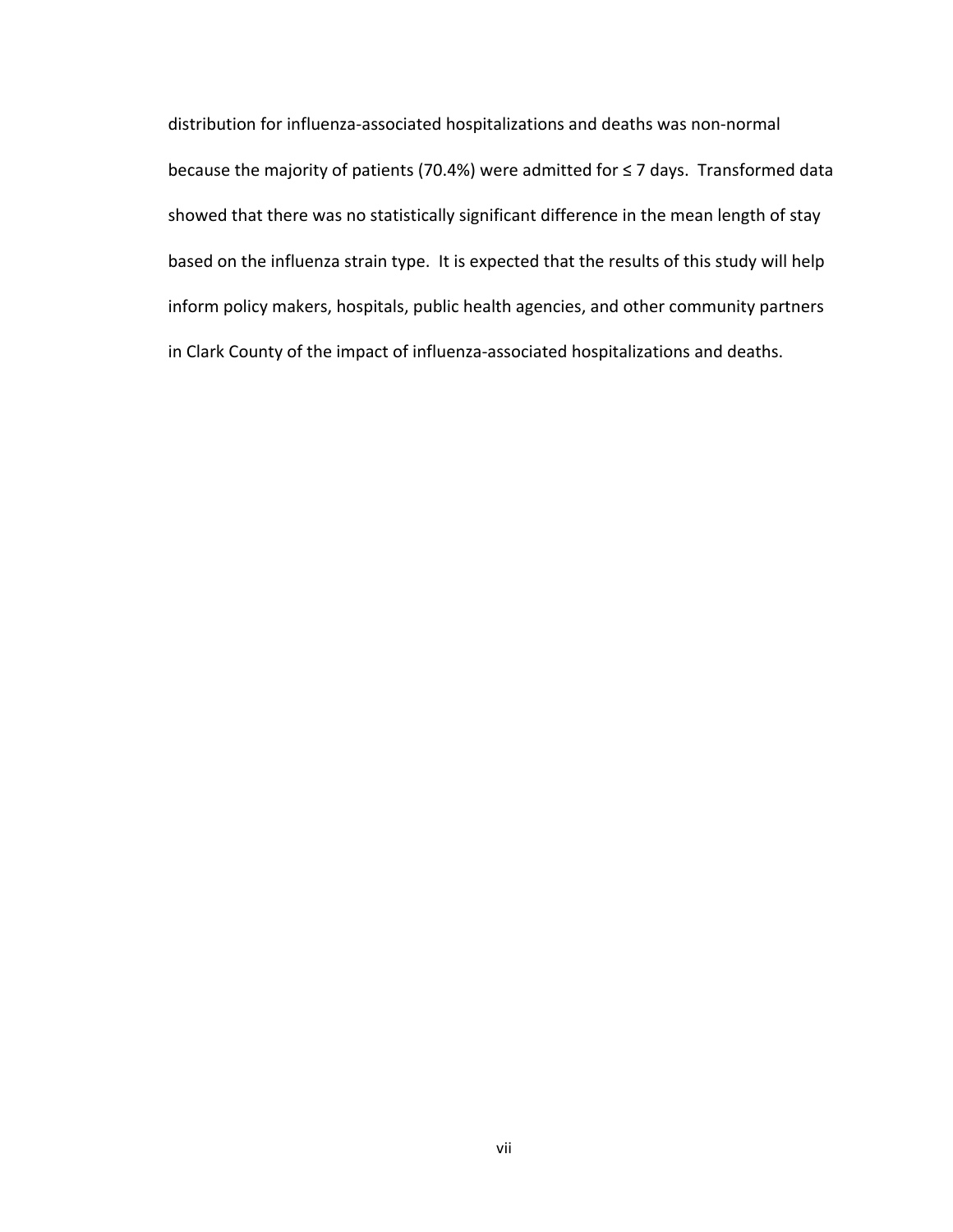#### **Acknowledgements**

This
thesis
was
made
possible
with
the
time
commitment,
guidance,
knowledge, and support of the following individuals: Dr. Patricia Cruz, for her high standards, scholarly guidance, and introducing me to the fascinating history of infectious diseases; Brian Labus, for being a mentor and teaching me about the application of epidemiology in the "real world"; Dr. Sheniz Moonie, for your commitment to the School of Community Health Sciences; Dr. Bungum, for bridging the gap between our textbooks and reality; my committee members, thank you all for your time and flexibility; my fellow interns and the staff at the Southern Nevada Health District; the graduate lounge and staff at Lied Library; Dr. Bruce Genovese, for his editing, support, and advice; and, lastly, Marc St. Jacques, for giving me the confidence to return to school and open new doors; thanks for believing in me. You have all changed my life in different ways and made
me
a
better
person.

Thank
you.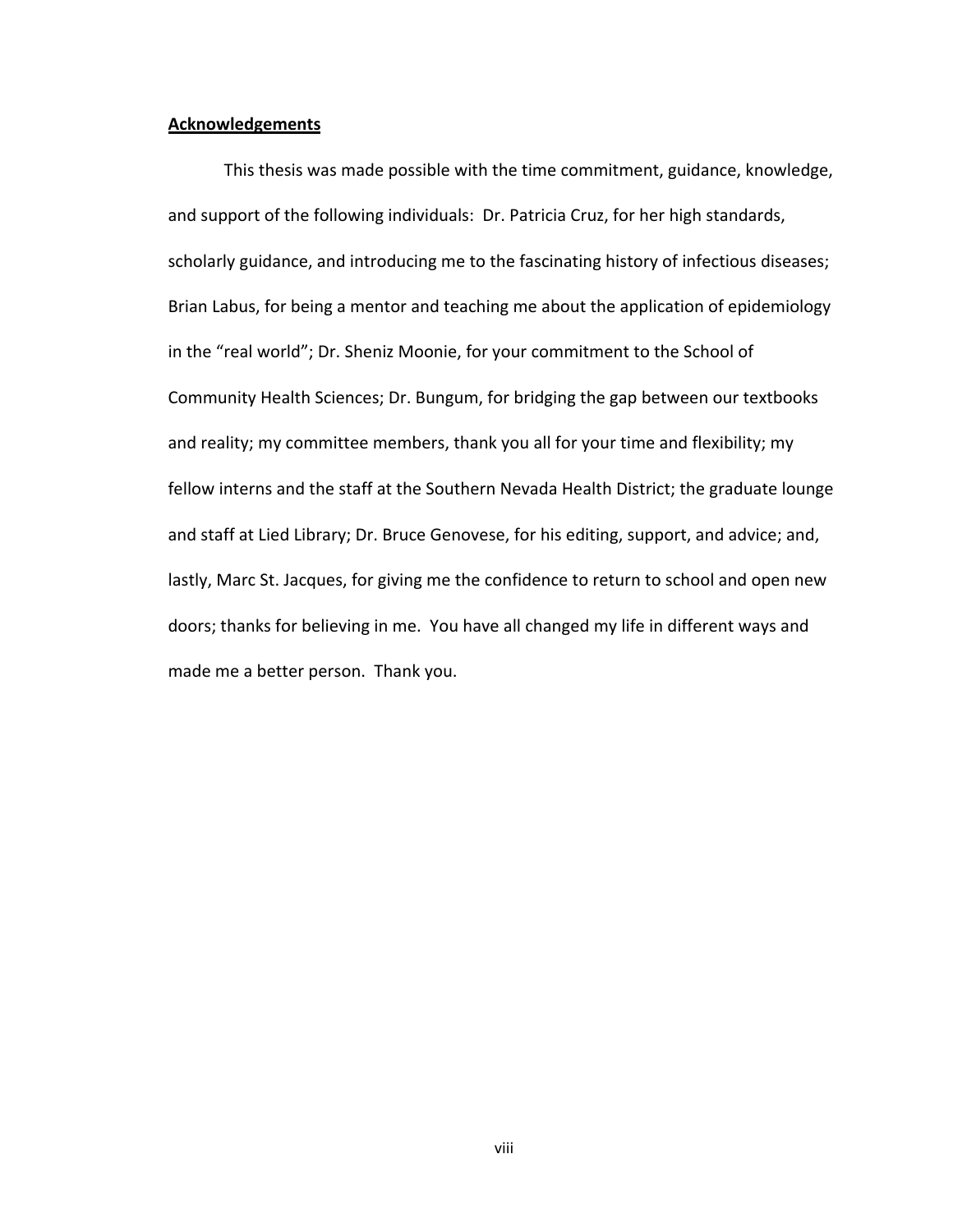| Length of Stay. | 34 |
|-----------------|----|
|                 |    |
|                 |    |
|                 |    |
|                 |    |
|                 |    |
|                 |    |
|                 |    |
|                 |    |

# **Table of Contents**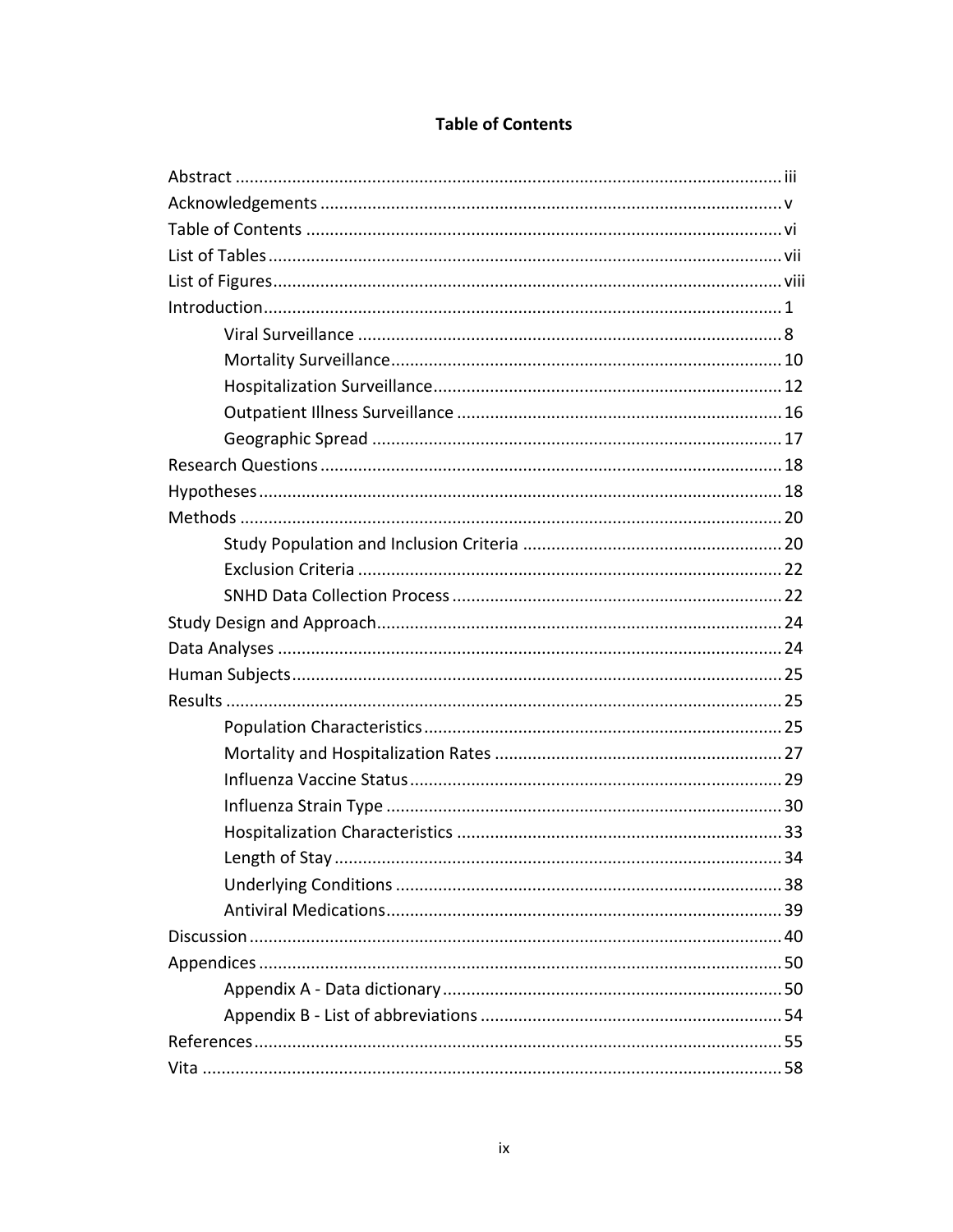# **List
of
Tables**

| Table 1 | Influenza-associated hospitalizations by predominant influenza<br>type and subtype from the 1979-1980 through the 2000-2001                                                                    |
|---------|------------------------------------------------------------------------------------------------------------------------------------------------------------------------------------------------|
| Table 2 | National annual median length of stay (days) by age group and<br>diagnosis for influenza-associated hospitalizations 16                                                                        |
| Table 3 | Severe influenza-associated hospitalizations and deaths by age<br>group- Clark County, 2010-2011 influenza season  28                                                                          |
| Table 4 | Comparison of Clark County hospitalization rates to U.S. national<br>rates (CDC, 2011) for the 2010-2011 influenza season (October 1,                                                          |
| Table 5 | Distribution of severe influenza-associated hospitalizations and                                                                                                                               |
| Table 6 | Length of stay by influenza strain type (mean, median, and mode)<br>for all hospitalized patients- Clark County, 2010-2011 influenza                                                           |
| Table 7 | Underlying conditions and co-morbidities for severe influenza-<br>associated hospitalizations and deaths by age group- Clark                                                                   |
| Table 8 | Antiviral start date for severe influenza-associated<br>hospitalizations and deaths calculated by total population, after,<br>and before admission- Clark County, 2010-2011 influenza season40 |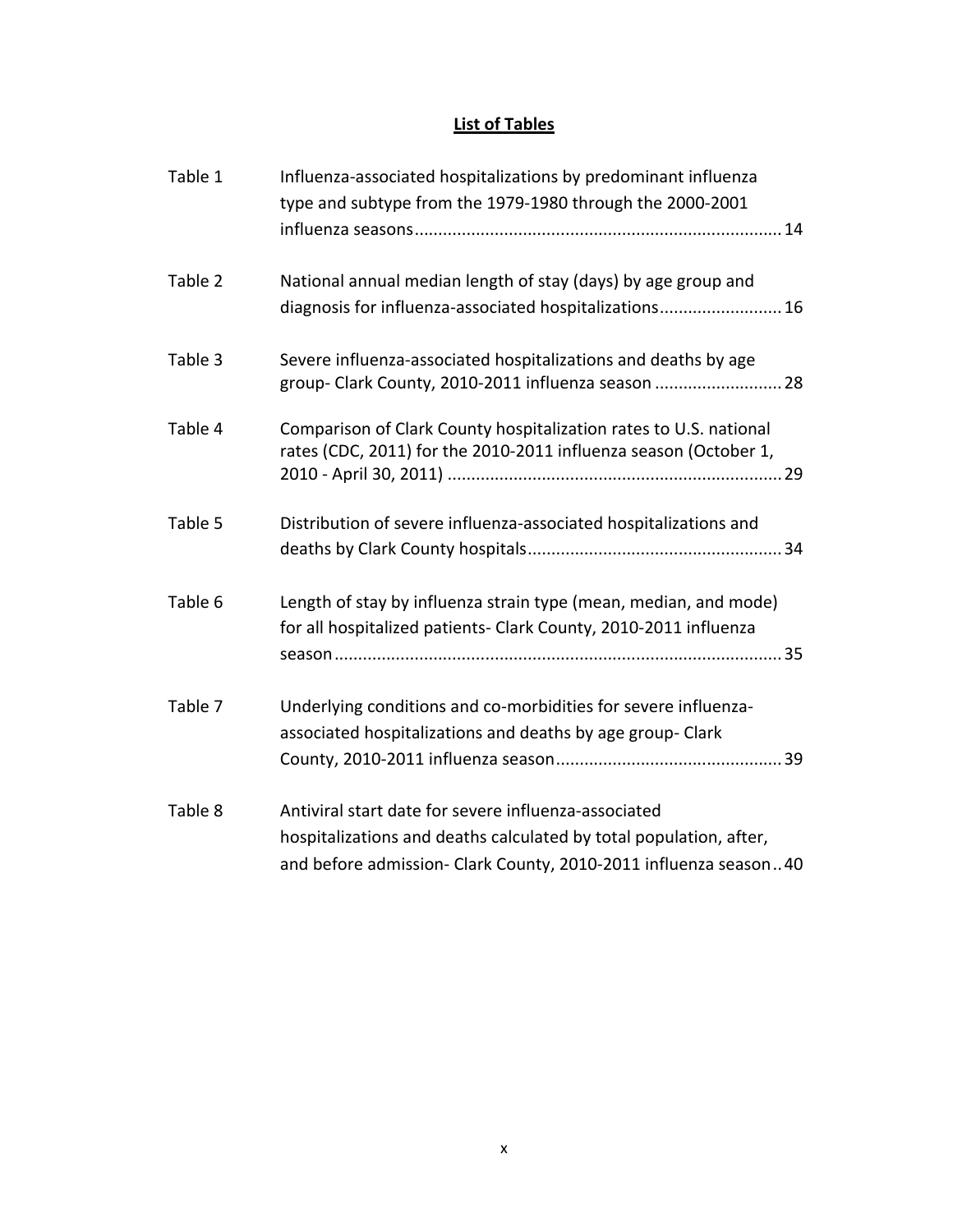# **List
of
Figures**

| Figure 1 | Severe influenza-associated hospitalizations and deaths by week<br>and age group- Clark County, 2010-2011 influenza season 27       |
|----------|-------------------------------------------------------------------------------------------------------------------------------------|
| Figure 2 | Total number of cases by influenza strain type- Clark County,                                                                       |
| Figure 3 | Severe influenza associated hospitalizations and deaths by week<br>and influenza strain- Clark County, 2010-2011 influenza season33 |
| Figure 4 | Distribution of length of stay for severe influenza-associated<br>hospitalizations- Clark County, 2010-2011 influenza season  35    |
| Figure 5 | Log-tranformed length of hospital stay by influenza strain type-                                                                    |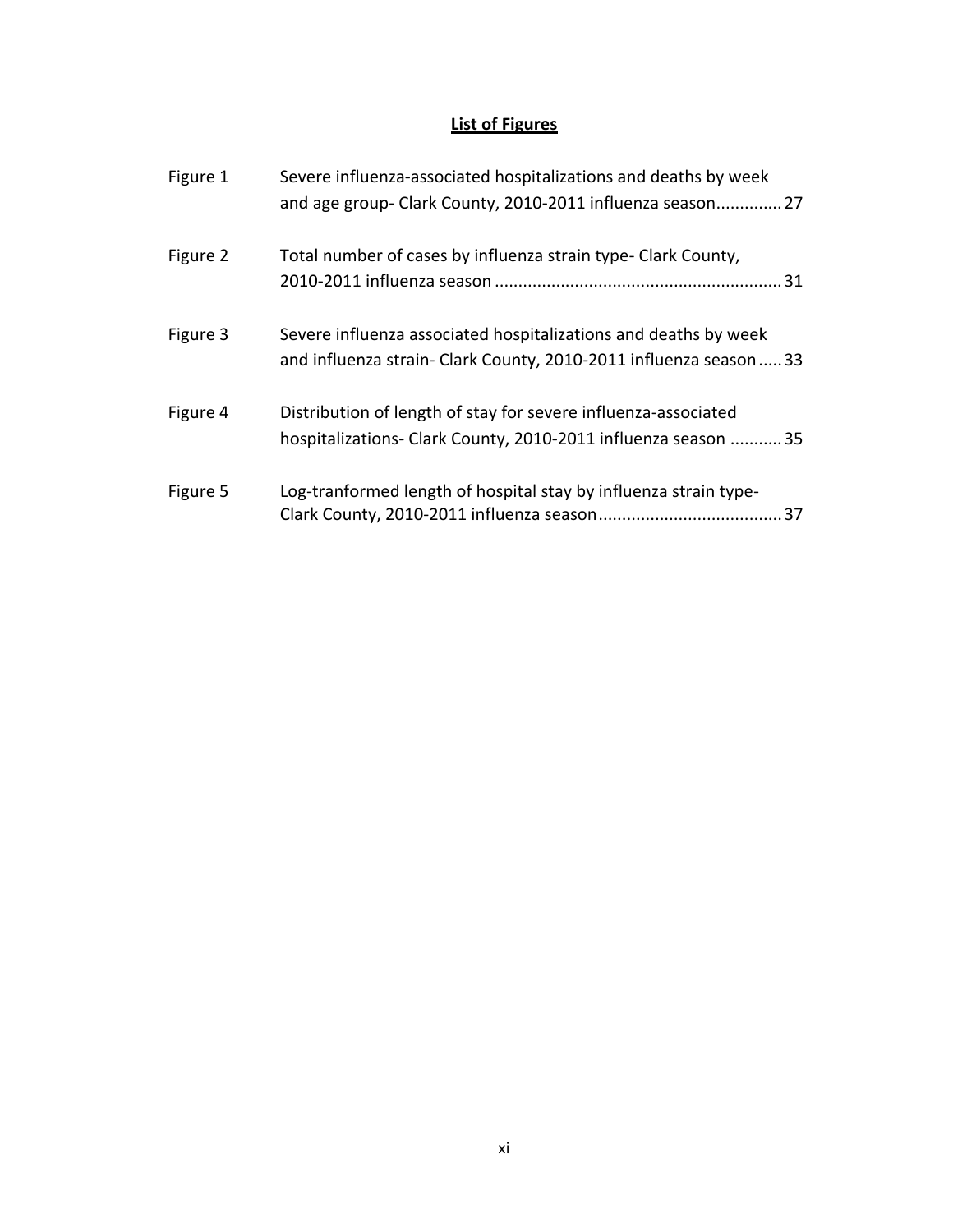#### **Introduction**

Disease surveillance systems are an integral part of any public health agency, and because
of
the
unpredictable
nature
of
the
virus,
influenza
surveillance
monitoring systems are particularly essential. The influenza virus circulates in the community in a fairly predictable manner each year, typically from late fall to early spring; however, throughout the duration of any influenza season, influenza strains have the ability to evolve
through
antigenic
mutations,
viral
reassortment,
development
of
anti‐viral resistance, and alterations in virulence (Bautista et al., 2010). Changes in the influenza strain are likely to cause illness among the unimmunized and may result in more severe illness or death. Because of this, it is especially important to closely monitor hospitalized influenza patients, as they may be more likely to be infected with the most virulent strains of influenza. Influenza surveillance systems provide a picture of influenza as it spreads throughout a community and, most importantly, they are able to serve as warning systems for public health officials. The objective of this study was to describe the epidemiology of severe-influenza associated hospitalizations and deaths for the
2010‐2011
influenza
season
in
Clark
County,
Nevada.

It is well known that influenza infections can result in serious complications, or even death. The world witnessed this in the 1918-1919 "Spanish Flu" influenza pandemic
in
which
the
World
Health
Organization
(WHO)
estimates
the
worldwide death toll to have been at least 40 million (WHO, 2003). However, due to different and varying degrees of surveillance systems at the time of the pandemic (and today), mortality and morbidity statistics for influenza are difficult to pinpoint (Barry, 2004). In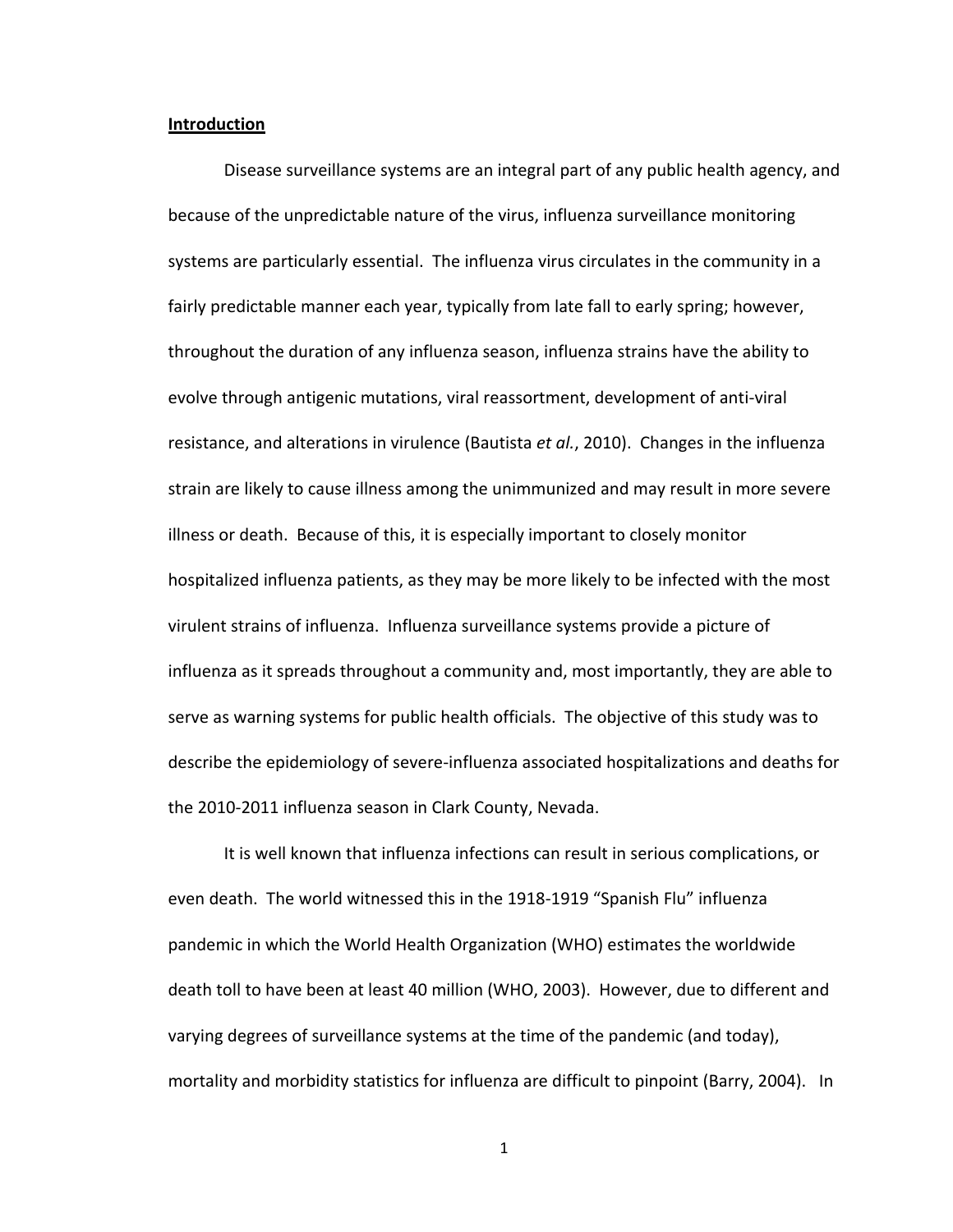his 2004 book entitled, *The Great Influenza*, John M. Barry cites varying reports ranging from 50 to 100 million deaths worldwide making it the "deadliest pandemic in history." Several pandemics have occurred since 1918, and it is the reminder of these tragedies of past pandemics that make surveillance monitoring systems paramount today.

Influenza viruses are prone to mutations because they replicate through ribonucleic
acid
(RNA)
as
opposed
to
deoxyribonucleic
acid
(DNA),
and
RNA
replication lacks the "proofreading" mechanism necessary to recognize and correct mutations (www.niaid.nih.gov).

The
influenza
virus
genome
is
comprised
of
eight
negative‐strand RNA molecules surrounded by an outer layer (envelope) of surface glycoproteins (www.microbiologytext.com).

The
viral
polymerase
responsible
for
replication
of
the RNA molecules is prone to errors resulting in mutation(s) in the viral genome (www.microbiologytext.com).

It
is
because
of
these
mutations
that
the
virus
becomes unrecognizable to the human immune system and is able to infect the body (www.niaid.nih.gov).

Influenza
viruses
are
categorized
as
types
A,
B,
or
C
(Heymann,
2008).

Influenza A viruses are the most commonly circulating strains in any given season, and are classified
further
into
subtypes
based
on
two
viral
surface
glycoproteins:
hemagglutinin (H),
of
which
there
are
sixteen
subtypes,
and
neuraminidase
(N),
of
which
there
are
nine subtypes
(Heymann,
2008).

Minor
mutations
in
the
surface
proteins
of
the
virus
are referred to as antigenic drift, which occurs in both type A and B viruses, and accounts for seasonal variations. It is because of antigenic drift that we require "flu shots" to prepare our immune systems for the genetic alterations in the virus each year. Viral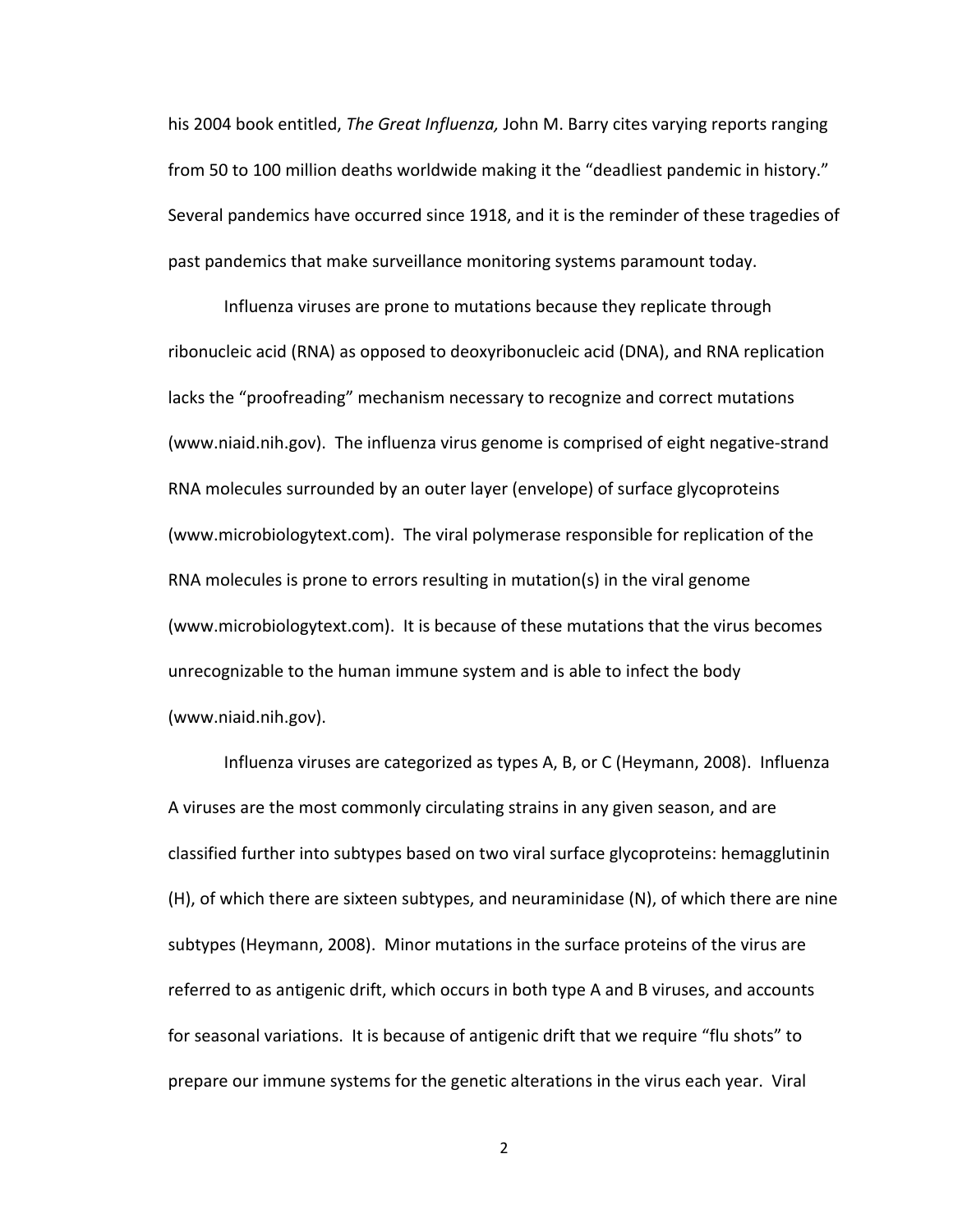reassortment causes major changes in the surface proteins of the virus, and this process is referred to as antigenic shift (www.niaid.nih.gov). Only influenza A viruses are capable of antigenic shift, and are responsible for widespread epidemics and pandemics. Influenza B viruses are more prone to antigenic drift, which account for the seasonal variations we see each year (www.niaid.nih.gov). Lastly, influenza C viruses result in mild
human
infections
and
are
rarely
responsible
for
significant
outbreaks
(Heymann, 2008).

Influenza viruses are not specific to humans; there are multiple animal species with receptors for influenza viruses and this is how viral reassortment occurs. Aquatic birds, chickens, humans, pigs, and whales are the primary reservoirs for influenza A viruses, while humans are the primary reservoir for influenza B viruses (www.niaid.nih.gov). Influenza A viruses are particularly worrisome because they can be spread from birds to pigs, from pigs to humans, and from humans to pigs (www.niaid.nih.gov). Pigs are referred to as "mixing vessels" because they have receptors for both avian and human influenza viruses (www.niaid.nih.gov). Antigenic shift occurs when two separate influenza A viruses (e.g., a human influenza A virus and an avian influenza A virus) both infect the same pig cell, replicate, and produce a new virus with a new combination of surface proteins to which the human population is susceptible.

Viral
reassortment
creates
new
strains
of
influenza
that
can
spread
quickly through nonimmune populations and result in widespread epidemics and global pandemics; however, pandemics occur rarely and require the alignment of various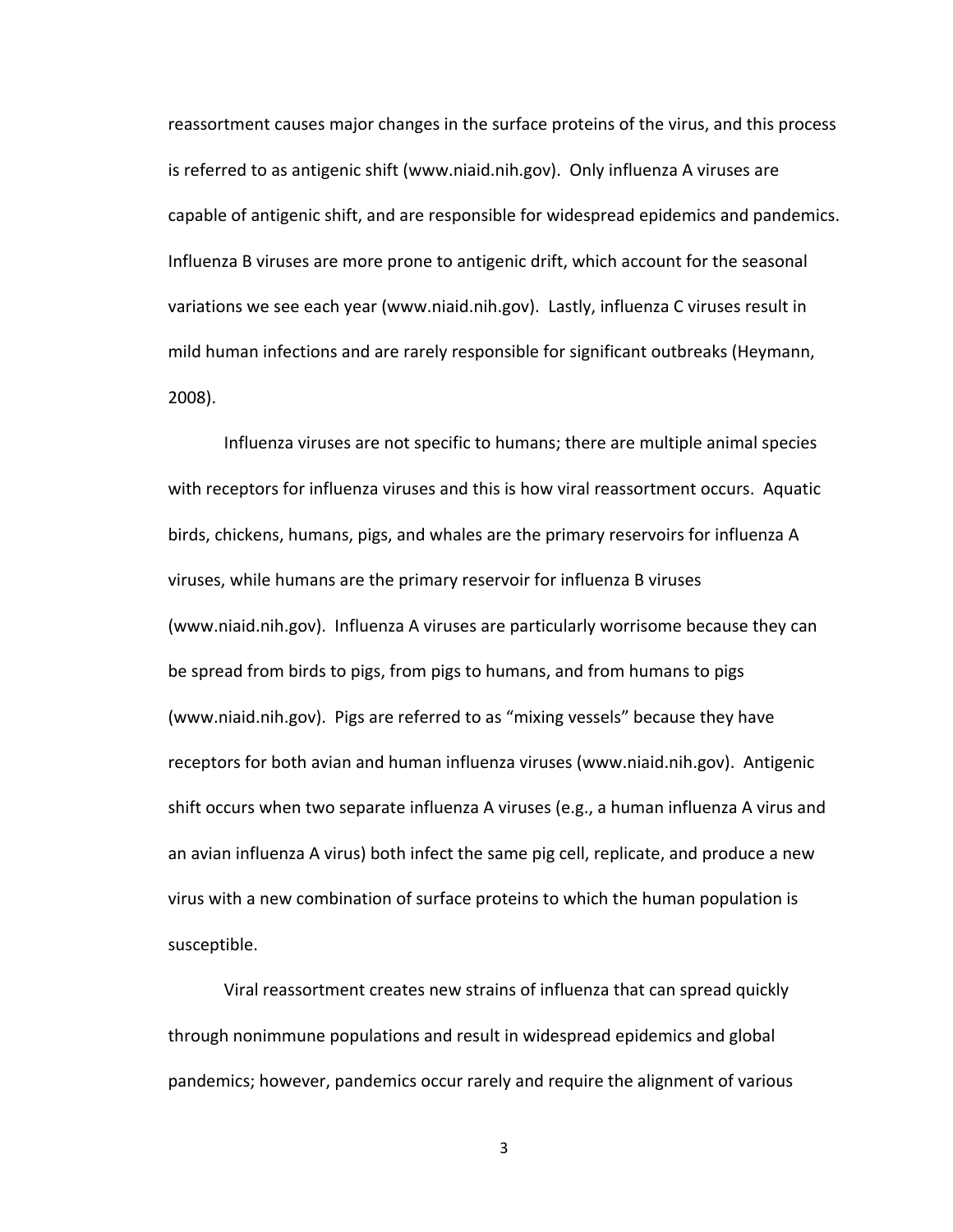conditions,
one
of
which
is
limited
immunity
within
a
population.

The
more
common scenario, antigenic drift, occurs seasonally where there are only slight variations in the antigenic makeup of the influenza virus. In 1997, the first known instance of an avian influenza
virus
(H5N1)
spreading
directly
from
fowl
to
humans,
without
viral reassortment in pigs, occurred. However, the virus was unable to transmit between humans beyond this point, and because of this fact an H5N1 pandemic has been avoided
thus
far
(www.niaid.nih.gov).

Surveillance
measures,
such
as
the
one implemented
by
the
Southern
Nevada
Health
District
(SNHD),
are
in
place
throughout the world to monitor closely for the spread of these potentially deadly viruses.

The
Centers
for
Disease
Control
and
Prevention
(CDC)
Advisory
Committee
on Immunization Practices recommends annual influenza vaccination for everyone ≥ 6 months of age as the most effective measure to help protect against influenza infection and its related complications (Fiore et al., 2010). Because circulating influenza viruses are
capable
of
antigenic
drift,
annual
vaccination
is
recommended
to
help
boost individual immunity to protect against changes in the influenza virus from year to year (Fiore *et al.*, 2010). Vaccine status was collected by the SNHD on the study population of severe influenza-associated hospitalizations and deaths. Analysis of these data will help to inform public health officials of the impact of recent immunization, or lack thereof,
on
severe
influenza‐associated
deaths
for
the
2010‐2011
influenza
season. These results may help to further demonstrate the importance of influenza immunization as a public health measure to prevent severe influenza illness and its complications.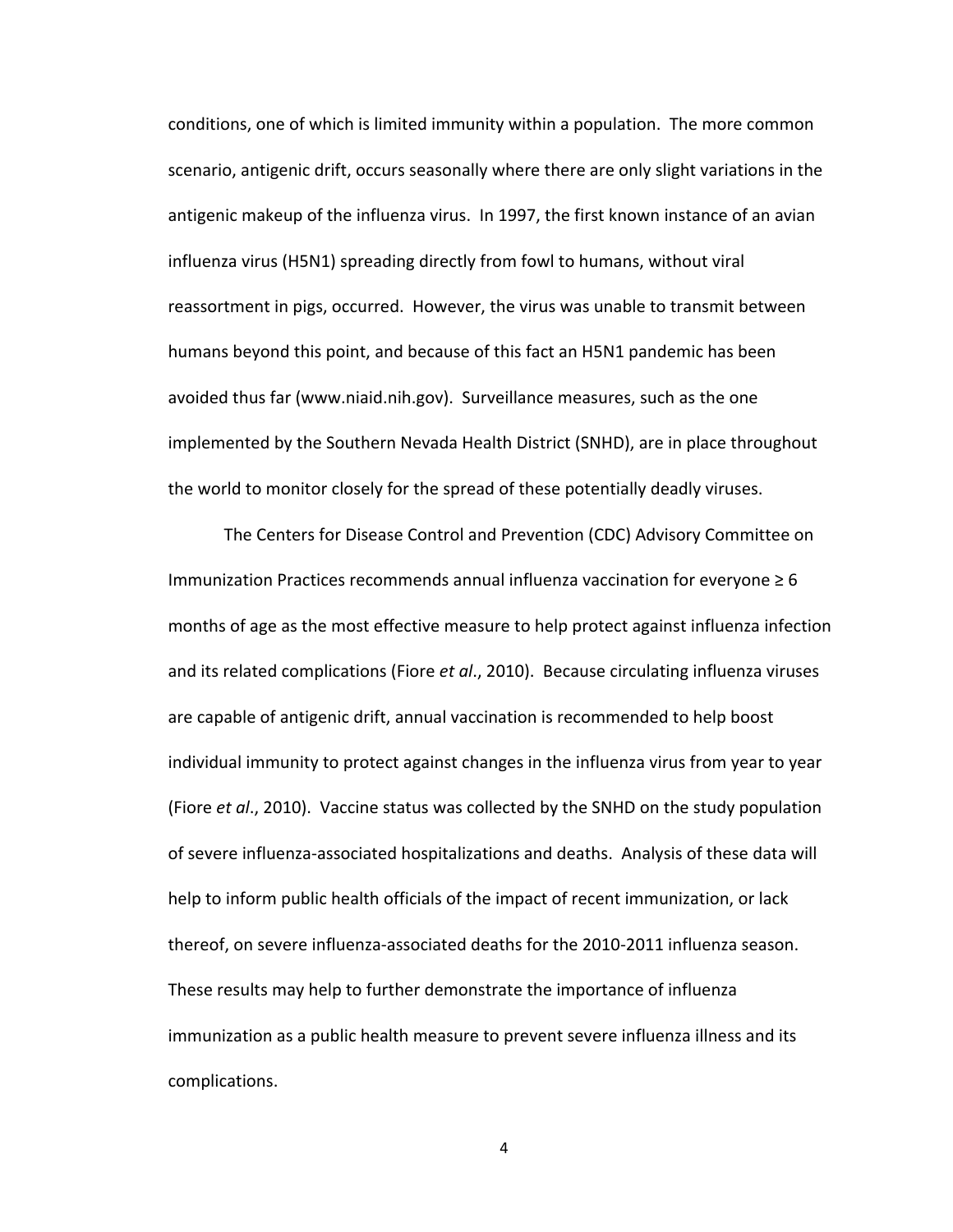Influenza infections can range from mild to severe and affect the population throughout the entire lifespan from the newly born to the elderly. Influenza infections can be deadly, especially when they occur in susceptible populations such as the immune-deficient, pregnant women, the very young, the elderly, or people with various chronic health conditions. Individuals with asthma, chronic obstructive pulmonary disease
(COPD),
and/or
congestive
heart
failure
(CHF)
are
particularly
at
risk
for exacerbations
of
these
chronic
conditions
triggered
by
influenza
infection (www.cdc.gov/flu).

Individuals
with
co‐morbidities
such
as
diabetes
mellitus
(DM), morbid
obesity,
and
heart
disease
are
also
considered
to
be
high‐risk
for
developing influenza infections (www.cdc.gov/flu). Influenza has the potential to cause varying degrees of severity of illness and its associated complications depending on the susceptibility and the immune response of the host. Severe influenza infections culminating in pneumonia, bacterial infections, and acute respiratory distress syndrome (ARDS)
can
require
hospitalization
and
may
be
fatal.

Data
on
underlying/chronic
disease status were collected from the SNHD for this surveillance project to identify which underlying conditions were most likely to result in severe influenza-associated deaths among those hospitalized. The information from this surveillance project will help to target high-risk populations for future influenza vaccination campaigns.

National and state level surveillance programs serve several purposes. They are useful in determining the health and economic burden associated with influenza circulation and in helping to prepare for future pandemics (Thompson, Comanor, & Shay, 2006). Specific to preparations for the future, surveillance systems are especially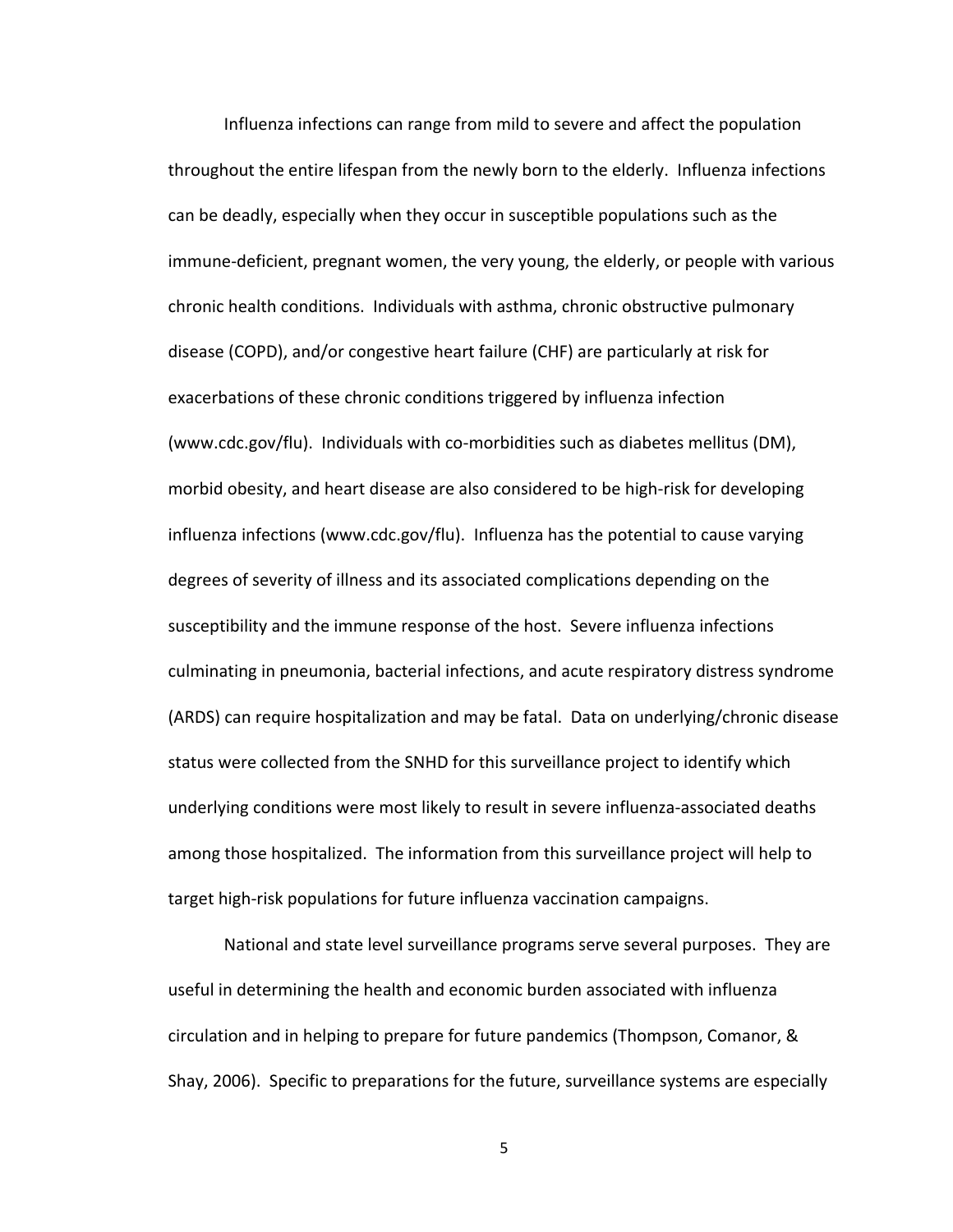critical
in
helping
to
determine
estimates
for
vaccine
production,
to
anticipate
antiviral medication use and diagnostic testing needs, and to guide vaccination programs in prioritizing immunization to those at the greatest risk for morbidity and mortality (Thompson,
Comanor,
&
Shay,
2006).

Surveillance
measures
help
to
assess
the
burden of influenza on the health care system, which tends to fluctuate seasonally, and depends upon which influenza strain is predominantly circulating. Decades of preceding trends
of
influenza‐associated
hospitalizations
and
deaths
have
shown
a
pattern
of increased morbidity and mortality during seasons in which influenza A (H3N2) viruses are the predominantly circulating strains (Thompson, Comanor, & Shay 2006). Knowing this can help public health officials, hospitals, and community agencies prepare for increases in morbidity and mortality based solely on the predicted circulating influenza strain.

According to the CDC, influenza infection is not a nationally notifiable disease; however, influenza-associated mortality among children less than 18 years of age is deemed a nationally notifiable event. This is due in part to the conditions of the 2003-2004
influenza
season
in
which
an
unusually
high
number
of
influenza‐related
deaths occurred among healthy children less than 18 years of age (Bhat *et al.*, 2005; Thompson, Comanor, & Shay 2006). Prior to that influenza season, the national estimates for pediatric
influenza‐associated
mortality
among
children
less
than
5
years
of
age
were approximately 92 deaths per year among children (Bhat et al., 2005). During the 2003-2004
flu
season,
153
influenza‐associated
child
deaths
occurred,
and
63%
(96)
of
these deaths were among children under 5 years of age (Bhat et al., 2005). As a result, the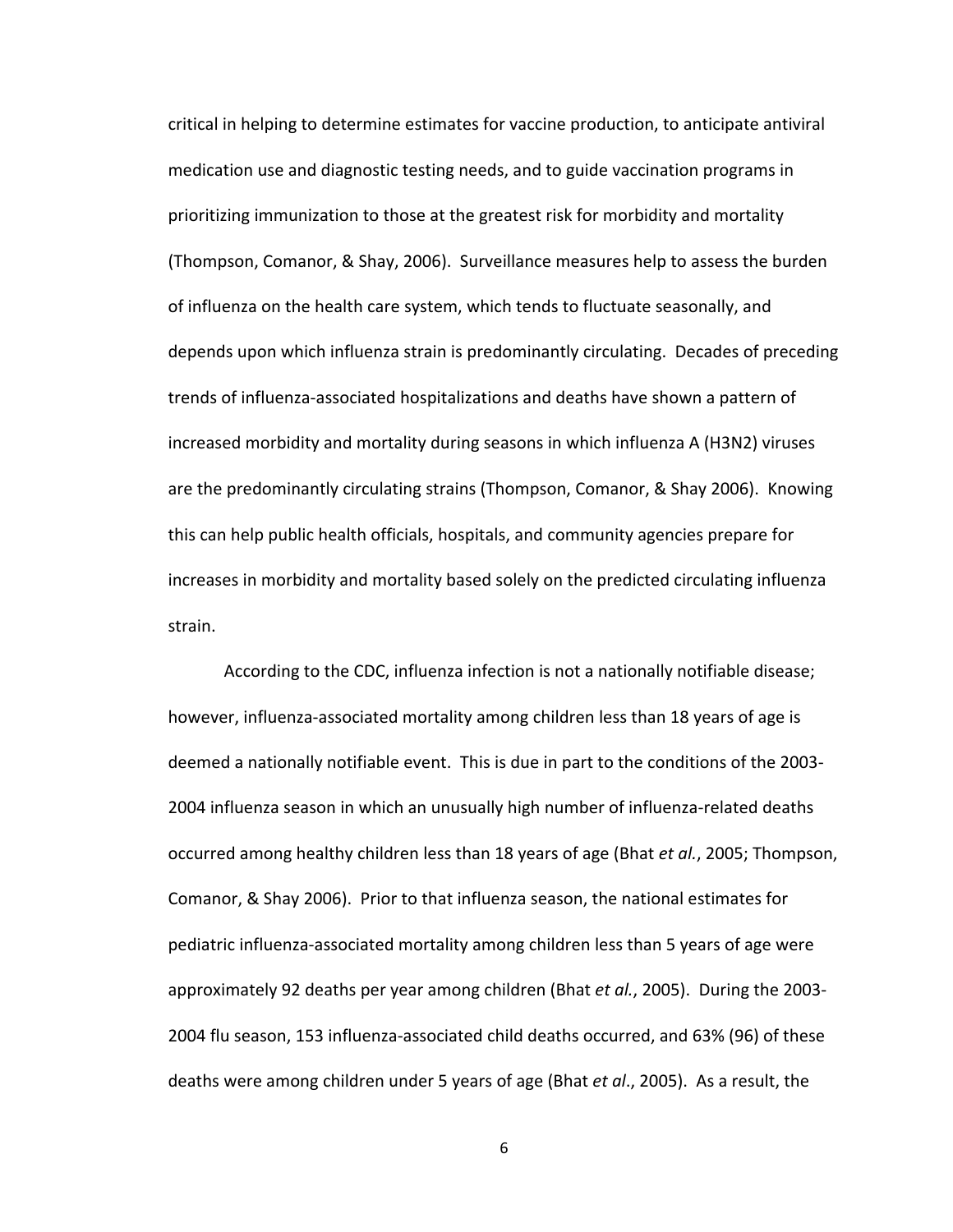CDC
requested
enhanced
surveillance
and
declared
influenza‐associated
pediatric mortality a nationally notifiable condition starting in 2004 (Bhat et al., 2005).

Each
state
has
the
authority
to
set
forth
regulations,
specific
to
their
jurisdiction, determining which infectious diseases and conditions will be reported to the state by health care providers (HCPs) and medical laboratories. These can be above and beyond the infectious diseases and conditions recommended to be reportable by the Council of State and Territorial Epidemiologists and the CDC. Nevada recognizes that influenza surveillance is an important and vital component of public health; therefore, it has deemed laboratory-confirmed influenza a reportable infectious disease. The SNHD initiated surveillance of severe influenza-associated hospitalizations and deaths in Clark County for the 2009-2010 H1N1 pandemic flu season and recommenced surveillance for the
2010‐2011
influenza
season. Mortality
statistics
from
the
2010‐2011
severe influenza‐associated
hospitalizations
and
deaths
surveillance
project
will
help
to compare
Clark
County's
seasonal
rates
to
data
from
the
2009‐2010
H1N1
pandemic influenza season and to future data. It is also important to compare these data to the national estimates to serve as an early warning system for the detection of potential changes
in
the
epidemiology
of
influenza.

The Epidemiology and Prevention Branch of the Influenza Division at the CDC is responsible for conducting the national influenza surveillance program (CDC, 2010). There are several components to the CDC influenza surveillance system, all of which help the CDC to: 1) detect when and where geographically influenza is active; 2) identify which influenza viruses are in circulation; 3) detect any changes or mutations in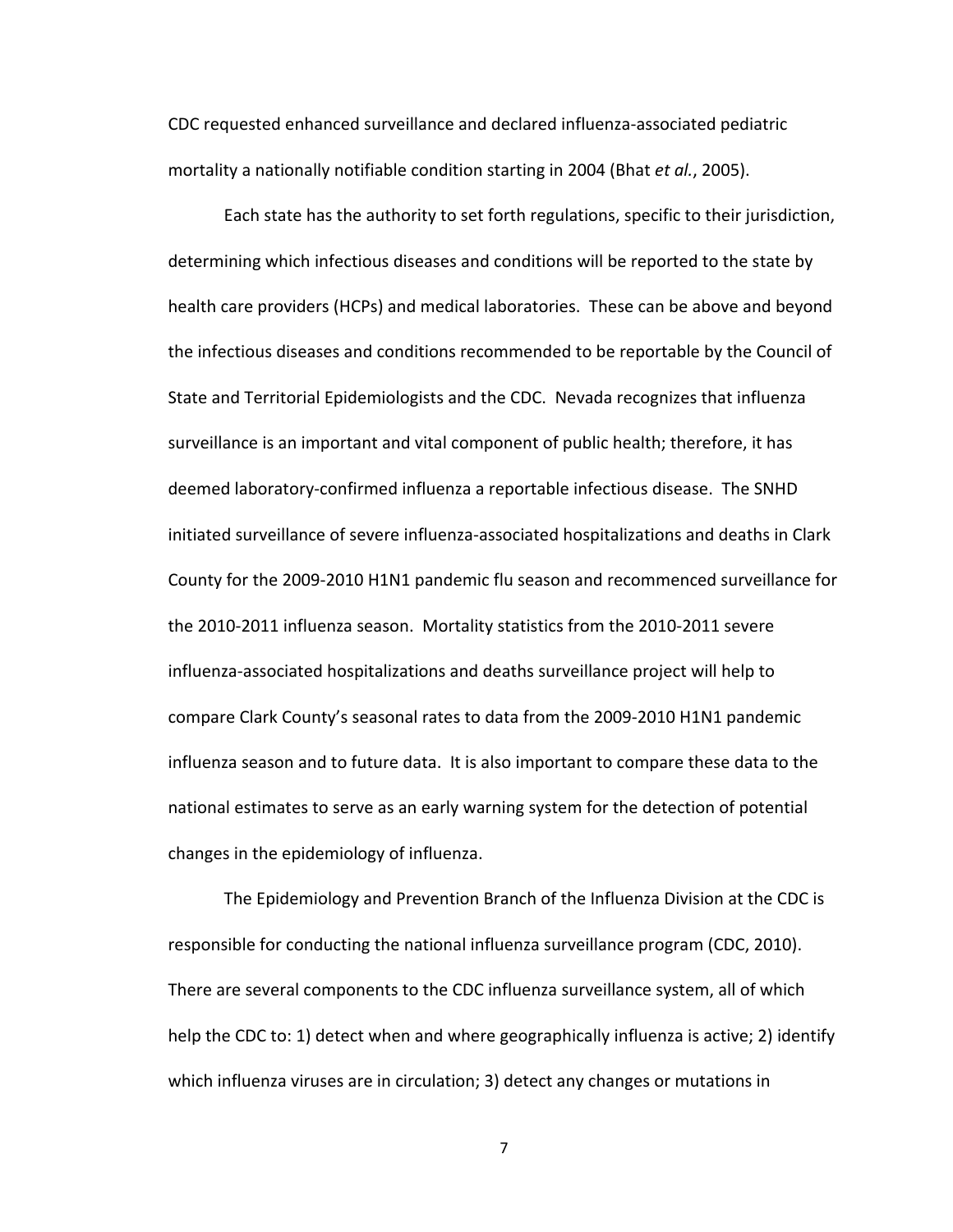influenza viruses; 4) monitor influenza-related illnesses; and 5) measure the impact of influenza-associated hospitalizations and deaths throughout the United States (CDC, 2010). The CDC influenza surveillance incorporates many partners in public health on national,
state,
and
local
levels
through
the
six
measures
described
below.

#### **1)
Viral
Surveillance**

The
reporting
of
laboratory‐confirmed
viral
surveillance
of
influenza
is dependent upon the collaboration of several laboratory entities throughout the United States. Approximately 80 U.S. WHO Collaborating Laboratories and 60 National Respiratory and Enteric Virus Surveillance System (NREVSS) laboratories report influenza results to the CDC (CDC, 2010). The total number of specimens collected and the total number
of
isolated
viruses
is
reported
each
week
in
an
influenza
surveillance
report issued by the CDC entitled "FluView", which reports influenza activity from October through
mid‐May
each
year
(CDC,
2010).

Local
hospital
and
commercial
laboratories often do not report the influenza A subtype, but the U.S. WHO identifies the influenza A subtype and the age of the individual from whom the specimen originated (CDC, 2010). Several U.S. WHO and state public health laboratories, the Southern Nevada Public Health Laboratory (SNPHL) included, send a portion of their collected samples to the CDC
for
further
characterization
to
assess
antigenic
and
gene
sequencing,
and
antiviral resistance (CDC, 2010). These measures assist the CDC in identifying novel influenza A strains, increases in virulence, viral reassortment, and antigenic drift, which can all occur during
a
single
influenza
season.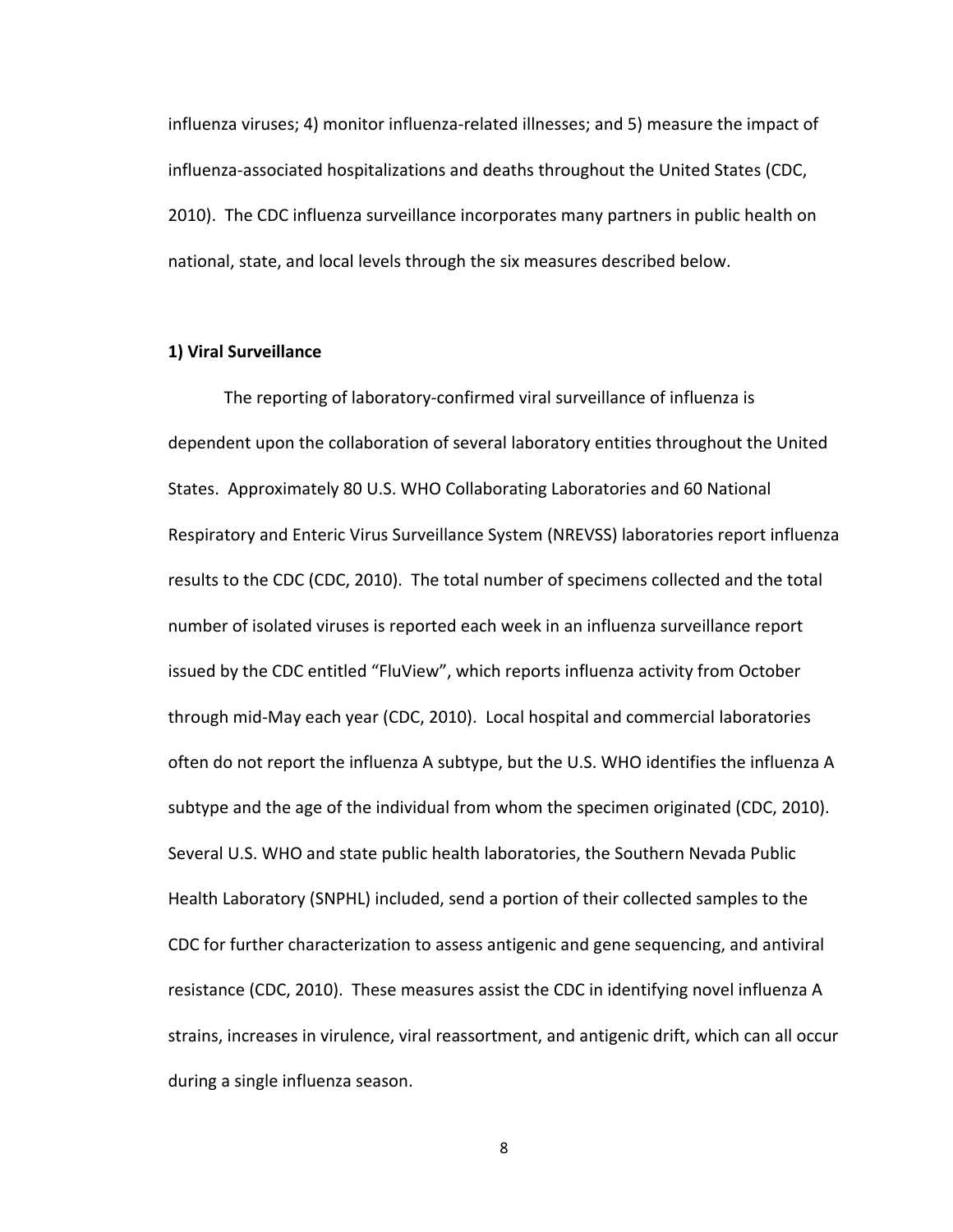Initiated for the 2009-2010 and continuing into the 2010-2011 influenza seasons, the Southern Nevada Health District, along with the SNPHL, requested additional respiratory virus panel samples from Clark County hospitals with microbiology laboratory capabilities to act in accordance with the CDC request for viral surveillance. The goal of this enhanced surveillance is to identify changes in the epidemiology of influenza
among
hospitalized
patients
and
is
above
and
beyond
Nevada's
mandated influenza morbidity and mortality surveillance. Both of these surveillance systems are vital in informing policy-makers, hospitals, and clinicians about the potential burden and nature of severe influenza infections in Clark County. Additionally, the samples collected
through
this
enhanced
surveillance
program
help
identify
the
causative pathogen(s)
in
severe
influenza‐associated
hospitalization(s)
or
death(s),
and
as discussed earlier, provide samples to the CDC for further characterization.

#### **Mortality
and
Hospitalization
Estimates**

Estimating the mortality and hospitalization rates attributable to influenza is an important, albeit difficult task. Influenza prevention and control strategies are based on these
estimates,
as
are
preparations
for
seasonal
influenza
circulation
and
future pandemics (Thompson et al., 2009). Influenza deaths affect the population differently based
on
age,
underlying
or
chronic
disease
status,
vaccine
status,
and/or
by
influenza strain type (Thompson *et al.*, 2009). Several methods of statistical analyses have been used to make these estimates, each with advantages and disadvantages. The estimates and rates of influenza morbidity and mortality for this analysis are obtained from the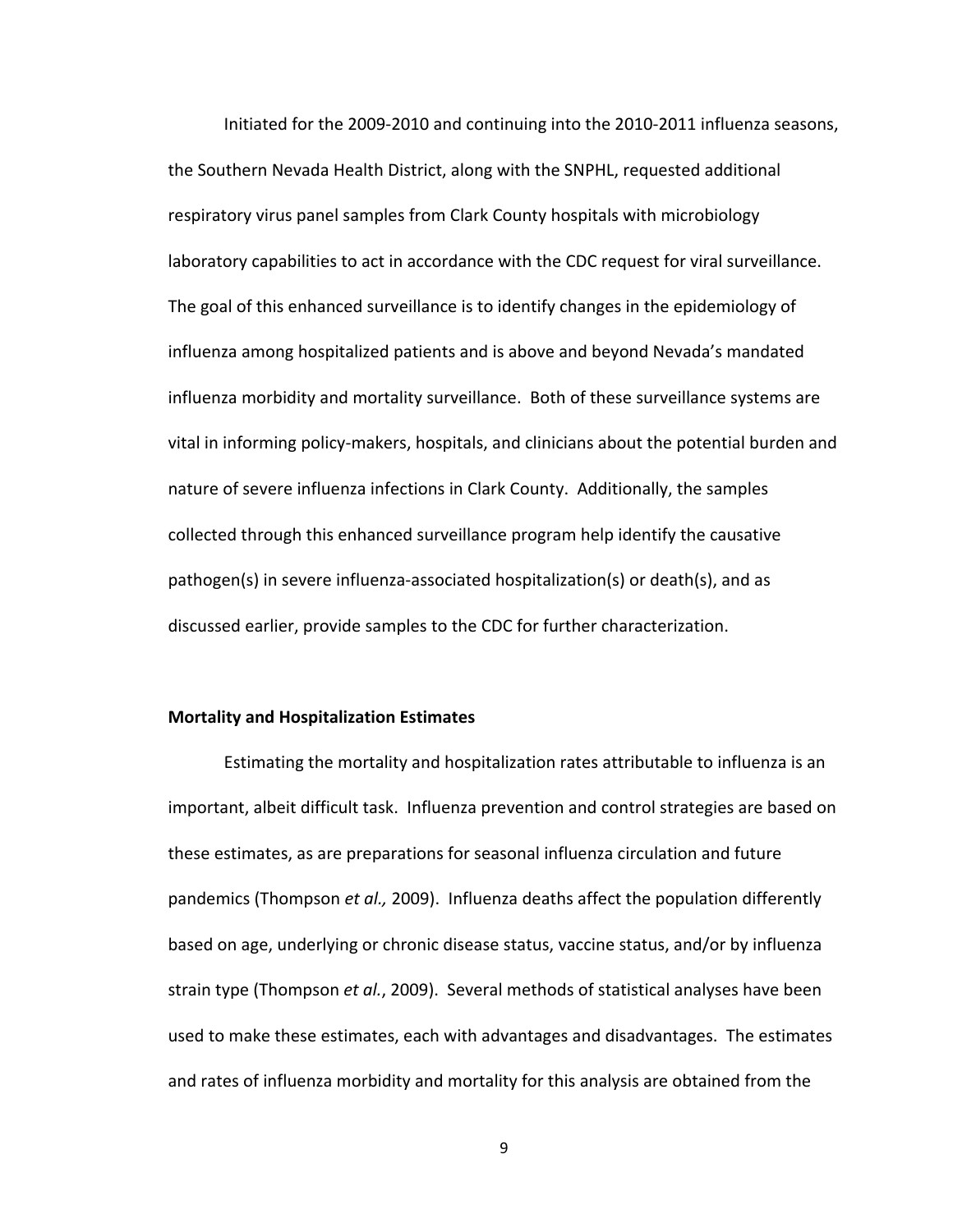CDC,
which
has
done
extensive
research
into
the
topic
and
uses
the
statistical
methods employed by Thompson et al. (2010) in the Morbidity and Mortality Weekly Report (MMWR).

#### **2)
Mortality
Surveillance**

Typically,
influenza
mortality
rates
are
concentrated
among
children
less
than
2 years of age, adults 65 years of age and older, and among persons of any age with comorbidities that increase their risk of influenza infection (e.g., asthma, COPD, immunosuppression, etc.) (Fiore *et al.*, 2010). Thompson *et al.* (2010) conducted a longterm analysis of influenza mortality trends from the 1976-1977 through the 2006-2007 influenza
seasons.

Death
certificates
were
reviewed
for
an
underlying
cause
of
death from pneumonia and influenza causes (considered to be the lower limit of the range) and/or from respiratory and circulatory causes (considered to be the upper limit of the range) (Thompson et al., 2010). Deaths ranged from a high of 48,614 (2003-2004 influenza season) to a low of 3,349 (1986-1987 influenza season), and the mortality rate ranged from 16.7 to 1.4 deaths per 100,000 throughout the study period (Thompson *et*) al., 2010). These trends help to show that the mortality rate varies significantly from season to season based on which influenza strain is predominantly circulating. Overall, during
the
study
period,
influenza
A
(H3N2)
strains
were
responsible
for
the
highest rates of influenza mortality, and seasons in which H3N2 was the predominately circulating
strain
had
2.7
times
higher
influenza‐associated
mortality
rates
in comparison to seasons in which it was not (Thompson et al., 2010). Influenza mortality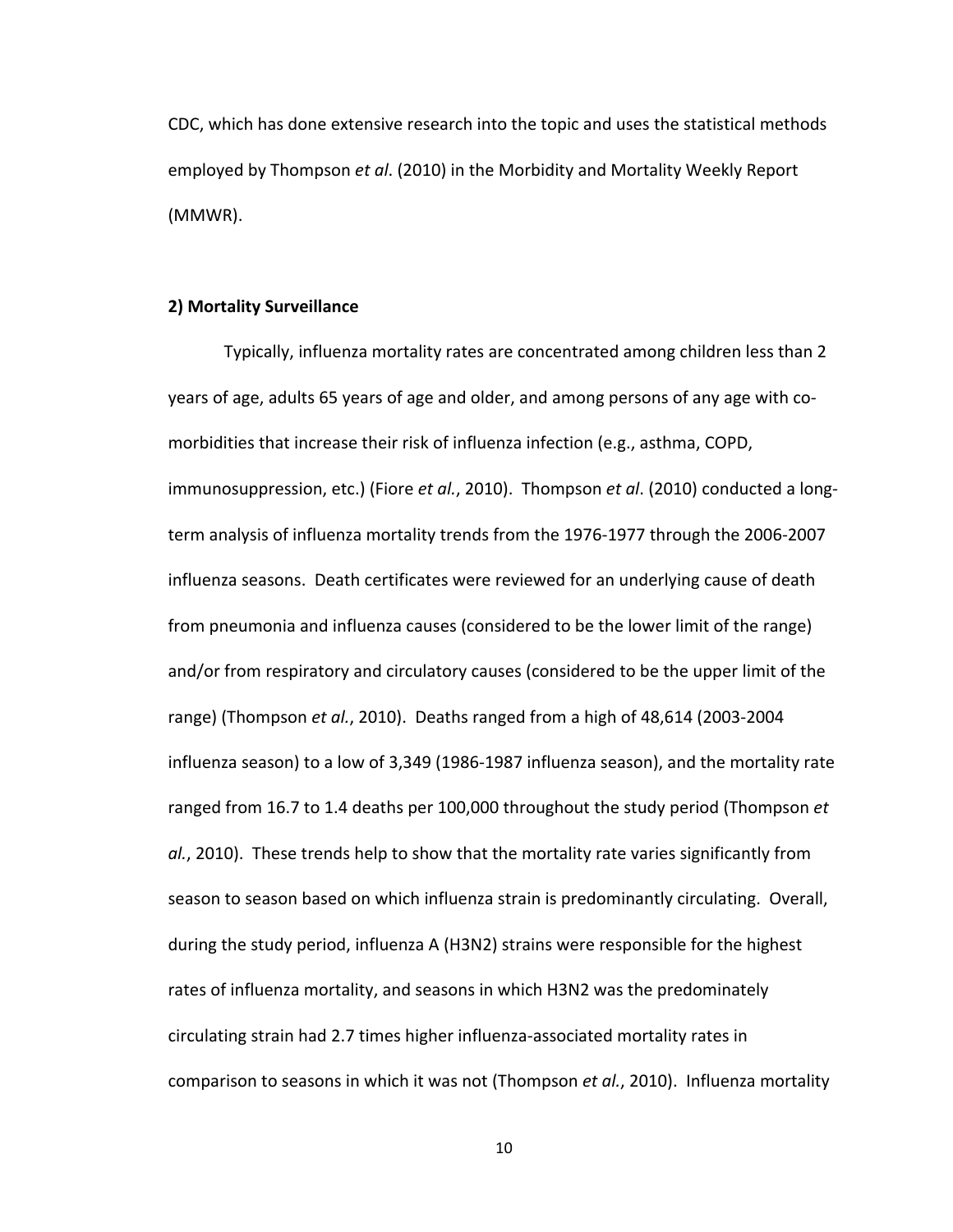surveillance systems, such as the one described above, are helpful in estimating the burden of influenza on the nation and predicting when mortality rates will exceed the expected
epidemic
thresholds,
such
as
during
H3N2
dominant
seasons. However, influenza mortality surveillance systems alone do not give a complete picture of the impact influenza can have on a community and its resources.

Mortality surveillance also occurs through the review of death certificates indicating influenza or pneumonia as the cause of death, or a contributing factor/underlying condition to the cause of death. Death certificates are monitored and classified by age group in over 122 reporting cities throughout the United States (CDC, 2010). The previous five years of pneumonia and influenza deaths are calculated using a regression model, and this estimate is considered to be the "seasonal baseline" to which the number of weekly deaths is compared (CDC, 2010). The "epidemic threshold" is reached when the number of reported weekly deaths exceeds 1.645 standard deviations above the baseline estimate (CDC, 2010). Rates above this threshold serve as an indicator of elevated influenza mortality above what is expected, suggesting that more aggressive monitoring or other public health interventions may be warranted.

Finally,
as
discussed
earlier,
the
CDC
recommended
that
influenza‐associated pediatric mortality became a nationally notifiable event in 2004. On the occasion of an influenza-related pediatric death, an "Influenza-Associated Pediatric Deaths Case Report Form" is completed by the local or state public health agency. This report includes detailed information regarding demographics, the circumstances of death, the type of influenza
testing
conducted,
any
medical
care
received,
clinical
diagnoses
and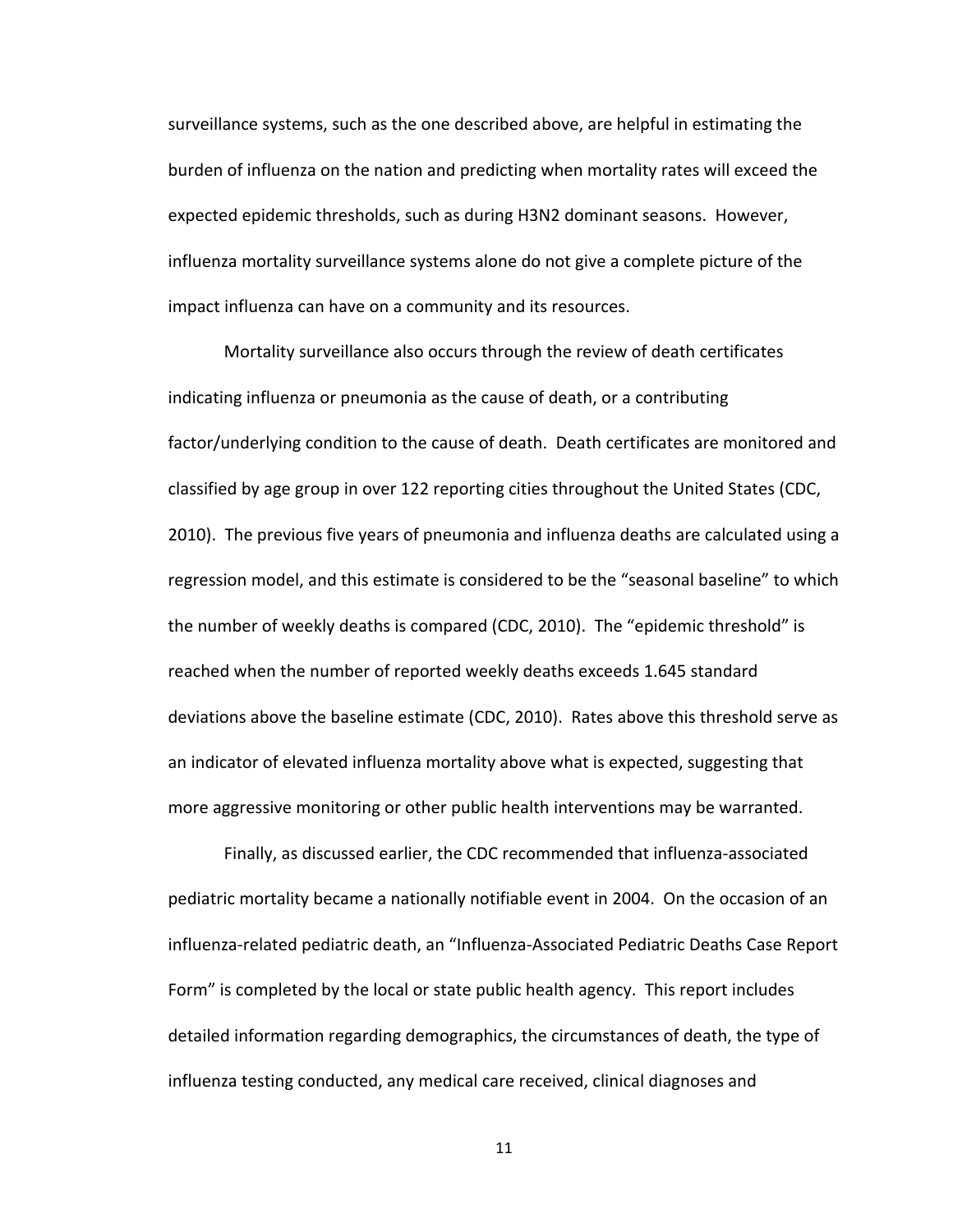complications, medication and therapy history, and influenza vaccine history. This information is then submitted to the CDC by the state public health department. Excluding the 2009-2010 H1N1 pandemic season, the CDC (2010) reported a range of 46 to 153 pediatric deaths from 2004 through the 2010-2011 influenza season. The CDC reported unusually high pediatric mortality rates (N= 345) as a result of the H1N1 pandemic
(CDC,
2010).

Influenza
can
be
quite
harmful
to
children,
especially
those under 5 years of age (CDC, 2010); therefore, it is not difficult to understand why pediatric
mortality
surveillance
is
a
critical
function
of
public
health.

#### **3)
Hospitalized
Surveillance**

Hospitals, public health entities, pharmaceutical companies, diagnostic partners, and key policy-makers all rely on morbidity and mortality estimates to help guide their business
practices
and
interventions.

These
entities
rely
specifically
on
severe hospitalized influenza surveillance systems to make critical decisions regarding the allocation of important resources (e.g., medical supplies, vaccine stockpiles, antiviral medication
stockpiles,
and
nursing,
physician,
and
support
staffing
in
hospitals, emergency departments, and clinics). Influenza-related hospitalizations are difficult to identify because influenza can exacerbate pre-existing chronic health conditions; therefore, the admitting or discharge diagnosis may not be attributable to influenza even though it was paramount in the progression of events leading to hospitalization or death.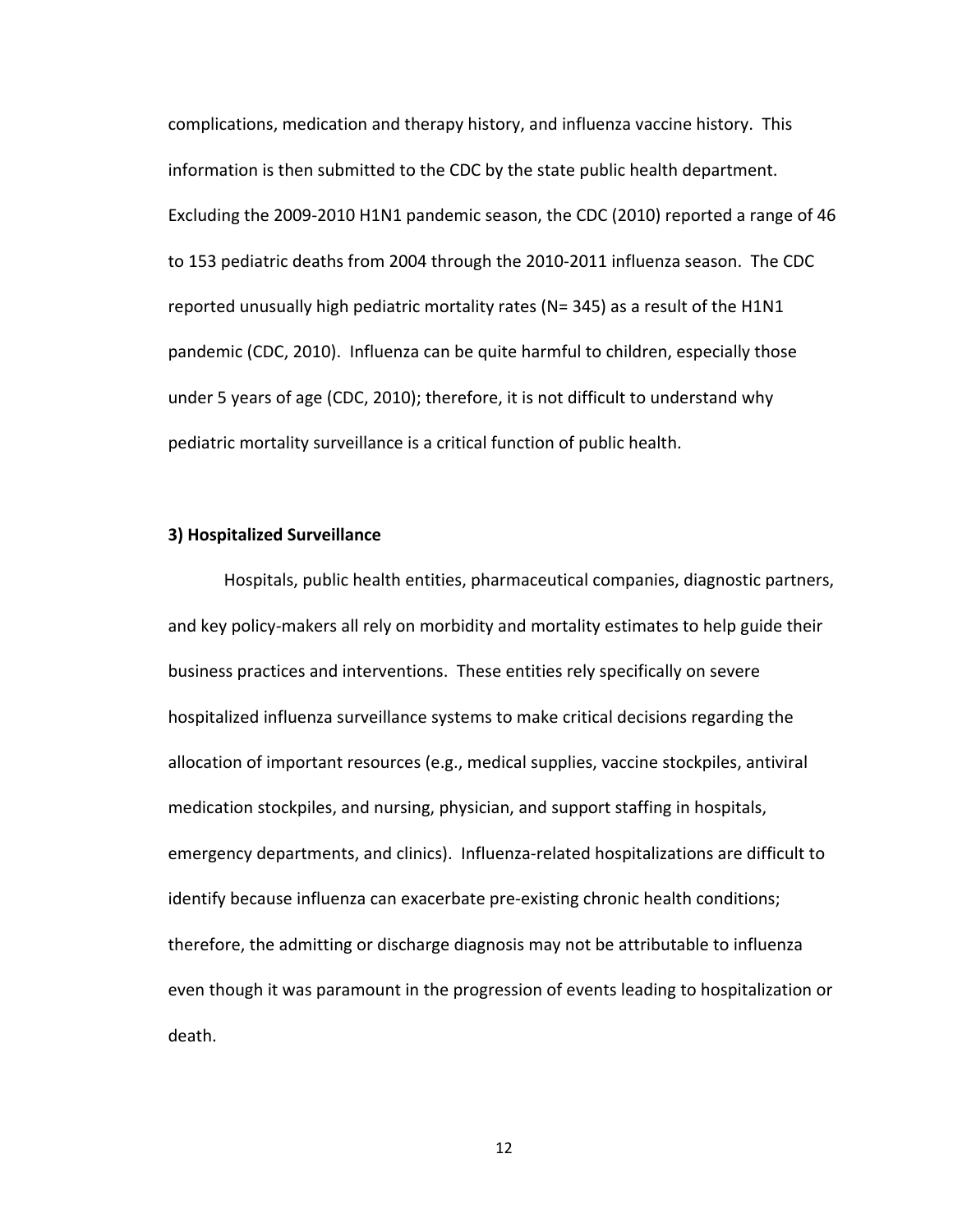Currently, there are two reporting systems that collect and submit data to the CDC to help estimate the number of influenza-associated hospitalizations that occur throughout an influenza season. The first is the Influenza Hospitalization Network (FluSurv-NET), which collects data in counties from the 10 states participating in the Emerging
Infections
Program
(EIP)
and
from
six
other
states
(CDC,
2010);
Nevada
is
not one
of
these
16
reporting
states.

Reported
cases
are
defined
as
patients
of
all
ages
with confirmed
laboratory
testing
performed
as
part
of
their
inpatient
care
(CDC,
2010).

The second reporting system is the Aggregate Hospitalization and Death Reporting Activity (AHDRA) in which state and local health authorities voluntarily participate by submitting weekly aggregate reports of the number of laboratory-confirmed hospitalizations and deaths (CDC, 2010). Although these systems do not depict an all-inclusive portrait of influenza-associated hospitalizations, they are useful in identifying trends that could help to direct state and local public health interventions and help to make key decisions involving
resource
allocation.

Thompson *et
al.*(2004)
estimated
the
annual
influenza‐associated hospitalizations in the United States based on age, hospital discharge category, and influenza type. The authors obtained data from the National Hospital Discharge Survey (NHDS)
for
the
1979‐1980
through
the
2000‐2001
influenza
seasons,
and
this information was weighted to obtain the national estimates of hospitalization rates per influenza season. The International Classification of Diseases (ICD), 9<sup>th</sup> edition, Clinical Modification
(ICD‐9‐CM)
discharge
codes
for
pneumonia
and
influenza
hospitalizations (low), and respiratory and circulatory hospitalizations (high) were analyzed. The ICD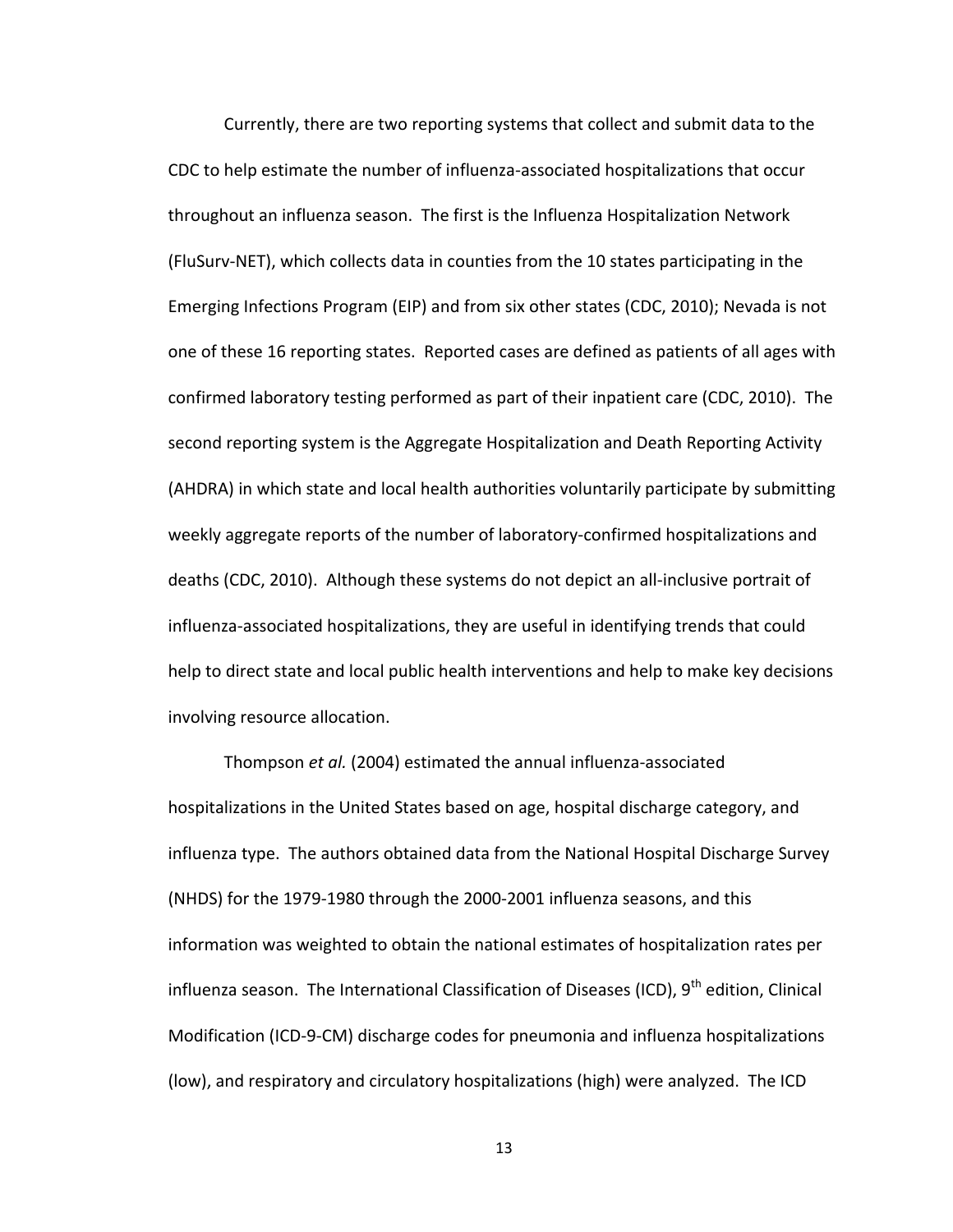codes were categorized as either the "primary" if they were the first diagnosis listed, or as "any" if they were listed anywhere on the discharge summary.

Yearly averages for the study period ranged from 94,735 (primary) to 133,900 (any)
of
pneumonia
and
influenza
hospitalizations.

For
respiratory
and
circulatory hospitalizations, average rates were higher: 226,054 (primary) and 294,128 (any). As with the mortality statistics discussed earlier, Thompson et al. (2004) found that seasons in
which
the
predominately
circulating
strain
was
influenza
A
(H3N2)
displayed
higher rates of hospitalization in comparison to seasons in which influenza B and influenza A (H1N1) strains predominated. The summary of their findings is listed in Table 1.

Table 1: Influenza-associated hospitalizations by predominant influenza type and subtype from the 1979-1980 through the 2000-2001 influenza seasons (Thompson et *al.***,
2004)**

| <b>National Hospital Discharge</b>              | Hospitalization Rates per 100,000 person-years |             |                       |  |  |  |
|-------------------------------------------------|------------------------------------------------|-------------|-----------------------|--|--|--|
| <b>Survey (NHDS) Codes</b>                      | Influenza A (H1N1)                             | Influenza B | Influenza A<br>(H3N2) |  |  |  |
| Pneumonia and influenza<br>(primary)            | 22.6                                           | 37.7        | 43.5                  |  |  |  |
| <b>Respiratory and circulatory</b><br>(primary) | 55.9                                           | 81.4        | 99.0                  |  |  |  |

Overall, age trends showed that the lowest rates of hospitalizations occurred among the 5 to 49 years age group, and hospitalization rates showed a positive correlation with age, especially among those over the age of 85 (Thompson et al., 2004). Children 5 years and under displayed annual averages of 18.5 (primary) to 26.3 (any) documented pneumonia and influenza hospitalizations per 100,000 person-years; and 107.9 (primary) to 113.9 (any) documented respiratory and circulatory hospitalizations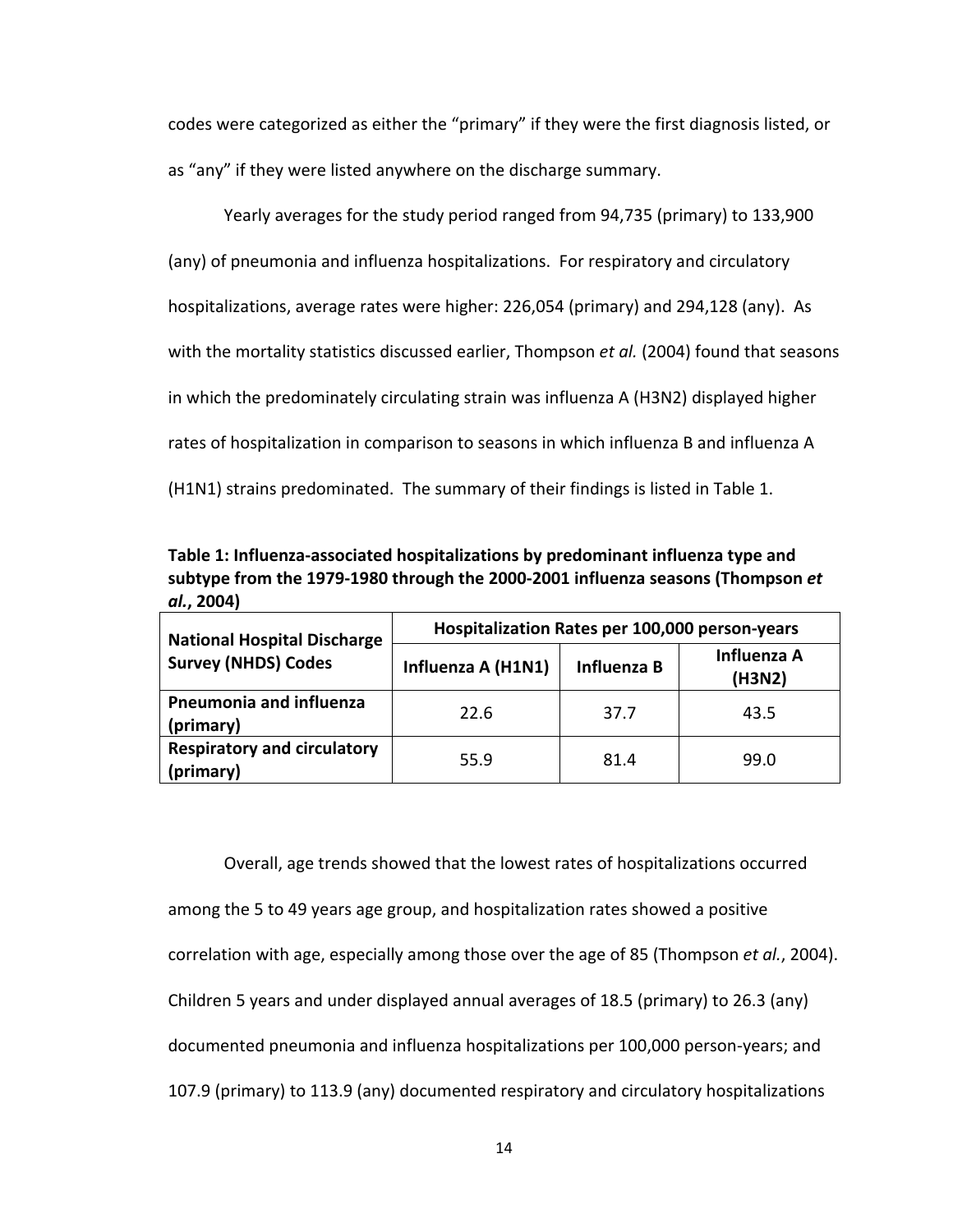per 100,000 person-years (Thompson et al., 2004). Hospitalization rates climb steadily after the age of 65, increasing dramatically with each 5-year increment; rates peaked with those 85 years of age and greater (Thompson *et al.*, 2004). Persons over the age of 85 displayed annual averages of 628.6 (primary) to 777.3 (any) documented pneumonia and influenza hospitalizations per 100,000 person-years; and 1194.9 (primary) to 1669.2 (any)
documented
respiratory
and
circulatory
hospitalizations
per
100,000
person‐years (Thompson *et
al.*,
2004).

The
extremes
of
age
(<
5
years
and
>
65
years)
showed
the greatest rates for all categories (both primary and any listed pneumonia and influenza, and respiratory and circulatory hospitalizations) of influenza-associated hospitalizations.

Using mortality statistics from the same study period, the authors calculated the relative risk of influenza-associated hospitalization in comparison to influenzaassociated death. These results showed that children under 5 years of age are 270 times
more
likely
to
experience
influenza‐associated
hospitalization
compared
to influenza-associated death, while adults ages 50-64 were at a much lower risk (relative risk= 11) for hospitalization than death (Thompson *et al.*, 2004). According to the CDC (2010), an estimated 20,000 children under 5 years of age are hospitalized annually as a result of influenza. These data stress the importance of yearly immunization for influenza, especially among this age group, and for those in direct contact with or care of
young
children.

In the same study, Thompson *et al.* (2004) also found that the median length of hospital stay was correlated with patient age and diagnosis. Length of stay data are critical to resource allocation decisions for hospitals. The national length of stay results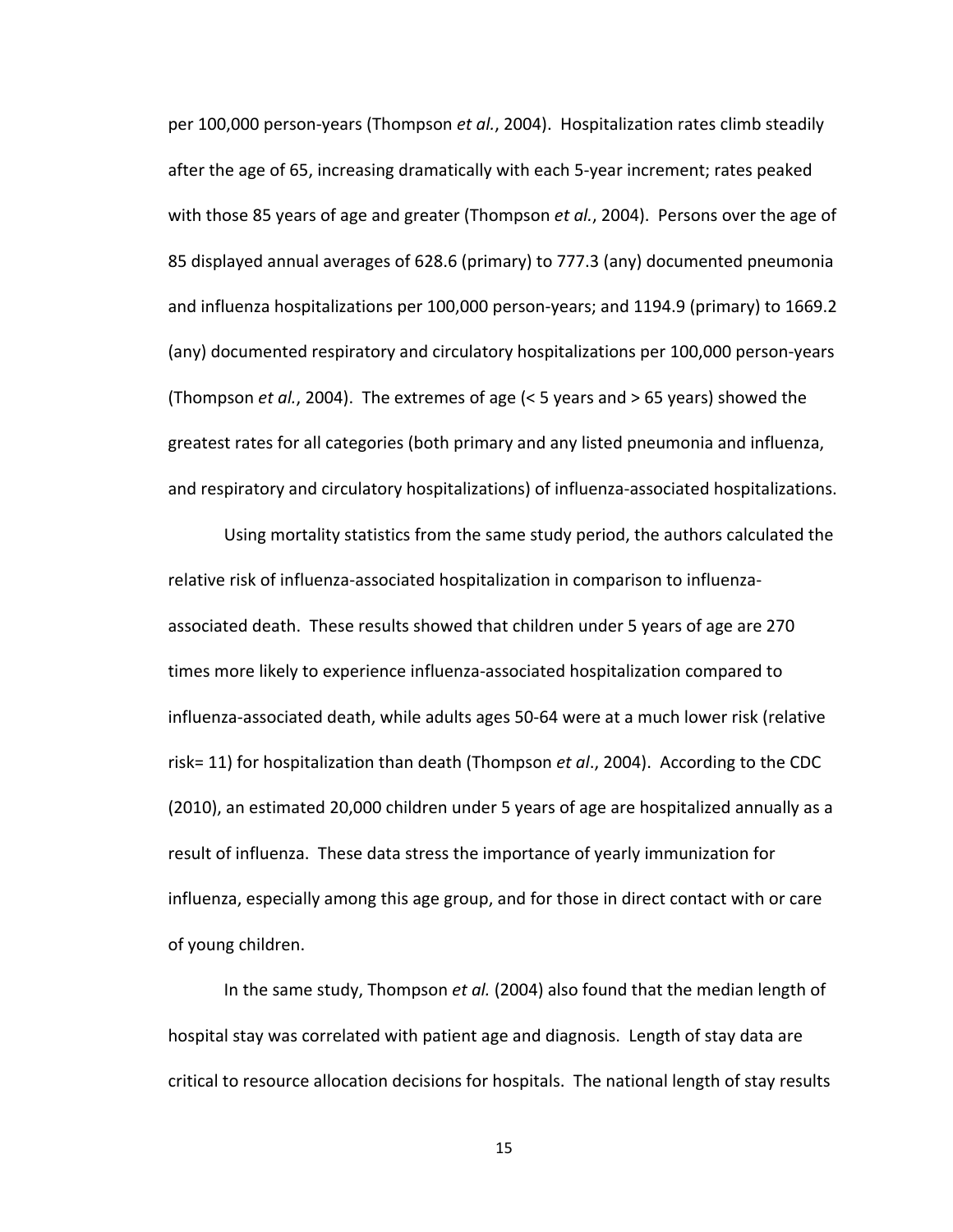by age group are summarized in Table 2. The SNHD surveillance data provide length of stay based on influenza type, which may help to further delineate how influenzaassociated
hospitalizations
impact
Clark
County's
hospitals.

Table 2: National annual median length of stay (days) by age group and diagnosis for **influenza‐associated
hospitalizations
(Thompson** *et
al***.,
2004)**

| <b>Primary hospitalizations</b> | Length of stay (days) by age group |        |       |       |       |       |       |           |
|---------------------------------|------------------------------------|--------|-------|-------|-------|-------|-------|-----------|
| diagnoses                       | $\leq$ 5                           | $5-49$ | 50-64 | 65-69 | 70-74 | 75-79 | 80-84 | $\geq 85$ |
| Pneumonia and influenza         |                                    |        |       | 6     |       |       |       |           |
| Respiratory and circulatory     |                                    |        |       |       |       |       |       |           |

#### **4)
Outpatient
Illness
Surveillance**

A
database
of
more
than
3,000
HCPs
throughout
the
nation
reports
information on over 25 million outpatients yearly through the U.S. Outpatient Influenza-like Illness Surveillance Network (ILINet) (CDC, 2010). This information is collected weekly and identifies the number and age of people seeking outpatient care meeting the following CDC criteria for Influenza-like Illness (ILI): 1) body temperature greater than 100°F, and 2) a cough and/or sore throat in the absence of a known cause other than influenza (CDC,
2010).

This
information
is
then
weighted
and
compared
to
regionally
determined baseline data (CDC, 2010). The reported outpatient ILI activity level by state is displayed on the "ILI activity indicator map" to provide a national indicator of influenza transmission
and
activity
throughout
the
duration
of
the
influenza
season
(CDC,
2010). The SNHD, OOE collects a frequency count of laboratory-confirmed influenza cases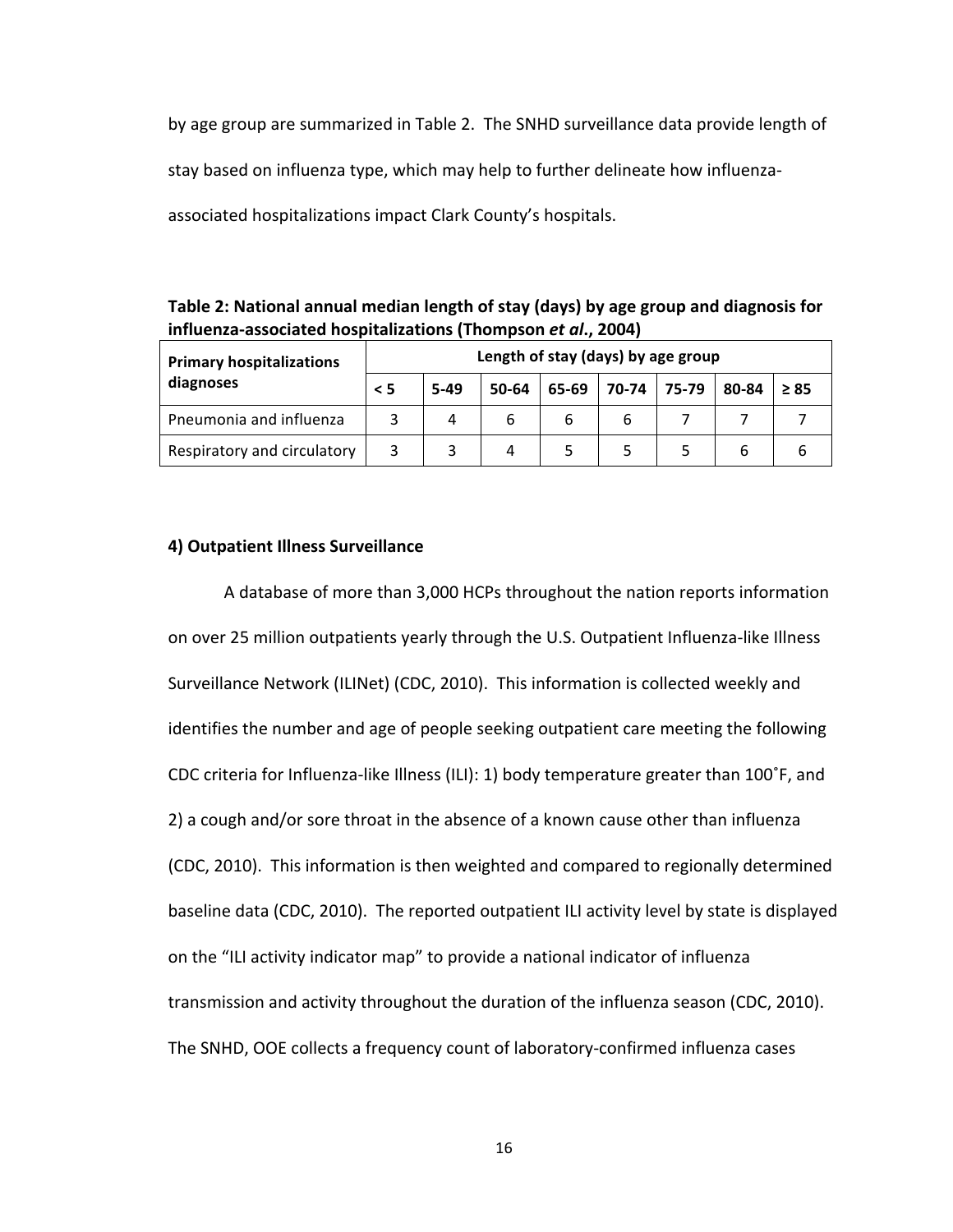received from outpatient settings and from patients who are hospitalized for less than 24
hours.

## **5)
Geographic
Spread**

The
State
and
Territorial
Epidemiologists
Reports
are
submitted
weekly
to provide
a
more
adequate
geographic
representation
of
national
influenza
activity
(CDC, 2010). This information is displayed in the form of a geographical map of the United States released each week to show the progression of disease throughout the duration of each influenza season. Each state classifies and reports their weekly activity based on the
following
criteria
as
defined
by
the
CDC
(2010):

- 1. No activity: No reported increase in the number of cases of ILI and no laboratory‐confirmed
cases
of
influenza.
- 2. **Sporadic:** Reports of small numbers of laboratory-confirmed influenza cases or a single laboratory-confirmed influenza outbreak, but no increase in cases of ILI.
- 3. Local: Outbreaks of influenza or increases in ILI cases and recent laboratoryconfirmed influenza in one region of the state.
- 4. Regional: Outbreaks of influenza or increases in ILI cases and recent laboratoryconfirmed influenza in at least two, but less than half, the regions of the state with recent laboratory evidence of influenza in those regions.
- 5. Widespread: Outbreaks of influenza or increases in ILI cases and recent laboratory-confirmed influenza in at least half the regions of the state with recent
laboratory
evidence
of
influenza
in
the
state.

Since
the
2009
H1N1
pandemic,
and
with
these
surveillance
functions
in
mind,

the SNHD, OOE has conducted a severe hospitalized influenza morbidity and mortality

surveillance
program
to
describe
the
epidemiology
of
influenza
in
Clark
County,
Nevada.

The
SNHD
severe
influenza‐associated
hospitalizations
and
deaths
surveillance
project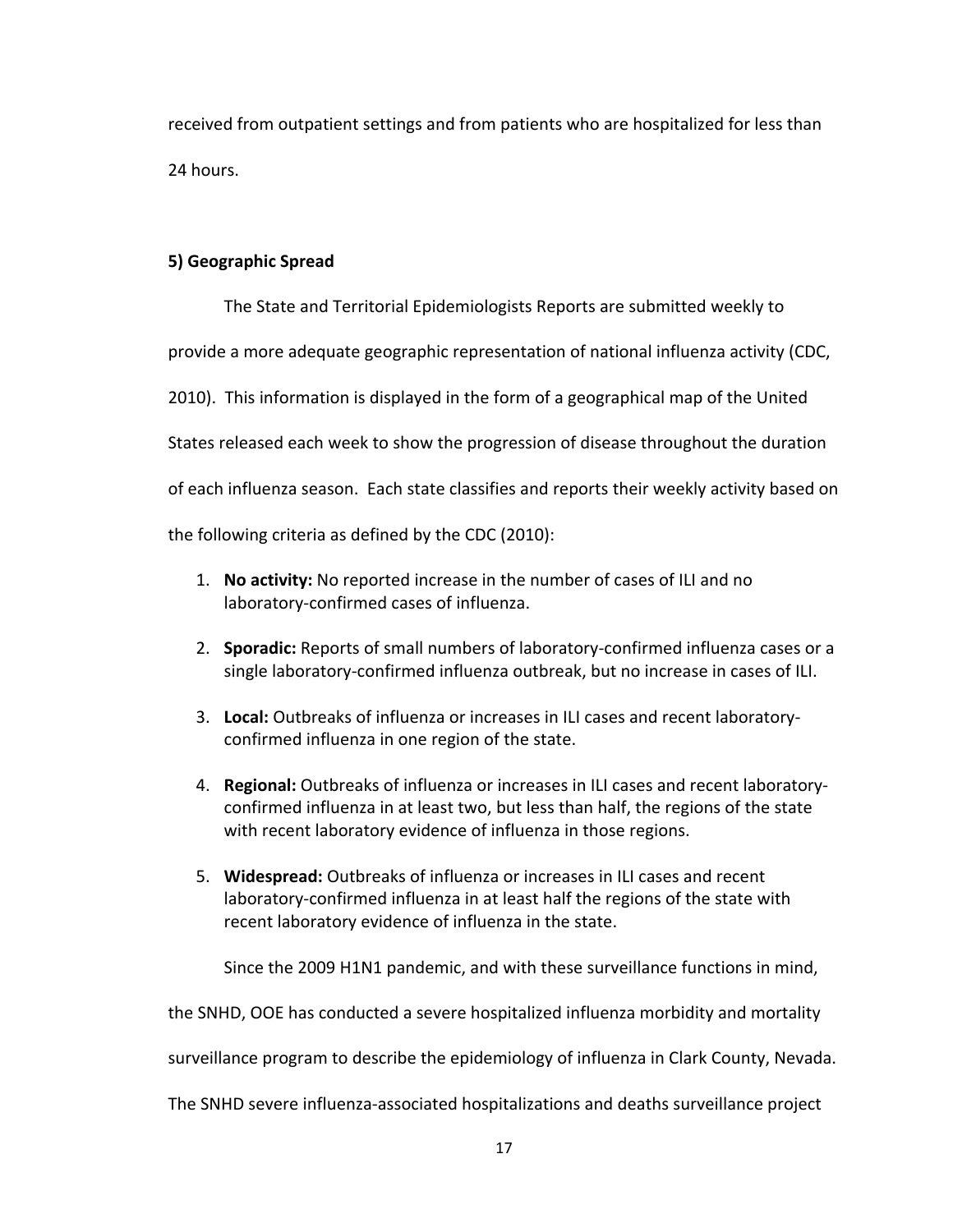most closely resembles the viral, morbidity, and mortality surveillance components of the CDC national influenza surveillance program. In this study, we conducted a secondary analysis of these surveillance data to examine severe influenza-associated hospitalizations and deaths, and to address the following research questions and hypotheses.

#### **Research
Questions**

Among
severe
influenza‐associated
hospitalizations:

- 1. Will the strain of influenza be associated with death?
- 2.

Will
vaccine
status
be
associated
with
death?
- 3. Will there be a difference in the length of stay based on the influenza type?

#### **Hypotheses**

Hypothesis #1. Among severe influenza-associated hospitalizations:

H<sub>o</sub>: Influenza strain type will not show an association with severe influenzaassociated
deaths.

**HA:** Laboratory confirmation of influenza A (H1N1) will show a positive association with
severe
influenza‐associated
deaths.

This hypothesis is based on the worldwide prevalence of influenza A (H1N1) for the 2009-2010 influenza season and the fact that it is still the predominately circulating strain in Europe (WHO, 2011). This hypothesis will be tested using Chi-square analysis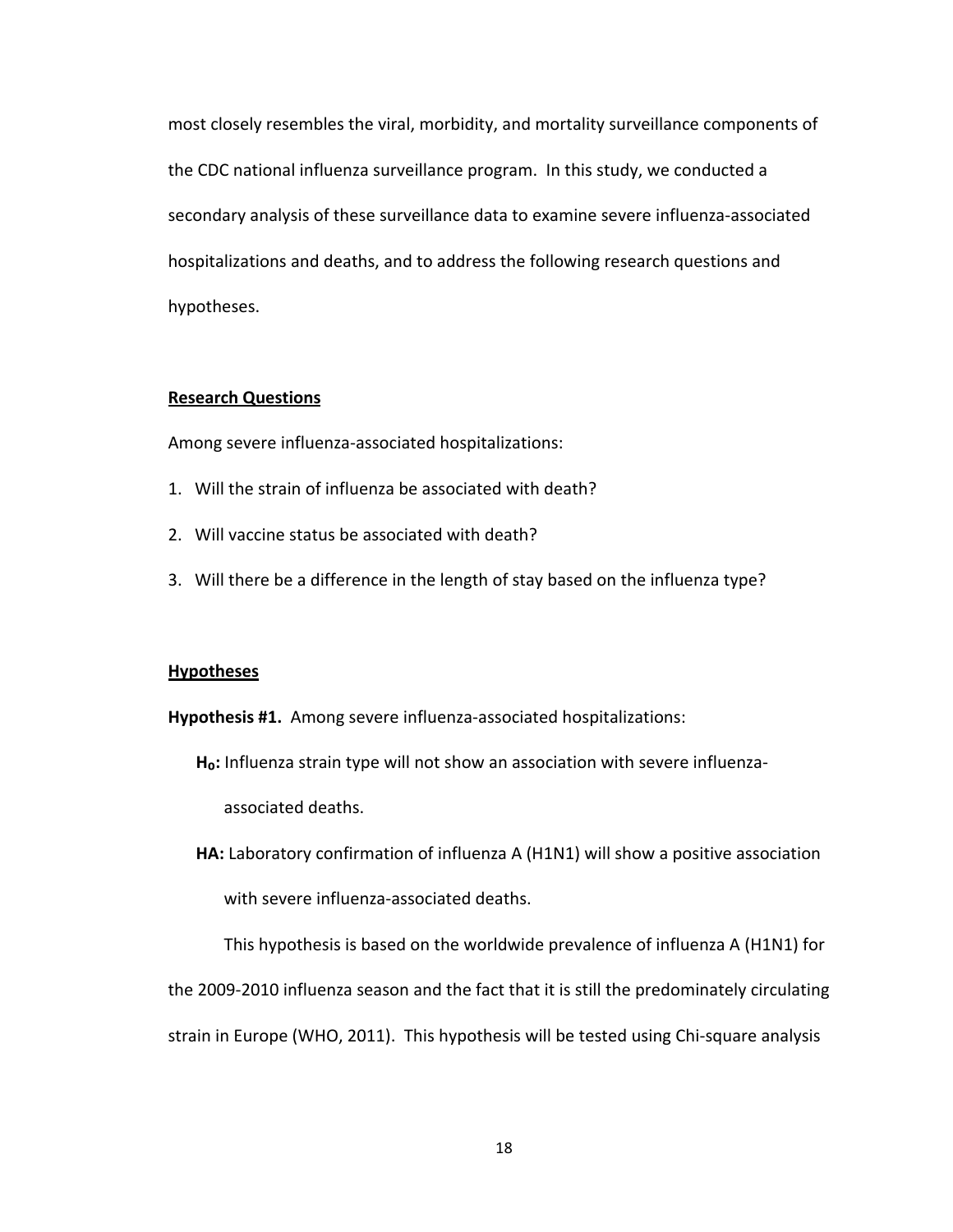to determine if influenza strain type(s) (categorical predictor variable) is/are associated with
death
(dichotomous
outcome
variable).

Hypothesis #2. Among severe influenza-associated hospitalizations:

Ho: Vaccine status will not be associated with severe influenza-associated deaths.

HA: Lack of seasonal influenza vaccination for the 2010-2011 influenza season prior to
hospitalization
will
show
a
positive
association
with
severe
influenza‐ associated
deaths.

This hypothesis is based on the fact that the lack of recent influenza immunization results in susceptibility to infection due to the highly mutagenic nature of influenza viruses. The influenza vaccine is updated and developed each year using surveillance systems to identify and predict circulating strains (CDC, 2010). If the population is unimmunized to these strains, they are more susceptible to infection, especially those who have risk factors for influenza infection. This hypothesis will be analyzed using Chisquare analysis to determine if vaccine status (categorical predictor variable) is associated
with
death
(dichotomous
outcome
variable).

Hypothesis #3. Among severe influenza-associated hospitalizations and deaths:

- H<sub>o</sub>: The type of influenza strain will have no effect on the average length of hospital stay.
- HA: Influenza type A viruses will result in a longer average patient length of stay in comparison
to
influenza
type
B
viruses.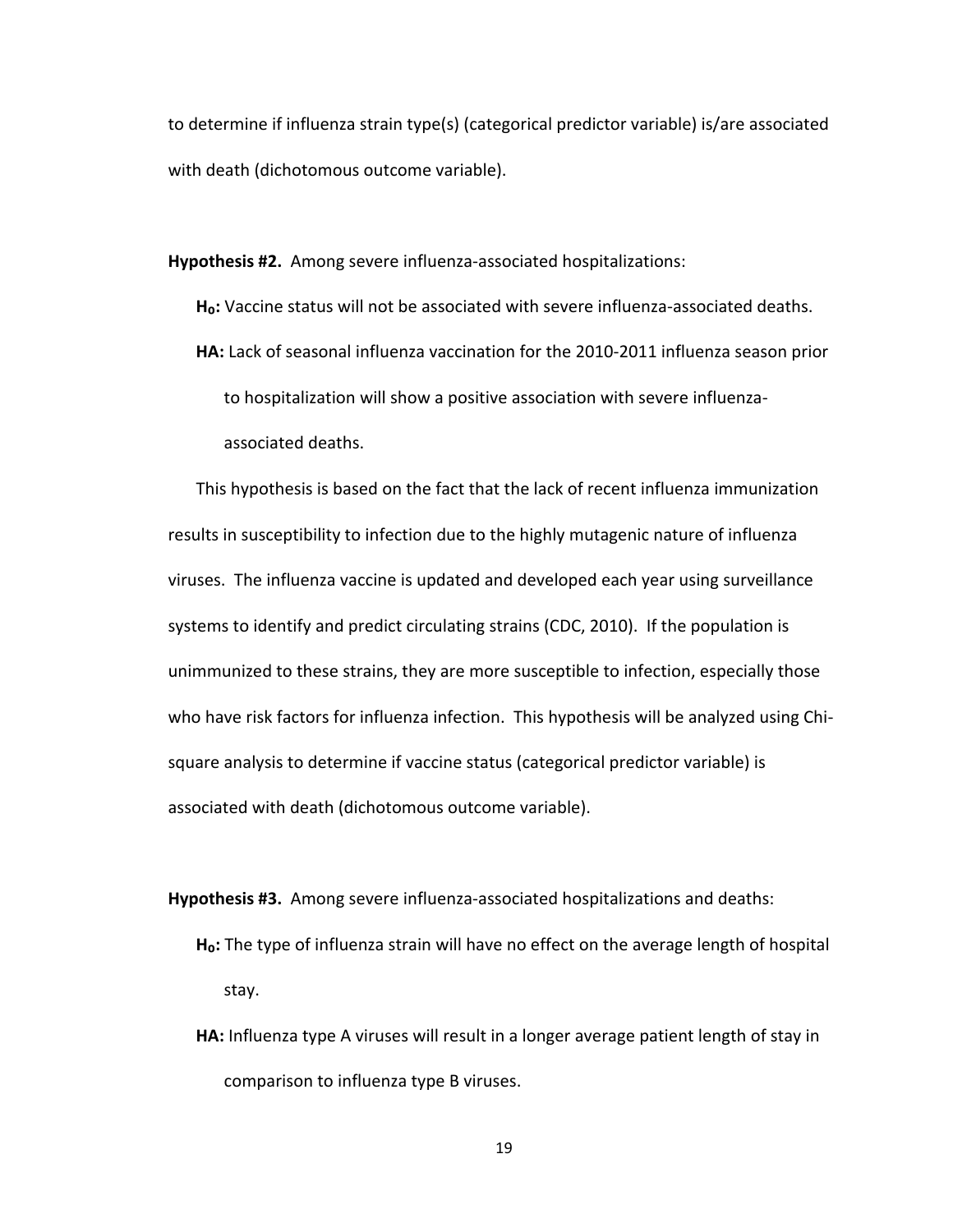This
hypothesis
is
based
on
the
fact
that
influenza
B
viruses
are
prone
to antigenic drift and, typically, cause mild illness in comparison to influenza A viruses, which are capable of antigenic shift and generally result in more severe illness (www.niaid.nih.gov). It is predicted that influenza B viruses will not be associated with severe influenza illness and the average length of stay will be shorter in comparison to patients with influenza A viruses. This hypothesis will be tested using an analysis of variance (ANOVA) to compare the length of stay (continuous outcome variable) among severe influenza-associated hospitalizations and deaths categorized by influenza strain type (categorical predictor variable). Mean differences will be compared between the groups,
and
post‐hoc
analyses
will
be
conducted
should
the
overall
model
show significance.

#### **Methods**

#### **Study Population and Inclusion Criteria**

The
study
population
consists
of
all
residents
of
Clark
County,
Nevada
who
were hospitalized for  $\geq$  24 hours or expired between October 1, 2010 and May 31, 2011, and met
the
following
criteria:

1. **Clinical case definition:** Abrupt onset of at least two of the following specific symptoms: body aches, dry cough, fever, headache, rhinitis, severe fatigue, and/or sore throat. Other symptoms uncommon in adults, but that might occur in children were also included, such as: diarrhea, nausea, otitis media, and vomiting; **AND**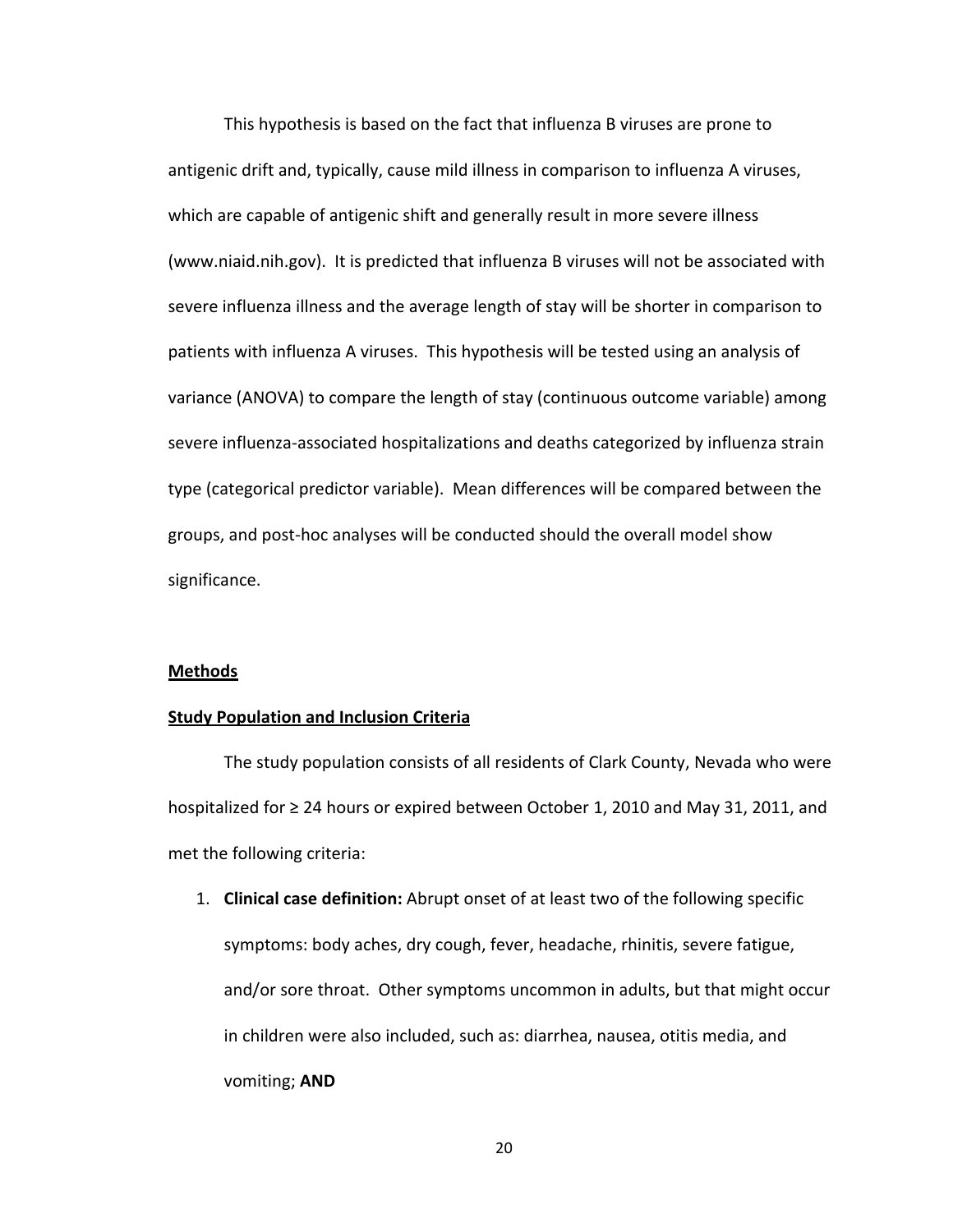- 2. Laboratory criteria for diagnosis: Including one of the following:
	- a. Isolation of the virus by culture or detection of virus by real time reverse transcription
	polymerase
	chain
	reaction
	(*r*RT‐PCR)
	from
	nasopharyngeal or
	throat
	swabs,
	nasal
	wash
	or
	nasal
	aspirate(s);
	- b.

Positive
	testing
	from
	a
	Food
	and
	Drug
	Administration
	(FDA)
	approved rapid diagnostic test. The rapid test is only acceptable as a screening method within the current influenza season if it has been confirmed by *r*RT-PCR or culture; however, it will be accepted as evidence of infection if
	the
	patient
	is
	hospitalized
	or
	has
	expired.

The diagnostic testing methods differ based on the identification method employed, the type of sample from which evidence of influenza infection is extracted, and the time required to process the results. Rapid diagnostic testing methods detect antigens specific to the influenza virus type (A or B) from any of the following specimens (dependent upon the rapid test utilized): nasopharyngeal swab/aspirate, nasal wash/aspirate, lower nasal swab, throat swab, and/or bronchioalveolar lavage (CDC, 2011).

The
viral
subtype
for
influenza
A
viruses
is
unable
to
be
identified
by
rapid diagnostic testing. The advantage to using rapid diagnostic testing is that results are processed
in
10
to
15
minutes
(CDC,
2011).

There
are
multiple
FDA
approved
rapid diagnostic tests available; however, none are as sensitive at detecting and/or isolating the virus as viral culture or rRT-PCR.

Viral culture is considered to be the "gold standard" for influenza virus testing, but can take from 2 to 14 days to isolate the virus from respiratory epithelial cells (Ruest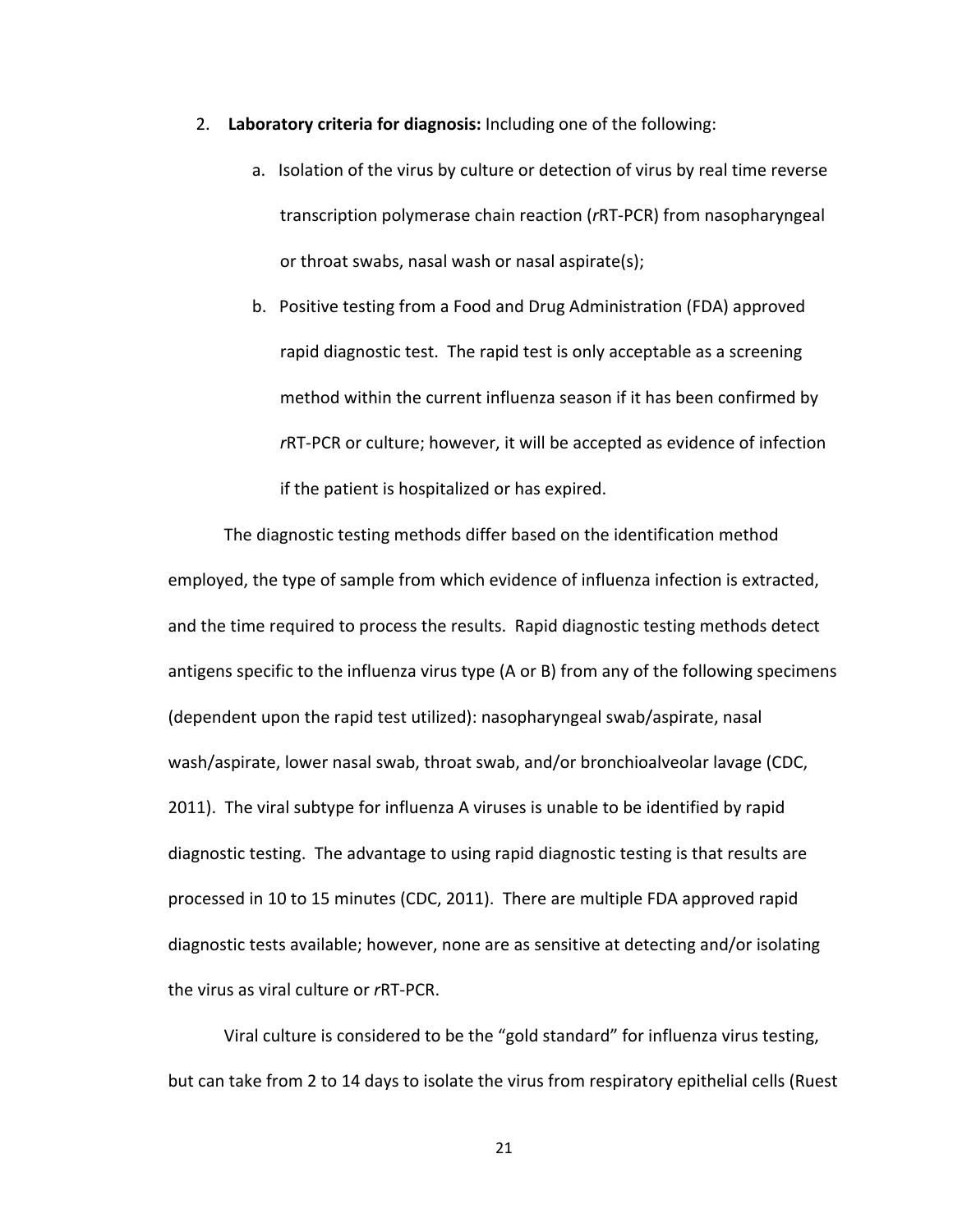et al., 2003; CDC, 2011). To optimize effectiveness, initiation of antiviral medication is recommended within 48 hours of the onset of flu-like symptoms (www.cdc.gov/flu); therefore, the time period required for viral culture is one disadvantage to its use. The rRT-PCR is another diagnostic testing method more sensitive than the rapid antigen test. The PCR method utilizes the extraction of RNA particles from the specimen sample, and uses
fluorescent
primers
and
a
probe
to
amplify
the
viral
RNA
particles
present,
allowing for detection of the target virus (www.focusdx.com). The rRT-PCR requires about 2-4 hours for the results to be processed, which is considerably less than the viral culture method. Both the viral culture and rRT-PCR methods require specimen samples from any
of
the
following:
nasopharyngeal
swab/aspirate,
nasal
swab/aspirate/wash,
throat swab,
bronchioalveolar
lavage,
and
brochioalveolar
lavage
sputum
(CDC,
2011).

#### **Exclusion
Criteria**

Subjects excluded from the surveillance project were those not admitted for greater than 24 hours, did not test positive for influenza by any of the diagnostic testing methods
listed,
or
whose
primary
residence
was
located
outside
of
the
jurisdiction covered
by
the
SNHD
(i.e.,
Clark
County).

#### **SNHD
Data
Collection
Process**

As part of routine public health practice, the SNHD conducts seasonal influenza surveillance through several methods, both passive and active. The surveillance data on severe hospitalized influenza patients are collected as mandated by the Nevada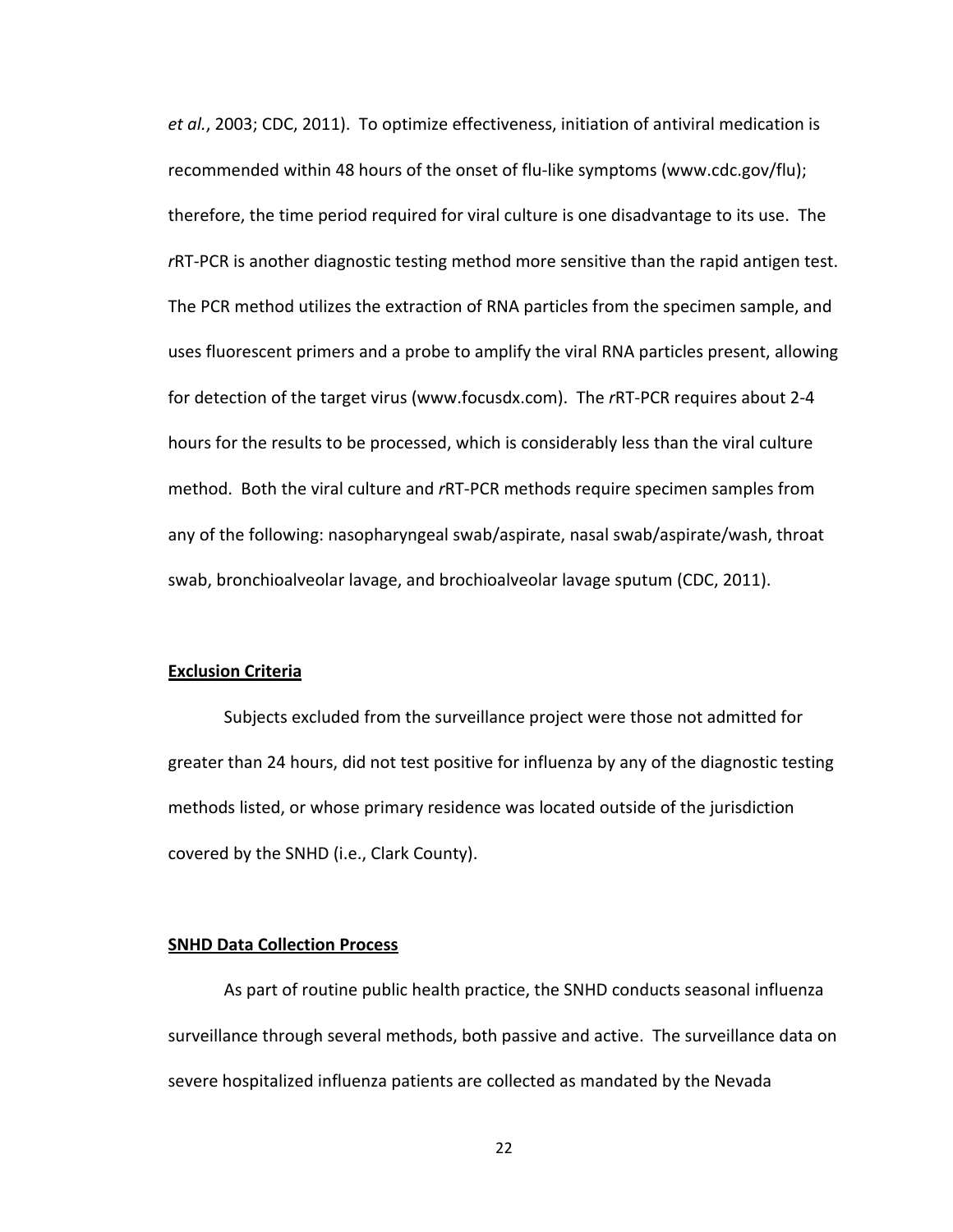Administrative Code (NAC). According to the NAC, all HCPs and medical laboratories are required to report positive laboratory-confirmed influenza results to the SNHD. Acceptable laboratory testing results are outlined above in the influenza case definition section. Through this passive surveillance, positive influenza test results from laboratories throughout Clark County and, occasionally, from laboratories throughout the
nation
are
reported
to
the
OOE.

Passive surveillance also occurs in the review of the cause of death (COD) listed on
all
death
certificates
received
by
the
SNHD.

Any
deaths
attributed
to
influenza
are noted and actively investigated if further information is required to assess the clinical circumstances
surrounding
the
death.

Commonly
listed
complications
of
influenza illness are cardiopulmonary arrest, pneumonia, and/or respiratory failure. The cases with these diagnoses listed as the COD or as contributing factors were further investigated to elicit influenza-related infection or involvement.

Disease Investigation and Intervention Specialist (DIIS) staff members at the SNHD further investigated each report of influenza to determine if it met the case definition for severe-hospitalized influenza morbidity or mortality. Clinically compatible cases that met the case definition criteria listed above were entered into the Microsoft SharePoint survey database. Various subject information were abstracted from patient medical
records
and
included
the
following:
demographics,
hospitalization
status, hospital name, date of admission, admission to intensive care unit status, mechanical ventilation status, date of discharge, transfer status and location of transfer, death, date of death, underlying conditions, antiviral medication, antiviral name and start date, type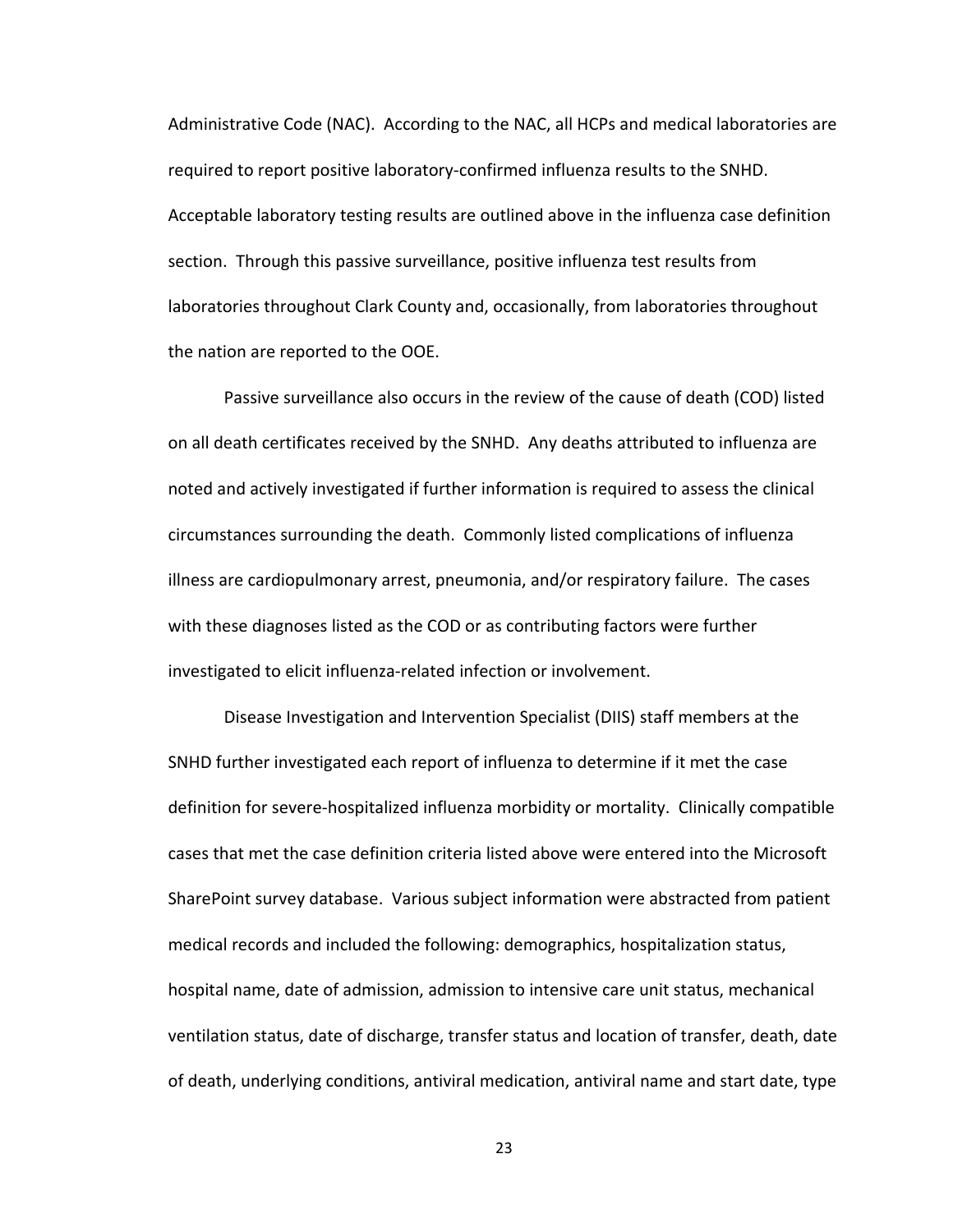and
date
of
laboratory
confirmation,
name
of
laboratory,
influenza
type,
and
vaccine history (Appendix A). The data collection process required communication with the following entities: infection control practitioners, HCPs, and the medical records departments of all Clark County hospitals, the Clark County Coroner's Office, and various members
of
the
community.

#### **Study
Design
and
Approach**

In this prospective cohort study, data were collected upon receipt of laboratoryconfirmation of influenza infection and admission to the hospital for greater than 24 hours.

Patients
were
followed
forward
in
time
until
either
one
of
two
outcomes occurred:
discharge
or
death.

A
descriptive
approach
was
utilized
to
calculate
central tendencies and frequencies to depict the distribution of severe influenza-associated hospitalizations and deaths in Clark County for the 2010-2011 influenza season. An analytical approach was utilized to identify associations between the various predictor variables
of
interest
and
death
among
the
severe
influenza‐associated
hospitalizations.

#### **Data
Analyses**

The variables collected from the severe-hospitalized influenza morbidity and mortality
surveillance
project
from
October
1,
2010
through
May
31,
2011
were operationalized according to the data dictionary in Appendix A. Population-based hospitalization and mortality rates were calculated using the 2010 U.S. Census Bureau statistics
for
Clark
County,
Nevada.

Hypothesis
testing
was
performed
as
described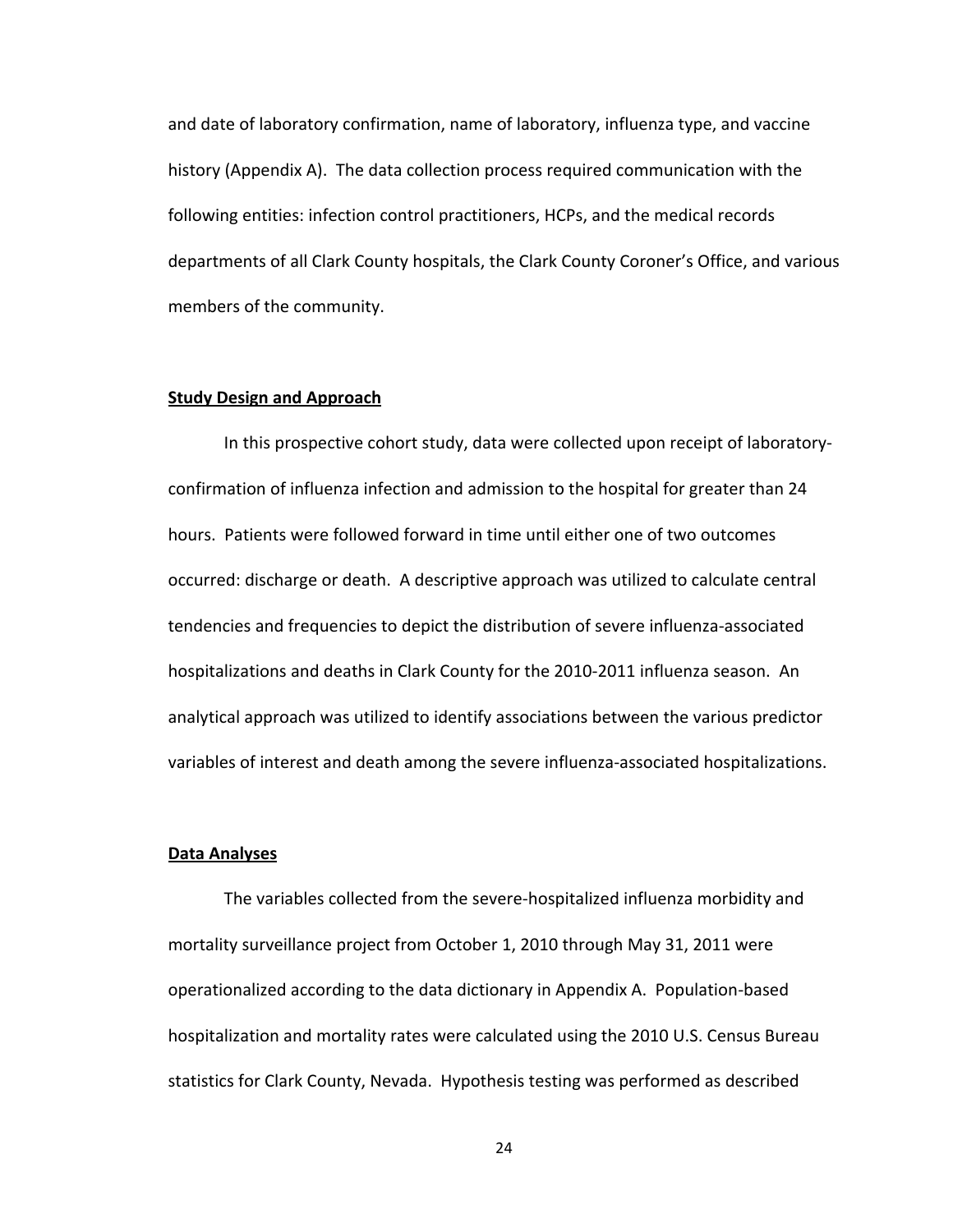above utilizing both Chi-Square and ANOVA statistical methods. Microsoft® Excel, PASW 18 and 19, and SPSS® software were utilized for the statistical analyses.

#### **Human
Subjects**

An
UNLV
Institutional
Review
Board
(IRB)
project
proposal
form
was
completed, and approval was granted (Protocol #1104-3806M) for this research study in May 2011. The
data
collection
process
was
completed
by
the
SNHD
in
accordance
with
mandates set forth by the NAC for the purposes of routine public health practice. The data collected from the SNHD surveillance project were de-identified of all personal patient identification information and any dates specific to birth, admission, laboratory confirmation, anti-viral initiation, discharge, and/or death. These data were recoded to coincide
with
the
CDC
MMWR
calendar.

Permission
was
granted
from
the
SNHD,
OOE to
analyze
this
information
for
the
purposes
of
this
project.

#### **Results**

#### **Population
characteristics**

One
hundred
and
fifty‐eight
(N=
158)
severe
influenza‐associated hospitalizations and deaths were reported to the SNHD for Clark County, Nevada from October 1, 2010 through May 31, 2011. The first reported case occurred in the week ending October 2, 2010 (week 39), and the last occurred in the week ending May 7, 2011
(week
17);
the
peak
number
of
cases
was
reported
in
the
week
ending
February 19, 2011 (week 7) (Figure 1). Males accounted for 81 cases (51.3%); females accounted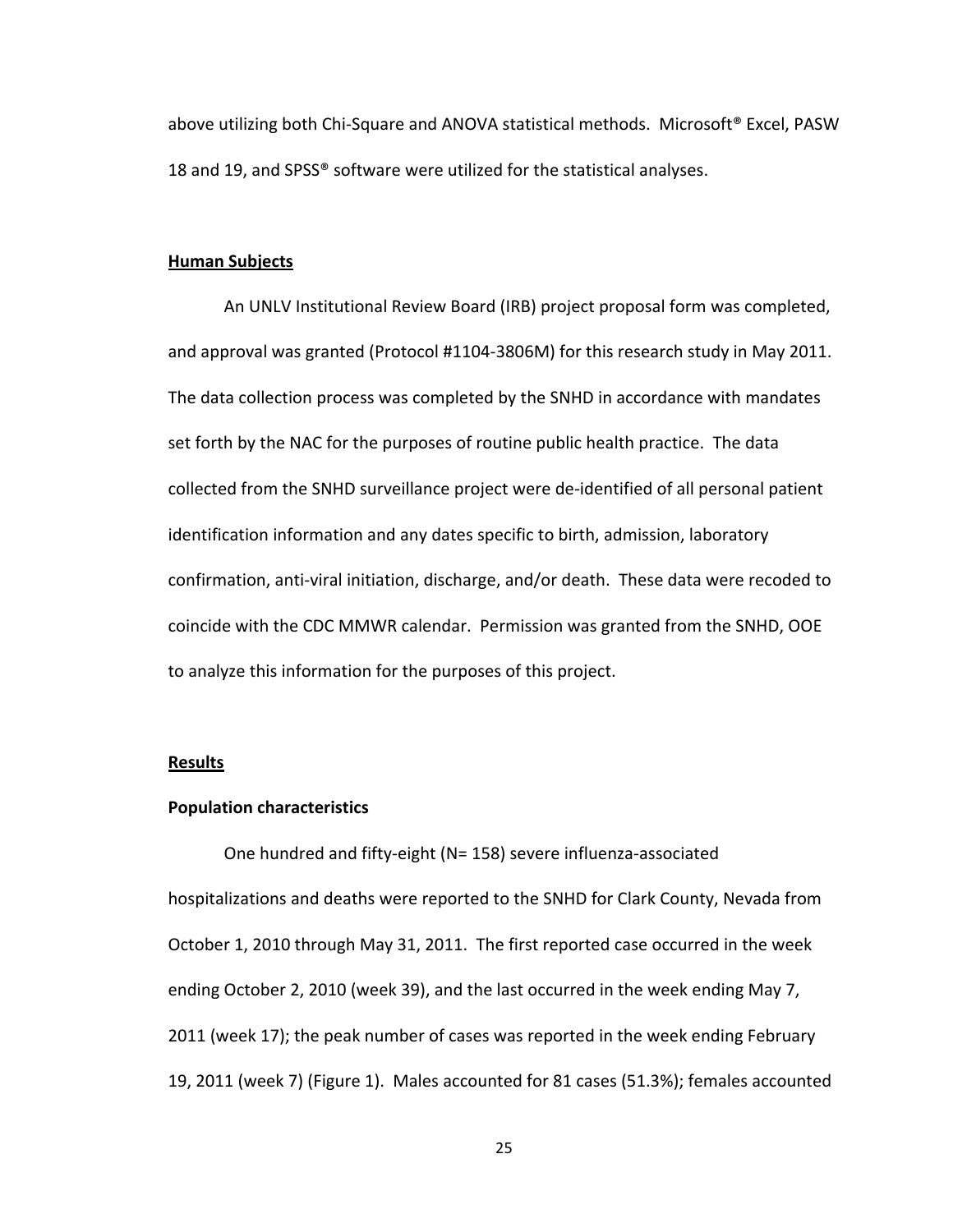for
77
cases
(48.7%).

Race
was
obtained
from
the
hospital
medical
records demographic face sheet, and subjects were categorized as follows: 9 Asian/Pacific Islander (5.7%), 27 black (17.1%), 2 Native American or Alaskan Native (1.3%), 81 white (51.3%),
and
39
other
(24.7%).

Approximately
71%
of
the
study
population
was
non‐ Hispanic (n= 112).

Age of subjects ranged from newborn to over ninety years of age. Severe influenza‐associated
hospitalizations
and
deaths
were
categorized
into
the
following
age groups:
41
were
<
5
years
of
age
(25.9%),
52
were
5‐49
years
of
age
(32.9%),
20
were 50-59 years of age (12.7%), 16 were 60-69 years of age (10.1%), 19 were 70-79 years of age (12%), and 10 were  $\geq 80$  years of age (6.3%). The distribution of cases by age group and the ending date of the week of admission or death (in the case of those not admitted to the hospital) are displayed in Figure 1.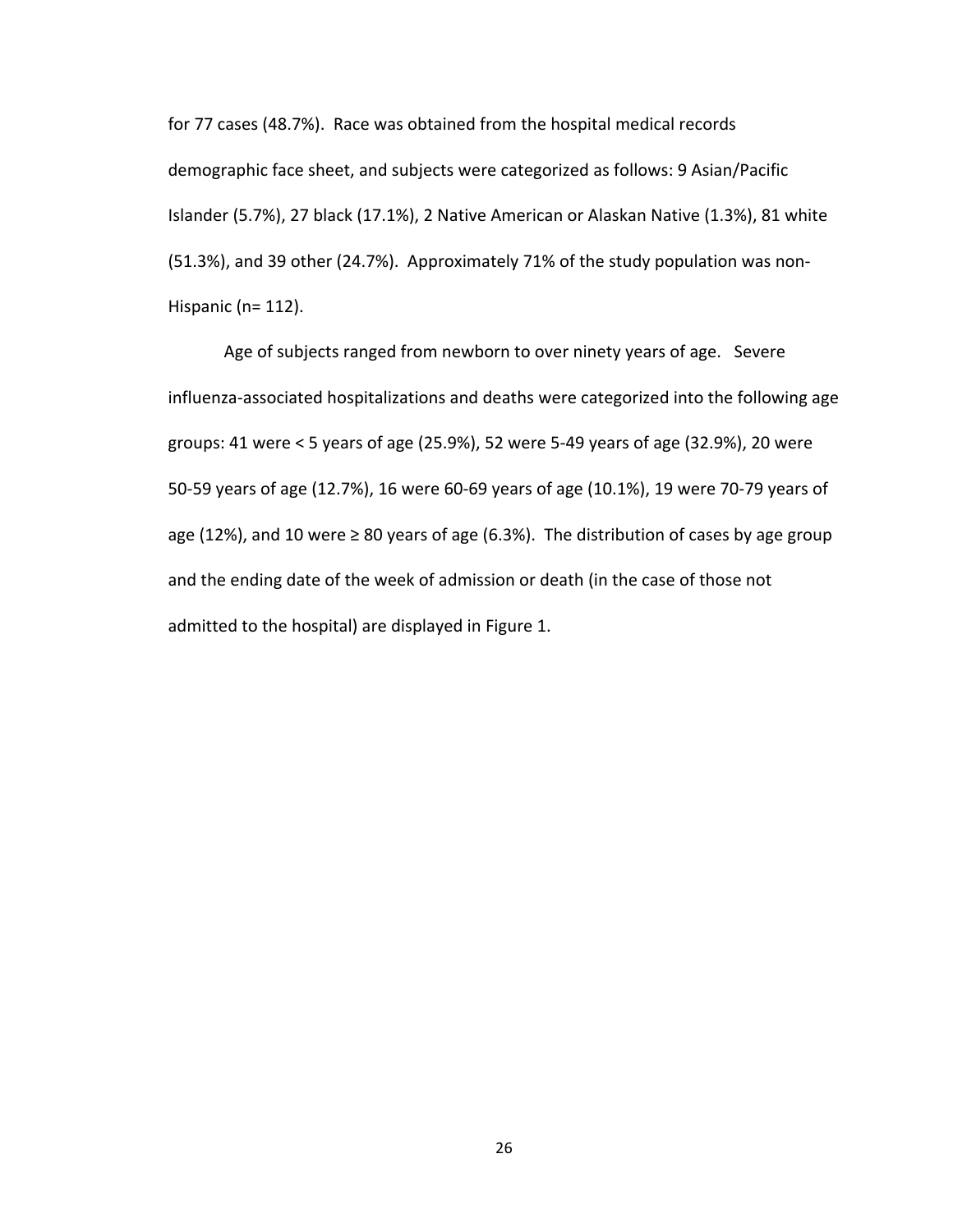

Figure 1: Severe influenza-associated hospitalizations and deaths by week and age group-**Clark
County,
2010‐2011
influenza
season**

#### **Mortality
and
hospitalization
rates**

During
the
study
period,
a
total
of
25
(15.8%
of
the
study
population)
severe‐ influenza associated deaths were reported to the SNHD. The overall severe influenzaassociated mortality rate for Clark County based on the 2010 census data (total population 1,951,269 residents in Clark County) was 1.28 per 100,000. Severe influenzaassociated hospitalizations and deaths were further categorized by age group, and by mortality and hospitalization rates by age group (Table 3). The lowest percentage of deaths occurred among those < 5 years of age and those 70-79 years of age (n= 2, 8% for both), and the highest percentage of deaths occurred among those 5-49 years of age (n=
7,
28%).

Females
accounted
for
68%
of
deaths,
even
though
the
overall
study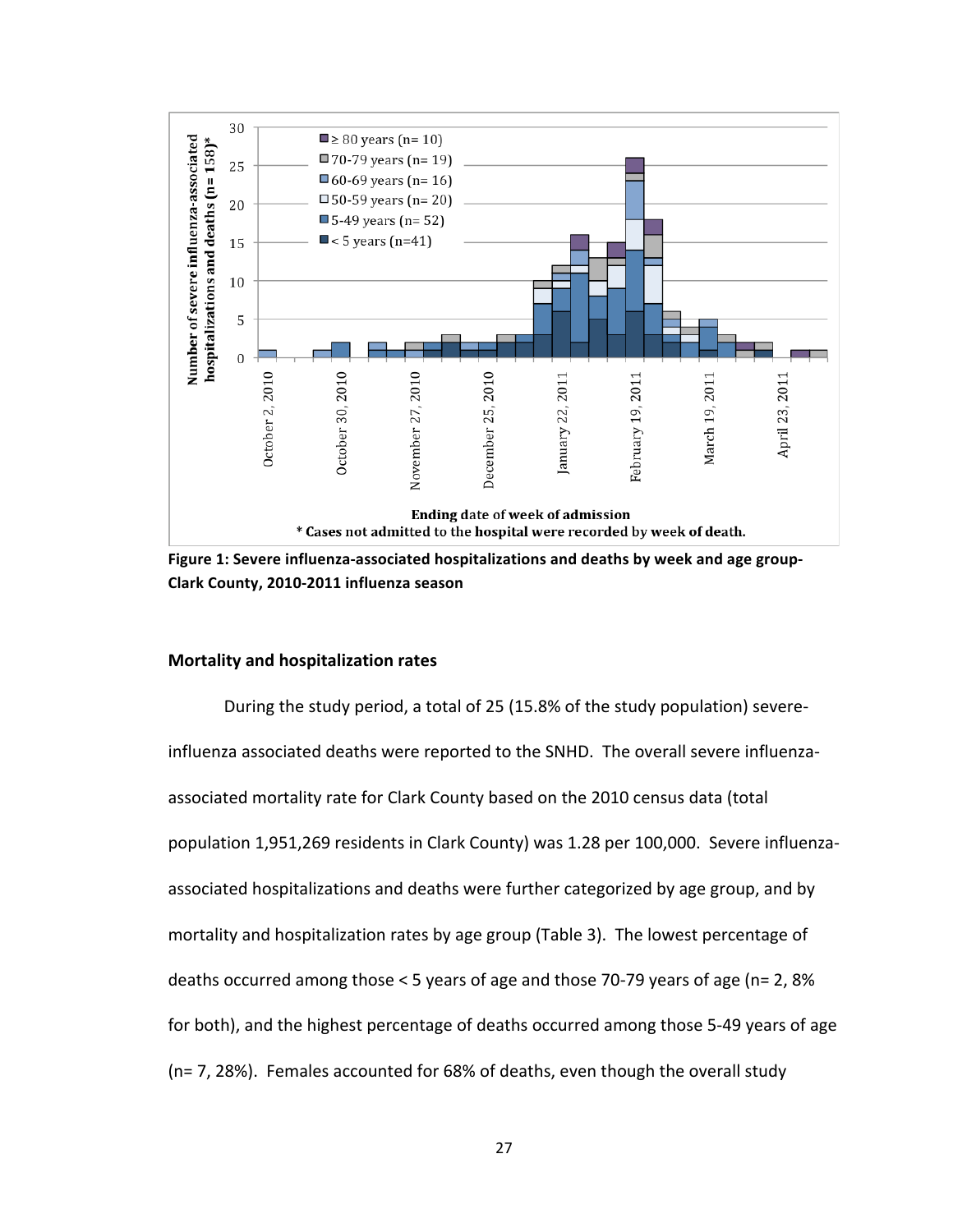population
was
normally
distributed
with
regards
to
gender,
81
(51.3%)
males
and
77

(48.7%) females. A relative risk was calculated to determine if females were more likely

to die than males, but these findings were not found to be statistically significant, RR=

2.235
(C.I.
0.972,
5.423),
p=
0.059.

| Table 3: Severe influenza-associated hospitalizations and deaths by age group- Clark |
|--------------------------------------------------------------------------------------|
| County, 2010-2011 influenza season $(N/A = not applicable)$                          |

| Age groups                                                                                     | All deaths by | <b>Mortality rate</b> | <b>Hospitalizations</b> | Hospitalization  |  |  |
|------------------------------------------------------------------------------------------------|---------------|-----------------------|-------------------------|------------------|--|--|
| (years)                                                                                        | age group *   | per 100,000           | by age group **         | rate per 100,000 |  |  |
| <b>Totals (N= 158)</b>                                                                         | $n = 25$ (%)  | 1.28                  | $n = 153$ (%)           | 6.82             |  |  |
| < 5                                                                                            | 2(8)          | 1.44                  | 39(25.5)                | 28.07            |  |  |
| $5 - 49$                                                                                       | 7(28)         | 0.56                  | 49 (32)                 | 3.92             |  |  |
| 50-59                                                                                          | 5(20)         | 2.09                  | 20(13.1)                | 8.37             |  |  |
| 60-69                                                                                          | 6(24)         | 3.31                  | 16(10.5)                | 8.82             |  |  |
| 70-79                                                                                          | 2(8)          | 2.09                  | 19 (12.4)               | 19.82            |  |  |
| $\geq 80$                                                                                      | 3(12)         | 6.51                  | 10(6.5)                 | 21.72            |  |  |
| Gender                                                                                         |               |                       |                         |                  |  |  |
| <b>Females</b>                                                                                 | 17 (68)       | N/A                   | 74 (48.4)               | N/A              |  |  |
| <b>Males</b>                                                                                   | 8(32)         | N/A                   | 79 (51.6)               | N/A              |  |  |
| *Includes both the deaths admitted to the hospital ( $n=20$ ) and those who were not ( $n=5$ ) |               |                       |                         |                  |  |  |
| **Includes deaths that were admitted to the hospital (n= 20)                                   |               |                       |                         |                  |  |  |

To compare the 2010-2011 severe influenza morbidity and mortality rates to the national
rates,
the
data
were
recalculated
to
reflect
the
same
time
period
from
October 1, 2010 through April 30, 2011 and to reflect the same age group categories utilized by the CDC (Table 4). Overall, the hospitalization rates in Clark County are significantly lower
than
those
of
the
nation.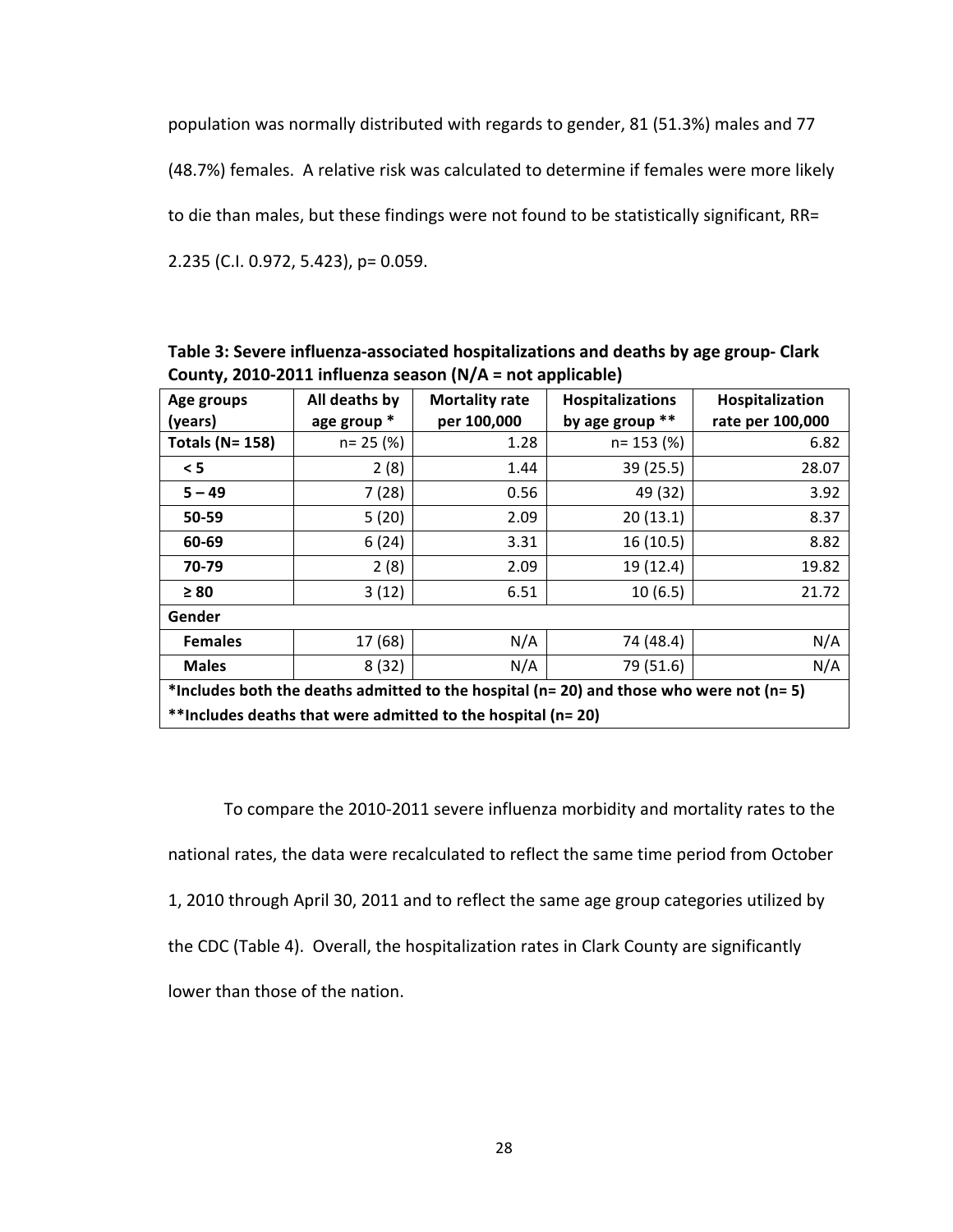|                                                                                | Clark County, Nevada (n= 153)*   | <b>United States**</b>           |  |  |  |
|--------------------------------------------------------------------------------|----------------------------------|----------------------------------|--|--|--|
| Age group                                                                      | Hospitalization rate per 100,000 | Hospitalization rate per 100,000 |  |  |  |
| 0-4 years                                                                      | 28.1 (n= 39, 25.5%)              | 43.8                             |  |  |  |
| 5-17 years                                                                     | $2.6$ (n= 9, 5.9%)               | 8.5                              |  |  |  |
| 18-49 years                                                                    | 4.4 ( $n = 40$ , 26.1%)          | 10.7                             |  |  |  |
| 50-64 years                                                                    | 8.5 (n= 29, 19.0%)               | 21.7                             |  |  |  |
| $\geq 65$ years                                                                | 16.3 (n= 36, 23.5%)              | 62.5                             |  |  |  |
| *Includes deaths that were admitted to the hospital (n= 20)                    |                                  |                                  |  |  |  |
| **FluSurv-NET surveillance data for the 2010-2011 influenza season (CDC, 2011) |                                  |                                  |  |  |  |

Table 4: Comparison of Clark County and U.S. national influenza-associated hospitalization rates from October 1, 2010 through April 30, 2011

According to the CDC (2011), there were 311 laboratory-confirmed deaths due to pneumonia and influenza in the U.S. during the 2010-2011 influenza season (October 3, 2010 through May 21, 2011). Of these deaths, 105 deaths were among children less than 18 years of age (CDC, 2011). In Clark County, of the 25 reported deaths, there were 3 pediatric deaths (under the age of 18) for this same time period; 2 of which were < 5 years of age. In the United States, there were 46 total pediatric deaths under the age
of
5
years
(CDC,
2011).

#### **Influenza
vaccination
status**

Vaccine status was obtained on 132 of the 158 subjects, which was 83.5% of the study population. Individuals who received the influenza vaccine prior to 2010, during, or
after
their
hospitalization
were
categorized
as
not
receiving
the
2010‐2011
influenza vaccine for the purposes of this study. Of the total study population (N= 158), 93 (58.9%)
subjects
were
not
vaccinated,
39
subjects
were
(24.7%),
and
26
subjects
were classified as unknown (16.5%). Of the total population with known vaccine status (n=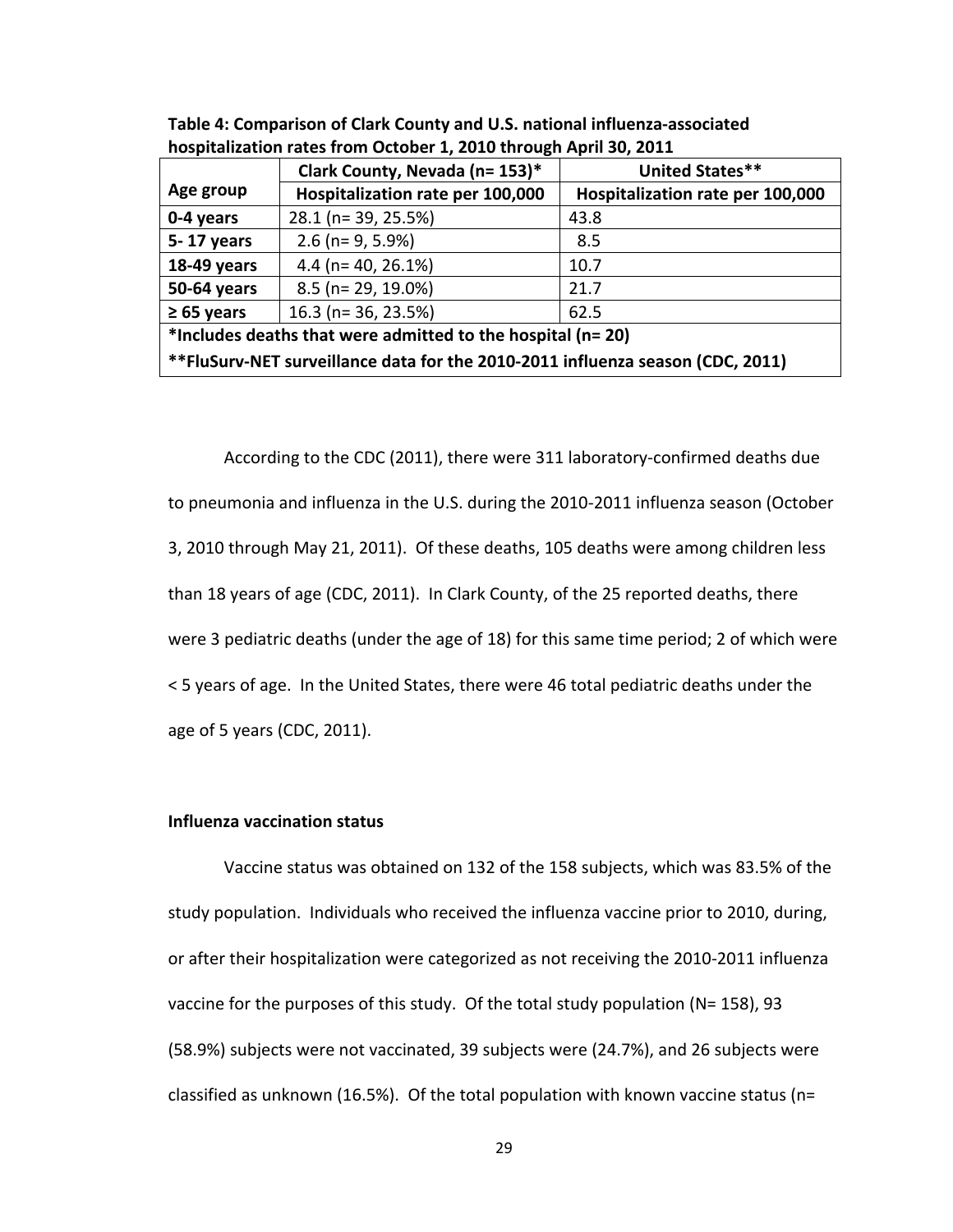132),
93
(70.5%)
were not
vaccinated
and
39
(29.5%)
were.

Among
the
non‐vaccinated, 8
patients
expired
(8.6%),
and
among
the
vaccinated,
3
patients
expired
(7.7%);
the remaining deaths (n= 14) had an unknown vaccine status. Chi-square analysis was run between vaccine status and death (excluding those that were unknown), and vaccine status was not found to be significantly associated with death among hospitalized patients,  $\chi^2$  (1, n= 132) = 0.030, p= 0.584. Fisher's Exact Test p-value was reported due to the small sample size. Relative risk was calculated and also found to be nonsignificant,
RR=
0.894
(C.I.
0.192,
3.481),
p=
1.00.

#### **Influenza
strain
type**

The largest proportion of test results were reported as influenza rapid tests (n= 86,
54.4%),
followed
by *r*RT‐PCR
(n=
67,
42.4%),
both
rapid
test
and *r*RT‐PCR
(n=
4,  $2.5%$ ), and viral culture (n= 1, 0.6%). The majority of testing occurred in the hospital laboratory setting (n= 91, 57.6%), and the remaining were performed either through commercial laboratories (n= 58, 36.7%), out-of-state laboratories (n= 8, 5.1%), or the SNPHL ( $n=1, 0.6\%$ ). Influenza A (no subtype) was the most commonly reported strain among
severe
influenza‐associated
hospitalizations
and
deaths
(n=
94,
59.4%),
followed by influenza A (H1N1) (n= 36, 22.8%), influenza B (n= 27, 17.1%), and influenza A (H3) (n=
1,
0.6%)
(Figure
2).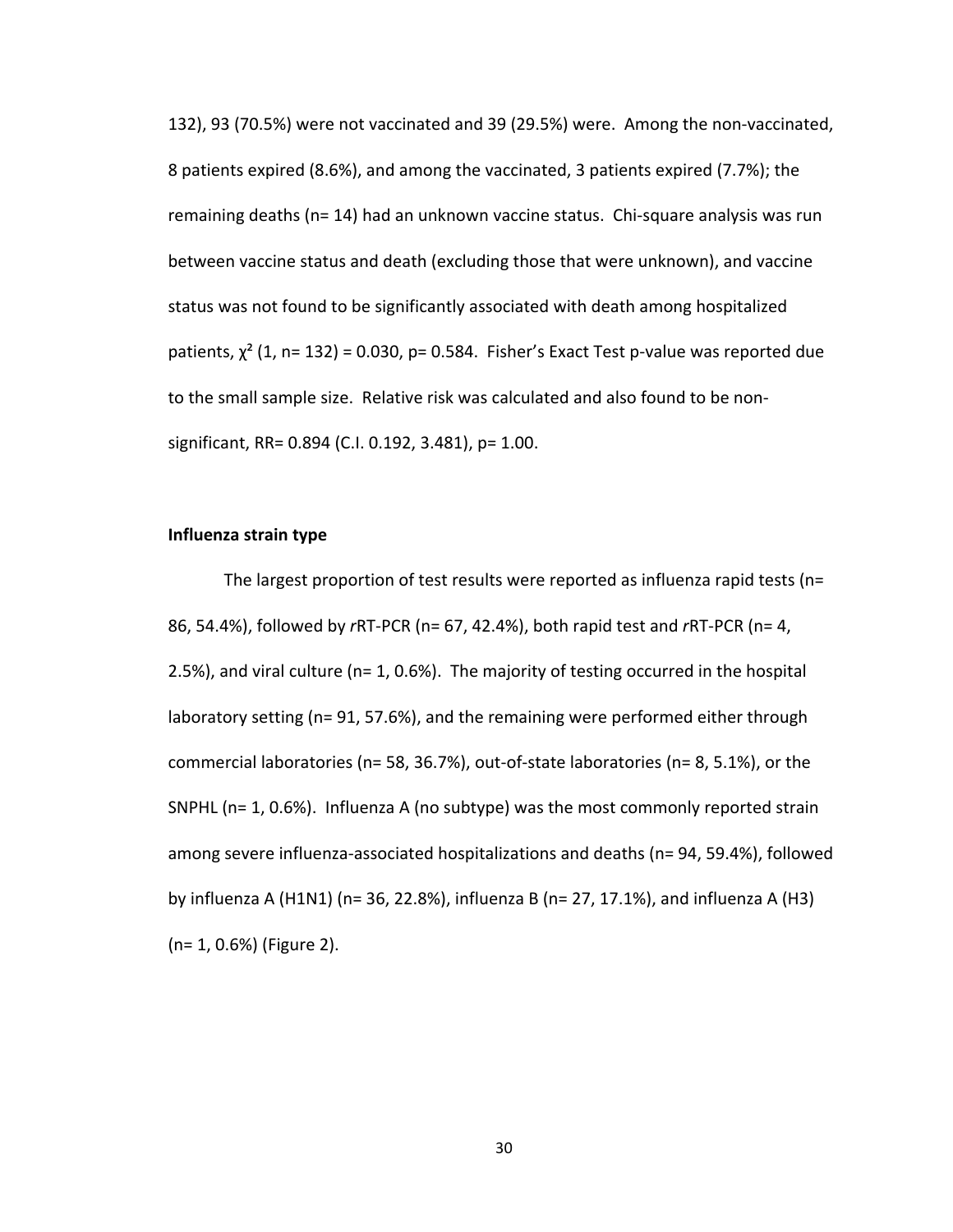![](_page_40_Figure_0.jpeg)

Figure 2: Total number of cases by influenza strain type- Clark County, 2010-2011 **influenza
season**

According to a summary of the viral surveillance conducted by the CDC (2011), the predominant circulating influenza type in the U.S. for the 2010-2011 influenza season was influenza A, which was identified in over 74% of the positive laboratoryconfirmed specimens received. Seventy-one percent of the influenza A virus specimens were further characterized by subtype; 62% were identified as influenza A (H3N2) and the remaining 38% were influenza (H1N1) (CDC, 2011). Influenza A (H3N2) viruses appeared to be the predominant strain during the 2010-2011 influenza season; however, both influenza A (H1N1) and influenza B (26%) were identified in significant numbers at various time periods and geographical locations throughout the season (CDC,
2011).

Influenza strain was significantly associated with deaths,  $G = 16.2$ ,  $p = .001$ . Of the 36 cases diagnosed with influenza A (H1N1), 11 (30.6%) resulted in death. Patients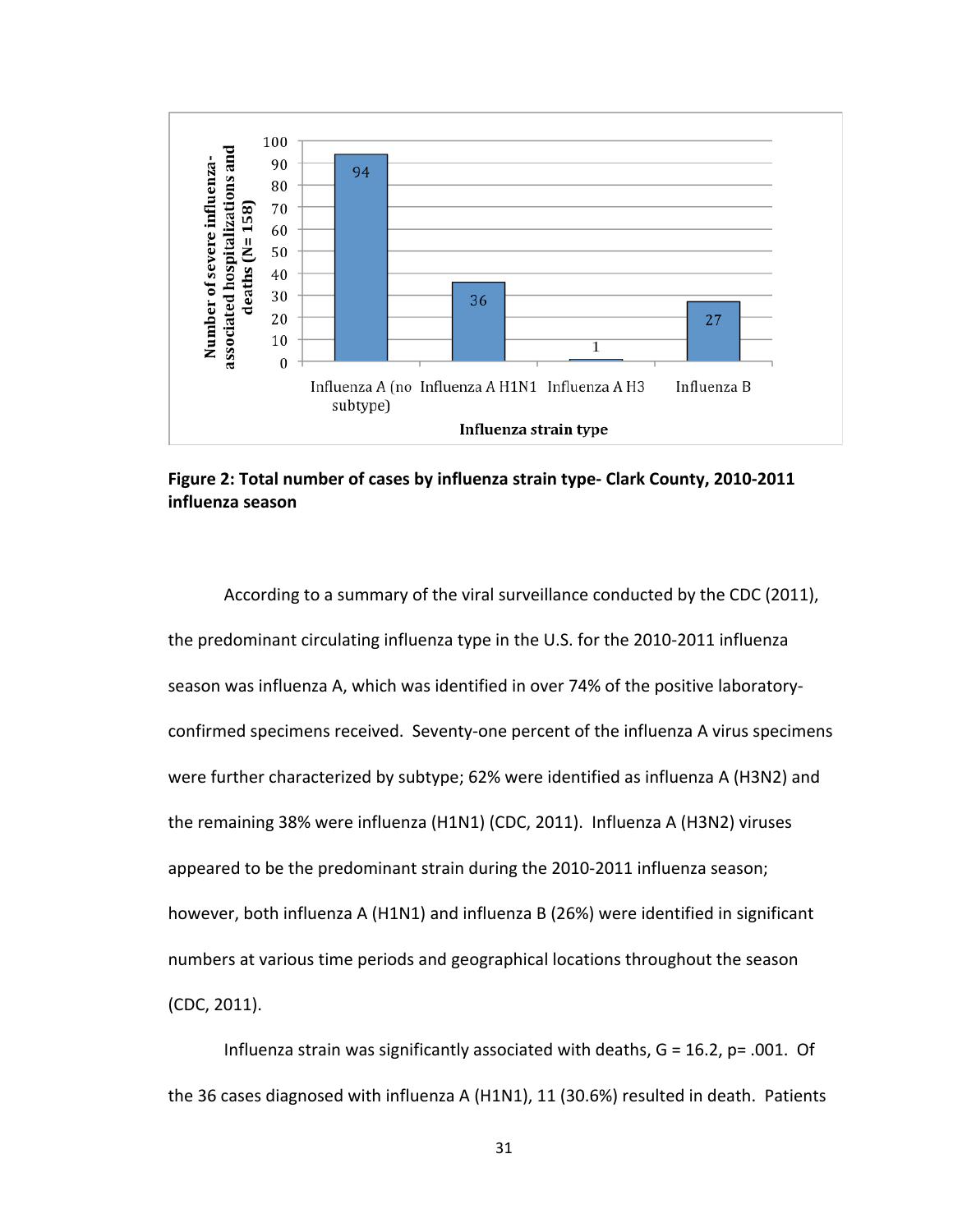diagnosed with influenza B (n= 27) demonstrated a similar proportion of deaths at 29.6% (n= 8). Influenza A (no subtype) was the most commonly diagnosed influenza strain (n= 94) in Clark County; however, it had the lowest proportion of deaths at 6.4% with 6 deaths occurring among those who tested laboratory positive.

The distribution of influenza strain by the ending date of the week of admission, or death in the case of those who expired at home (n= 5), is displayed in Figure 3. Results show the week ending on February 19, 2011 (week 7) to be the peak activity of influenza‐associated
hospitalizations
and
deaths
in
Clark
County
with
26
cases
reported for that week. According to the CDC (2011) summary of the 2010-2011 influenza season, national influenza activity peaked in early February as well.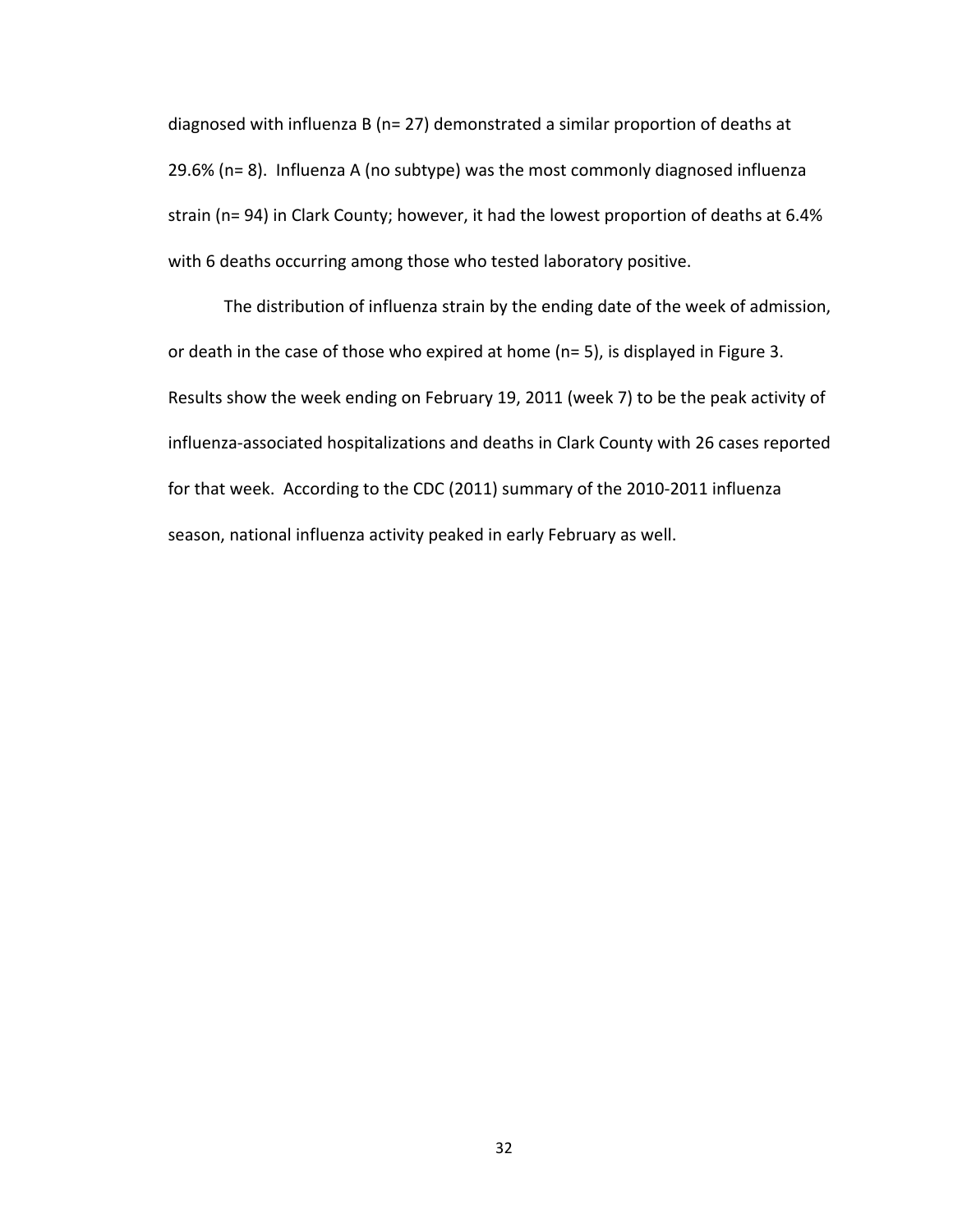![](_page_42_Figure_0.jpeg)

Figure 3: Severe influenza associated hospitalizations and deaths by week and **influenza
strain‐
Clark
County,
2010‐2011
influenza
season**

#### **Hospitalization
characteristics**

The
largest
number
of
severe
influenza‐associated
hospitalizations
and
deaths occurred
at
University
Medical
Center
(n=
30,
19%),
followed
by
Sunrise
Hospital
and Medical Center (n= 22, 13.9%), Summerlin Hospital and Medical Center (n= 19, 12%),

and
Mountain
View
Hospital
(n=
18,
11.4%)
(Table
5).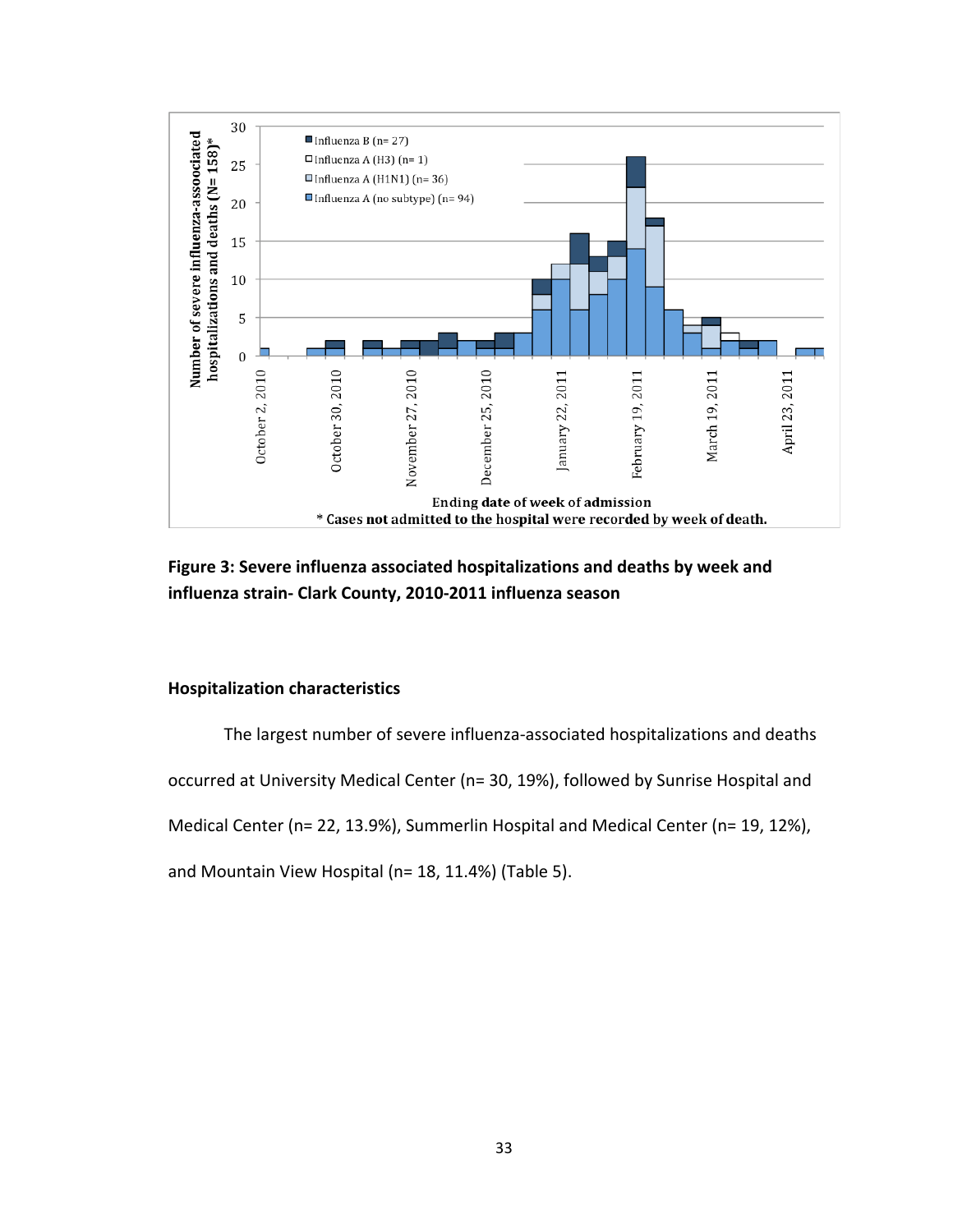| Hospitalizations/Deaths by hospital: | $n = 153$ (%) |
|--------------------------------------|---------------|
| <b>Boulder City</b>                  | 2(1.3)        |
| <b>Centennial Hills</b>              | 5(3.2)        |
| <b>Desert Springs</b>                | 8(5.1)        |
| Mesa View                            | 2(1.3)        |
| Mike O'Callaghan                     | 2(1.3)        |
| <b>Mountain View</b>                 | 18 (11.4)     |
| North Vista                          | 5(3.2)        |
| Southern Hills                       | 2(1.3)        |
| <b>Spring Valley</b>                 | 10(6.3)       |
| St. Rose De Lima                     | 13(8.2)       |
| St. Rose San Martin                  | 3(1.9)        |
| St. Rose Siena                       | 8(5.1)        |
| Summerlin                            | 19 (12.0)     |
| Sunrise                              | 22(13.9)      |
| <b>University Medical Center</b>     | 30 (19.0)     |
| Other*                               | 4(2.5)        |

Table 5: Distribution of severe influenza-associated hospitalizations and deaths by **Clark
County
hospitals\***

\*
Includes
residents
of
Clark
County
who
were
hospitalized
outside
of
Clark
County.

#### **Length
of
stay**

Length of hospital stay ranged from 1 to 59 days (Figure 4). The length of stay distribution for influenza-associated hospitalizations and deaths (n= 153) was nonnormal
(Shapiro‐Wilks=
.645,
df
152,
p<
.0001),
leptokurtic
(kurtosis=
9.951),
and skewed to the right (skewness= 2.897) because the majority of patients (70.4%) were admitted for ≤ 7 days and due to the influence of extreme outliers. The mean length of stay
was
7.70
days
(95%
C.I.
6.11,
9.30),
SD=
9.943.

The
median
and
mode were calculated
by
influenza
strain
type
and
compared
to
the
mean
(Table
6).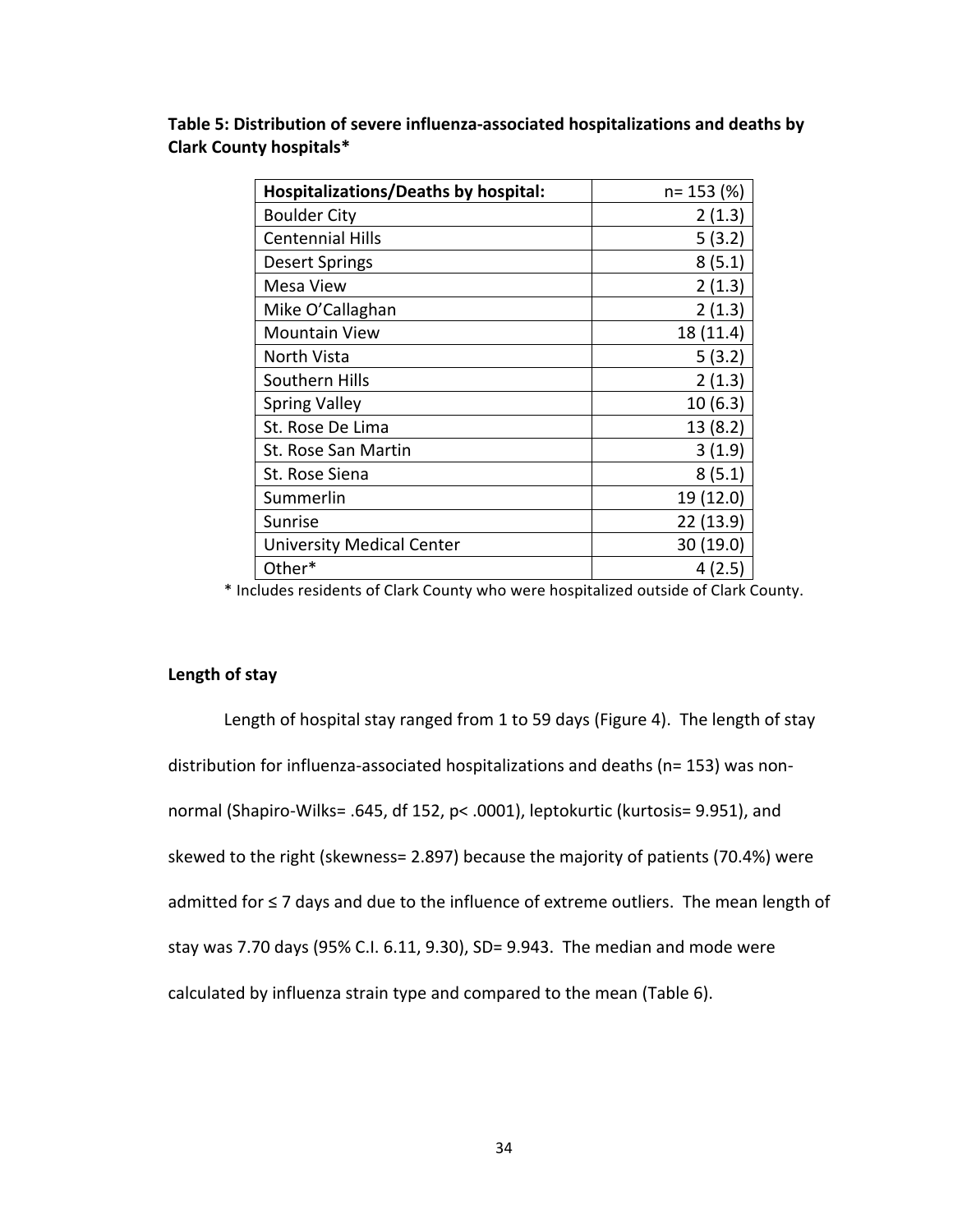Table 6: Length of hospital stay by influenza strain type (mean, median, and mode **prior
to
log
transformation)‐
Clark
County,
2010‐2011
influenza
season**

| Length of<br>stay (days) | <b>Total</b><br>hospitalized<br>population | <b>Influenza B</b> | <b>Influenza A</b><br>(no subtype) | <b>Influenza A</b><br>(H1N1) | <b>Influenza A</b><br>(H3) |
|--------------------------|--------------------------------------------|--------------------|------------------------------------|------------------------------|----------------------------|
| <b>Totals</b>            | $n = 153$                                  | $n = 24$           | $n = 94$                           | $n = 34$                     | $n = 1$                    |
| <b>Minimum</b>           |                                            | 1                  | 1                                  | 1                            |                            |
| <b>Maximum</b>           | 59                                         | 22                 | 59                                 | 34                           |                            |
| <b>Median</b>            | 4                                          | 4                  | 4                                  | 5.50                         |                            |
| <b>Mode</b>              | $\overline{2}$                             | $\overline{2}$     | $\overline{2}$                     | 2                            |                            |
| Mean                     | 7.70                                       | 5.46               | 7.96                               | 8.59                         |                            |
| <b>Standard</b>          | 9.943                                      | 4.836              | 11.273                             | 8.560                        | N/A                        |
| <b>Deviation</b>         |                                            |                    |                                    |                              |                            |

![](_page_44_Figure_2.jpeg)

Figure 4: Distribution of length of stay for severe influenza-associated hospitalizations-**Clark
County,
2010‐2011
influenza
season**

Of the 49 patients admitted to the intensive care unit (ICU), the median length of stay was 9 days (M= 14.06 days, SD= 13.936, range 1 to 59 days). The median length of stay for patients not admitted to the ICU (n= 104) was 3 days (M= 4.64 days, SD= 5.116,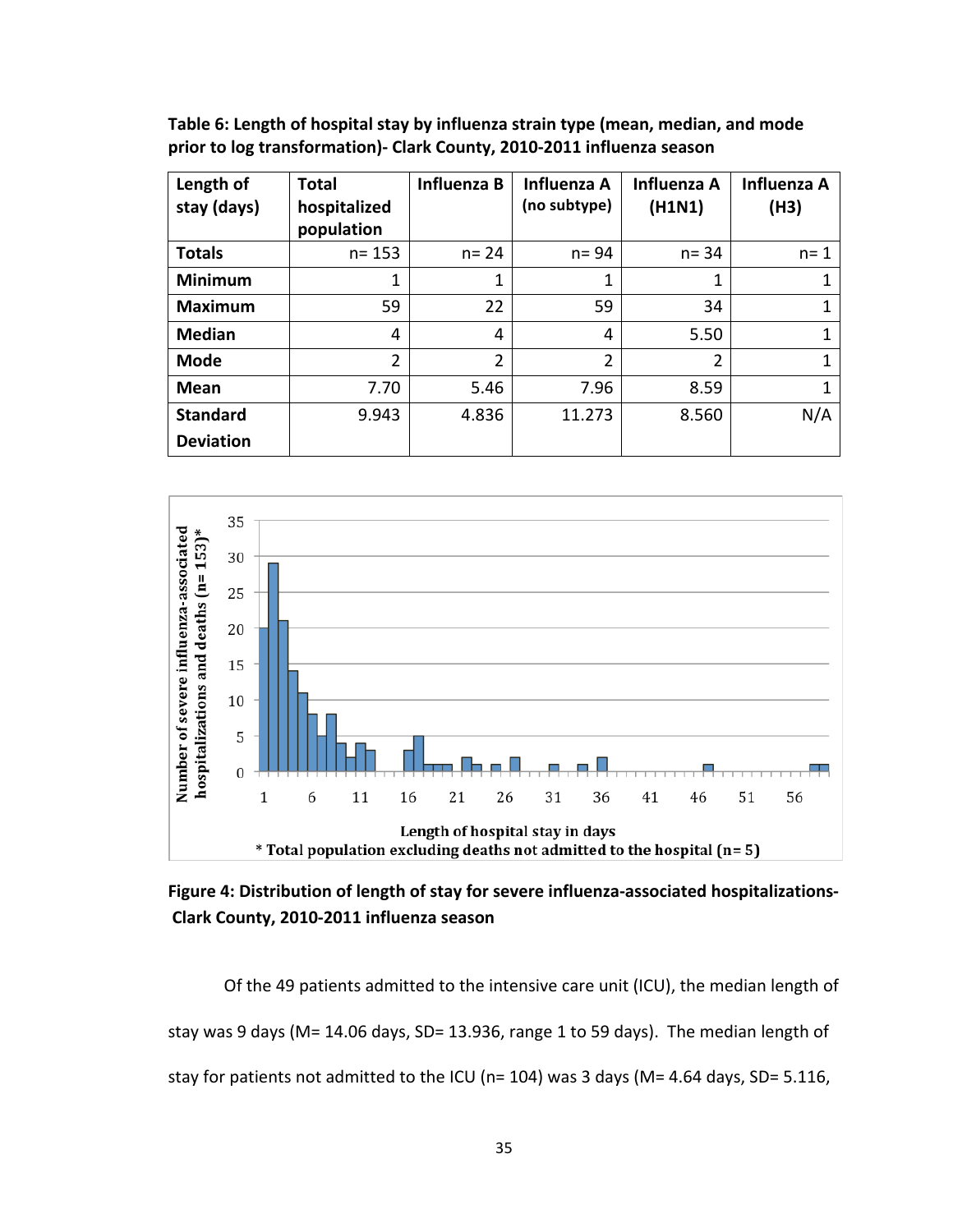range 1-36 days). As expected, a similar trend was observed among those patients that were placed on mechanical ventilation ( $n=$  30); the median length of stay for ventilated patients was 12 days (M= 16.8 days, SD= 13.880, range 1-59). The median length of stay for non-ventilated hospitalized patients (n= 123) was 3 days (M= 5.43, SD= 7.168, range 1-58). Twenty-nine patients were admitted to the ICU and placed on mechanical ventilation with a mean length of stay of 17.2 days (SD= 13.972, range 1-59 days). Note that mechanical ventilation requires admission to the ICU, but not vice versa.

Subjects who expired outside of the hospital setting (length of stay= 0 days) and the sole patient with laboratory-confirmed influenza A (H3N2) were excluded from further analyses to avoid the influences of zero values and a small sample size, respectively; therefore, the sample was reduced to n= 152. The non-parametric equivalent of an ANOVA (Kruskal-Wallis) was employed to investigate whether or not there was a statistically significant difference in the median length of stay based on influenza strain type using a rank test. These results were found to be non-significant, p=
.347.

The
length
of
stay
data
were
log
transformed
to
achieve
a
more
normal distribution (skewness= 0.444, kurtosis= -0.390); afterward, all values in the data set fell within 3 standard deviations away from the mean ( $M = 1.500$ ,  $SD = 1.00$ ). After transformation, an ANOVA was run between the log-transformed length of stay data and the influenza strain type. These results were also found to be non-significant, F= .893,
p=
.412,
indicating
that
there
was
no
statistically
significant
difference
in
the
mean length of stay based on influenza strain type. This is portrayed in the box and whisker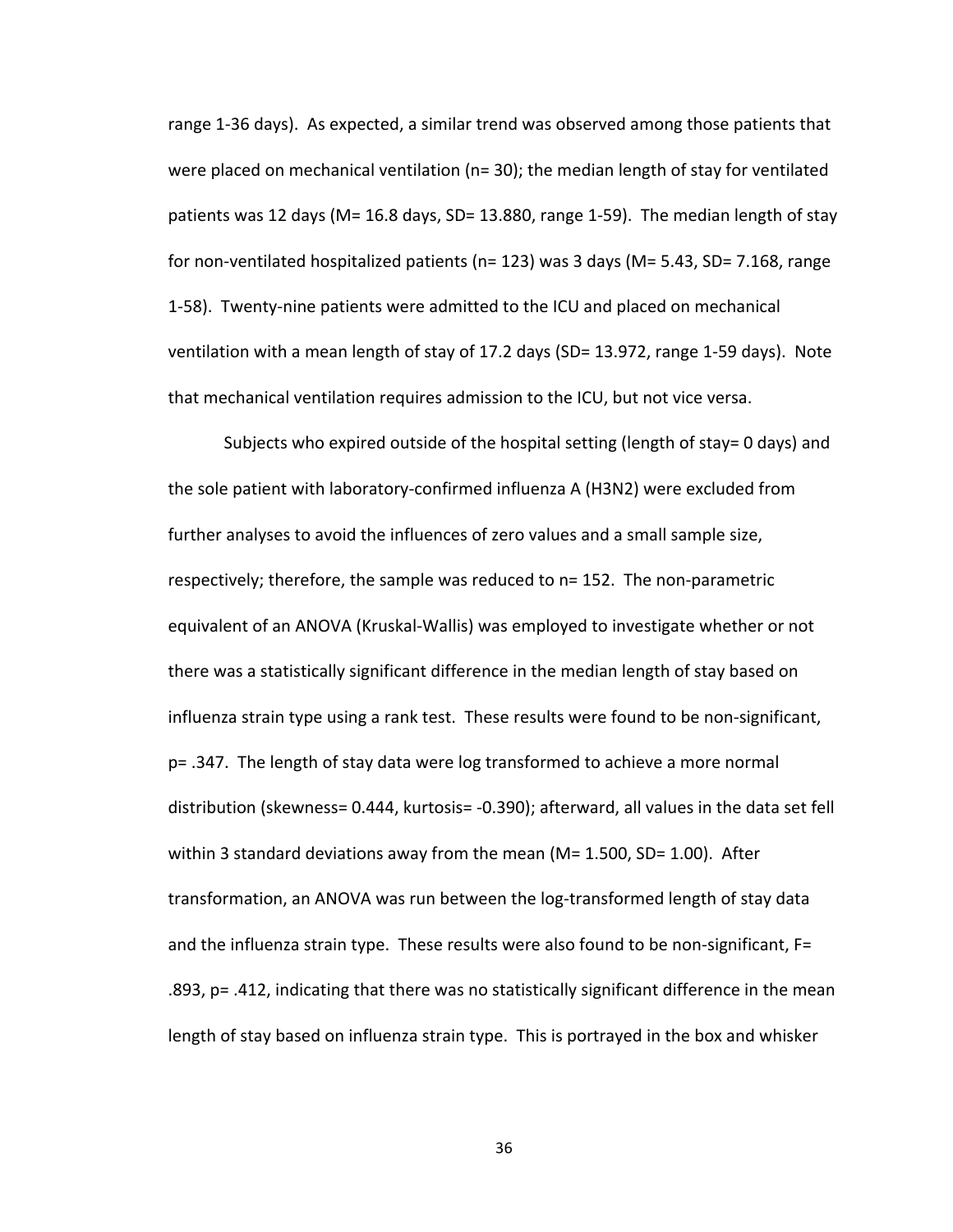plots between the log length of stay and the influenza strain types (Figure 5). Note that the median length of stay does not vary significantly based on the influenza strain type.

![](_page_46_Figure_1.jpeg)

Figure 5: Log-tranformed length of hospital stay by influenza strain type- Clark County, **2010‐2011
influenza
season** 

An
analysis
of
covariance
(ANCOVA)
was
utilized
to
control
for
other
factors
that may influence the relationship between length of stay and influenza strain type. The following
variables
were
evaluated:
age,
gender,
race,
ethnicity,
ICU
status,
mechanical ventilation status, underlying conditions, antiviral medications, and vaccine status. The following factors were statistically significant in the final adjusted model: ICU status (p= .010), mechanical ventilation (p= 0.33), and underlying conditions (p= .022). As discussed earlier, placement on mechanical ventilation and admission to the ICU extend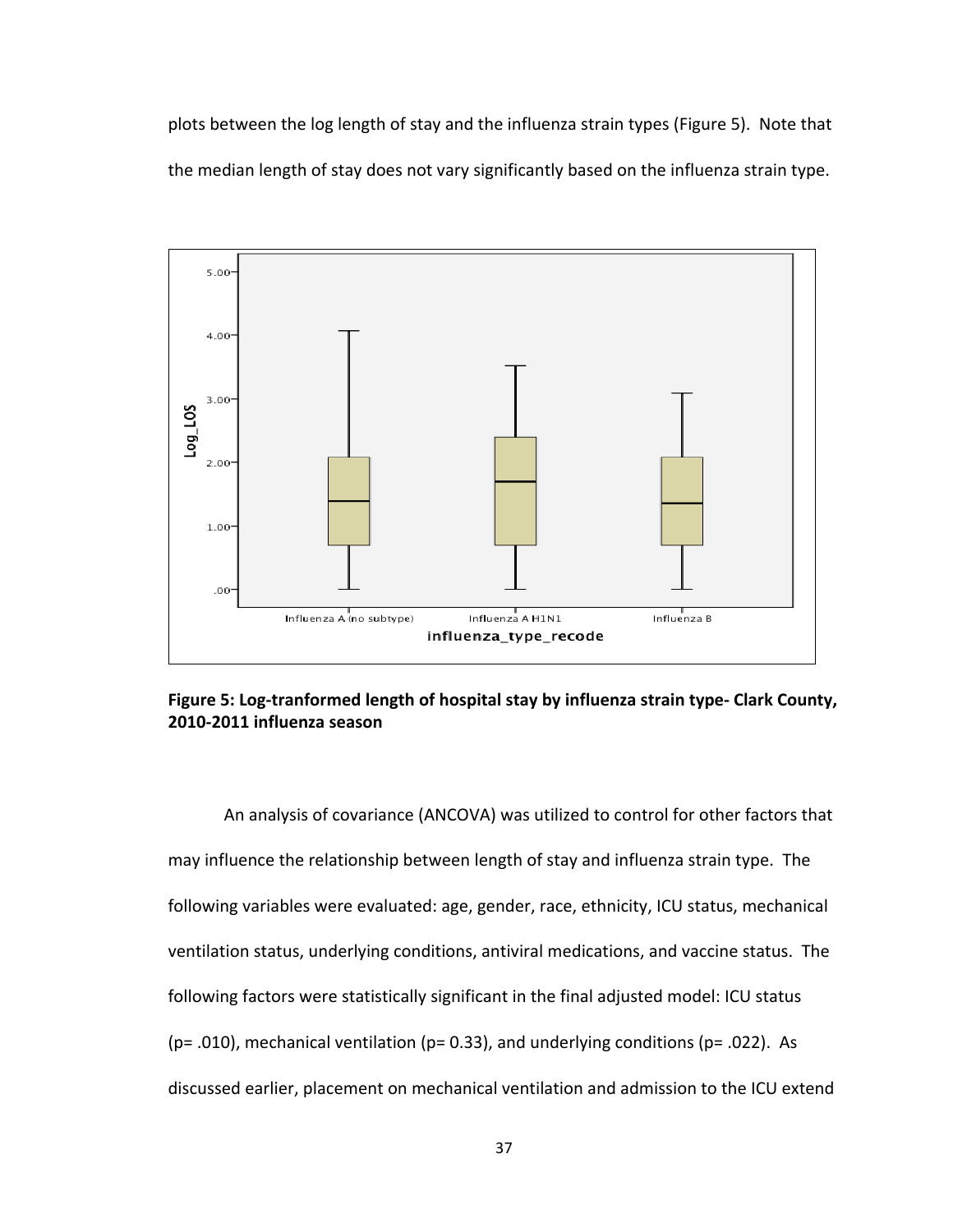the
length
of
hospital
stay.

Further
analyses
of
the
underlying
conditions
were
unable to be performed due to inadequate sample sizes (Table 7).

#### **Underlying
conditions**

Underlying conditions and co-morbidities were classified based on the admitting diagnoses listed on the admission history and physical examination. The distribution of underlying conditions and co-morbidities, as well as their distribution by age group, for all hospitalizations is shown in Table 7. Among deaths, the following underlying conditions were identified: 3 with a chronic pulmonary disorder, 4 with an immunosuppressive disorder, 1 with diabetes mellitus, 2 with a secondary bacterial infection, 11 with a condition not listed in the SNHD survey (i.e., "other"), 2 with none, and
2
with
an
unknown
condition.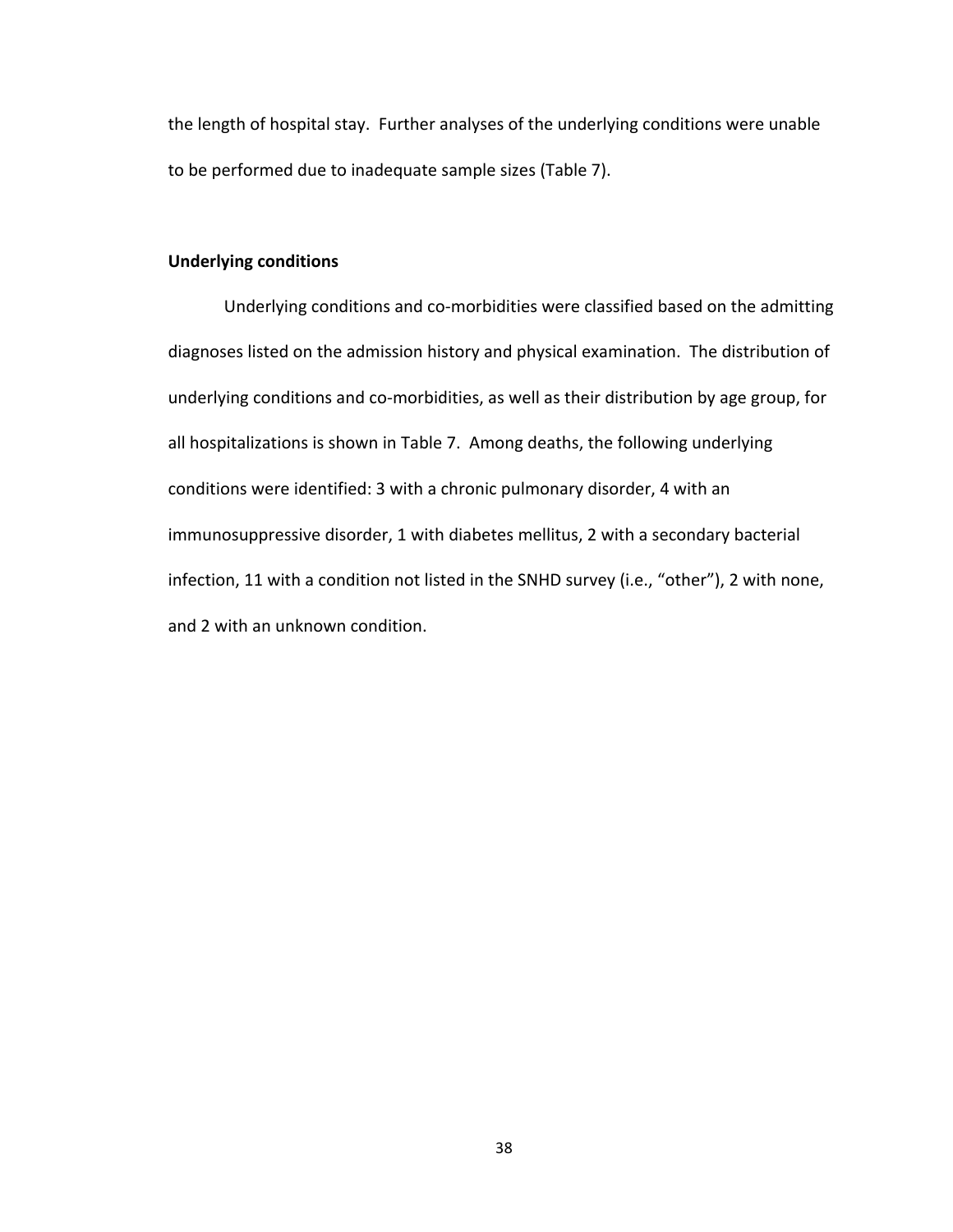|                              | <b>Totals</b> | Underlying conditions by age group (years) |                |                |                |              |           |
|------------------------------|---------------|--------------------------------------------|----------------|----------------|----------------|--------------|-----------|
| <b>Underlying conditions</b> | $N = 158$ (%) | < 5                                        | $5-49$         | 50-59          | 60-69          | 70-79        | $\geq 80$ |
| Asthma                       | 12(7.6)       | $\overline{2}$                             | 7              | $\overline{2}$ | $\Omega$       | 1            | 0         |
| <b>Bacterial infection</b>   | 4(2.5)        | $\overline{2}$                             | 1              | 1              | 0              | 0            | 0         |
| <b>Cardiac disease</b>       | 17(10.8)      | 1                                          | $\overline{2}$ | $\overline{2}$ | 4              | 4            | 4         |
| <b>Chronic pulmonary</b>     | 19 (12.0)     | $\overline{2}$                             | 3              | 1              | 3              | 7            | 3         |
| disorder                     |               |                                            |                |                |                |              |           |
| <b>Diabetes</b>              | 12(7.6)       | $\Omega$                                   | 3              | 3              | 3              | 3            | 0         |
| Immunosuppressed             | 18 (11.4)     | $\Omega$                                   | 10             | 3              | 4              | $\Omega$     | 1         |
| Pregnancy                    | 3(1.9)        | $\Omega$                                   | 3              | $\Omega$       | $\Omega$       | $\Omega$     | 0         |
| Recently post partum         | 1(0.6)        | $\Omega$                                   | 1              | $\Omega$       | $\Omega$       | $\Omega$     | 0         |
| <b>Renal disease</b>         | 3(1.9)        | $\Omega$                                   | 1              | 1              | $\Omega$       | $\mathbf{1}$ | 0         |
| <b>None</b>                  | 28 (17.7)     | 16                                         | 10             | $\overline{2}$ | $\Omega$       | $\Omega$     | 0         |
| <b>Other</b>                 | 38 (24.1)     | 16                                         | 10             | 5              | $\overline{2}$ | 3            | 2         |
| <b>Unknown</b>               | 3(1.9)        | $\overline{2}$                             | 1              | $\Omega$       | $\Omega$       | $\Omega$     | 0         |

**Table
7:
Underlying
conditions
and
co‐morbidities
for
severe
influenza‐associated**  hospitalizations and deaths by age group- Clark County, 2010-2011 influenza season

#### **Antiviral
medications**

Whether or not antiviral medications were started, the type, and the start date relative to admission date were analyzed. Of the total number of patients started on antiviral
therapy
(n=
114,
72.2%),
all
but
one
of
them
was
started
on
oseltamavir phosphate, also known by the brand name, Tamiflu (Genentech, USA). Forty-four (27.8%)
severe
influenza‐associated
hospitalizations
and
deaths
did
not
receive
antiviral therapy. The majority of patients were initiated on antiviral therapy after admission (n= 110)
with
a
mean
start
of
1.68
days,
SD=
3.788.

Four
patients
were
started
on
antiviral therapy prior to admission, and these numbers are represented as negative integers to indicate a start date prior to admission, M= -1.25, SD= 0.500. These were calculated and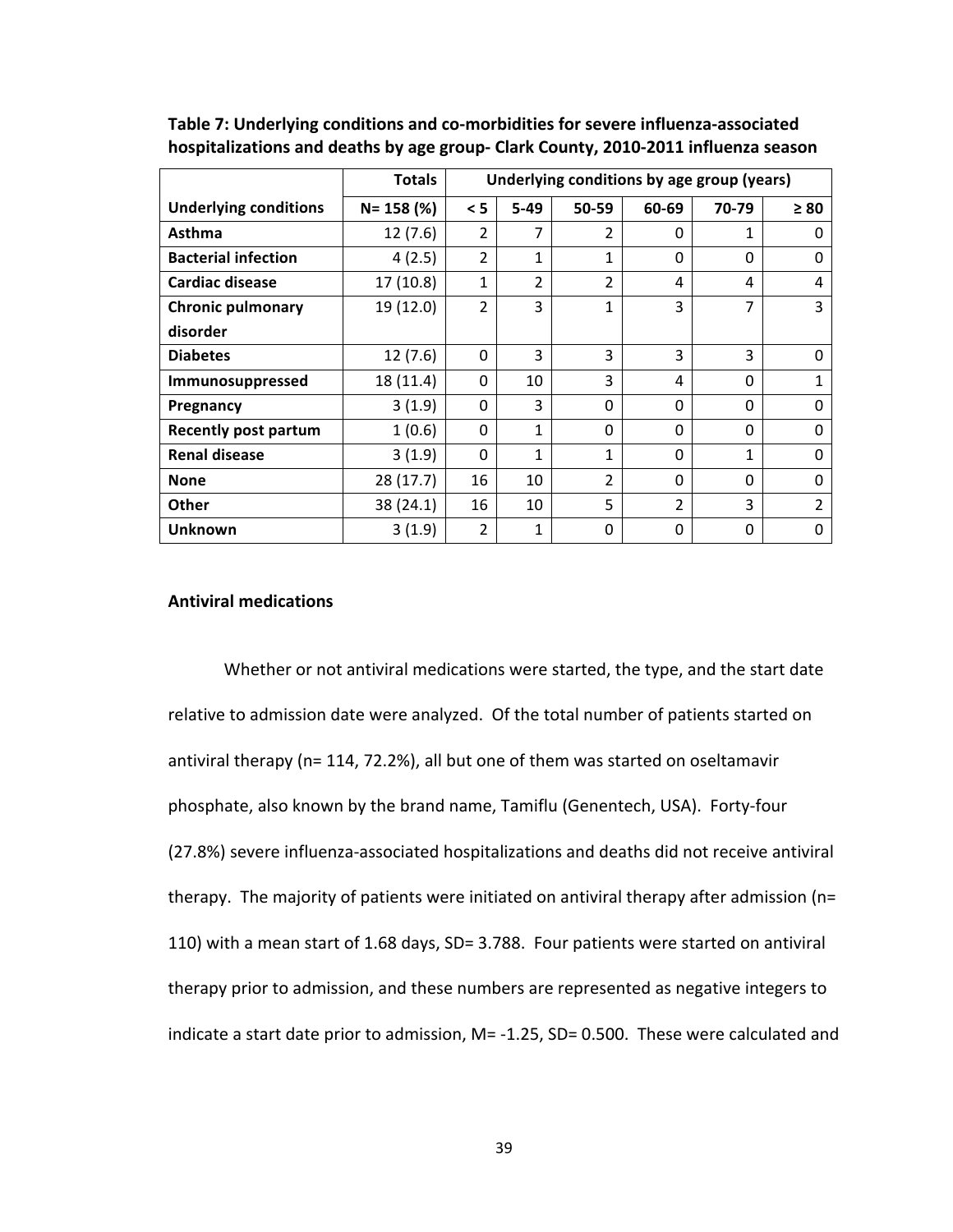reported separately to decrease their influence on the mean when looking at the total

population of patients who received antiviral medications (n= 114) (Table 8).

## Table 8: Antiviral start date for severe influenza-associated hospitalizations and deaths calculated by total population, after, and before admission- Clark County, **2010‐2011
influenza
season**

| <b>Antiviral start date (days</b><br>between admission and | <b>Antiviral start</b><br>date (days) | <b>Antiviral start</b><br>after admission | <b>Antiviral start</b><br>before admission |
|------------------------------------------------------------|---------------------------------------|-------------------------------------------|--------------------------------------------|
| antiviral start date)*                                     |                                       | (days)                                    | (days)                                     |
| <b>Totals</b>                                              | $n = 114$                             | $n = 110$                                 | $n = 4$                                    |
| <b>Minimum</b>                                             | $-2$                                  | 0                                         | $-2$                                       |
| <b>Maximum</b>                                             | 24                                    | 24                                        | -1                                         |
| <b>Mean</b>                                                | 1.58                                  | 1.68                                      | $-1.25$                                    |
| <b>Median</b>                                              | 0                                     |                                           | $-1$                                       |
| <b>Mode</b>                                                | 0                                     | 0                                         | -1                                         |
| <b>Standard deviation</b>                                  | 3.760                                 | 3.788                                     | .500                                       |

#### **Discussion**

This
research
study
describes
the
epidemiology
of
severe
influenza‐associated hospitalizations and deaths in Clark County, Nevada, for the 2010-2011 influenza season. During this study period, there were 133 reported cases of severe influenzaassociated hospitalizations resulting in discharge, 20 reported cases of severe influenzaassociated hospitalization resulting in death, and 5 influenza-associated deaths occurring outside of the hospital setting (total study population N= 158). In comparison to
males,
a
disproportionate
number
of
females
(68%)
died
as
a
result
of
severe influenza‐associated
complications.

There
are
several
factors
that
may
have
contributed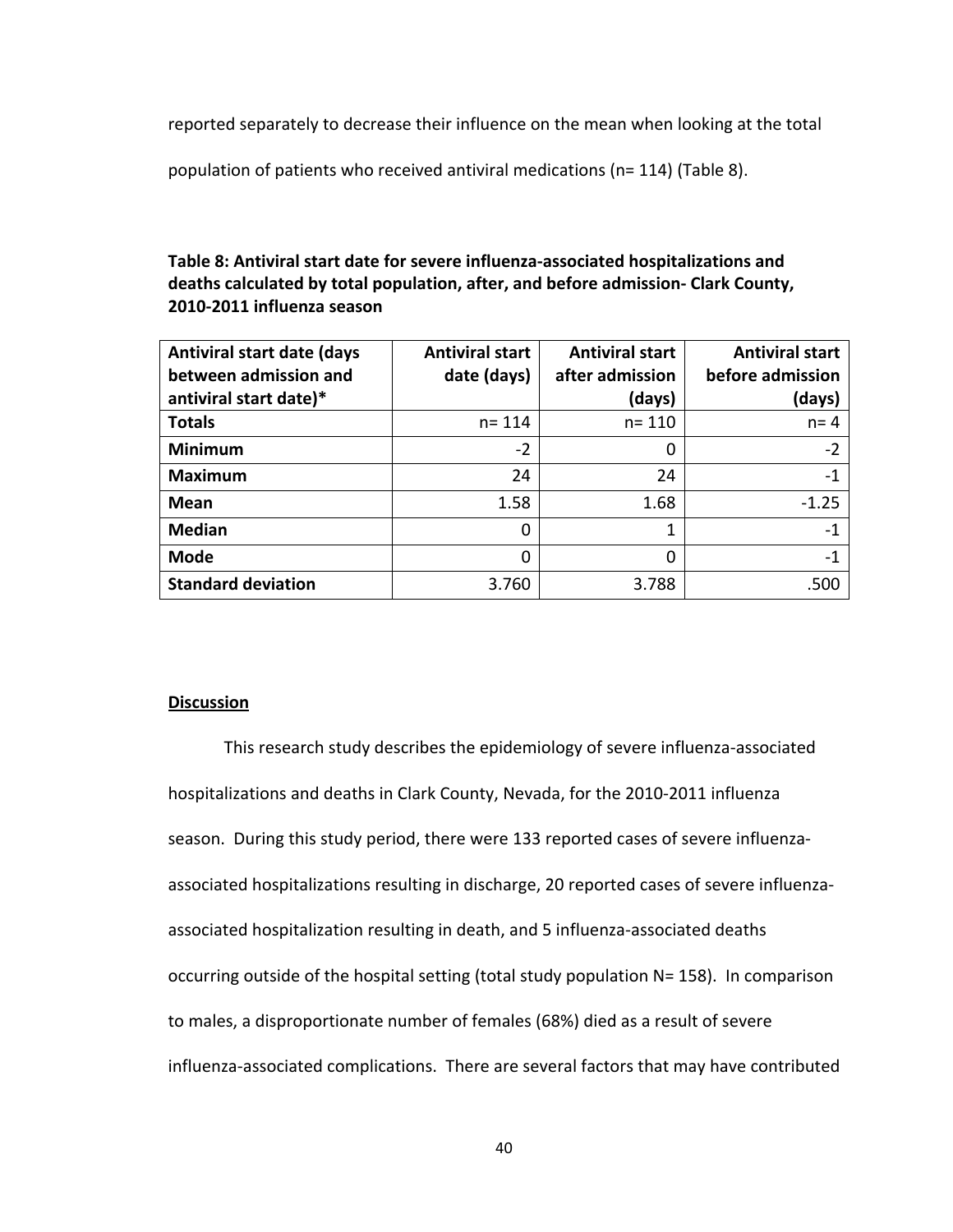to this, such as small sample size (n= 25 deaths), and an undetermined combination of underlying conditions or co-morbidities among females in the study population that may not have been present among males in the study population. The greatest proportion of deaths occurred in the 5-49 age group ( $n=7$ , 28%), and the lowest proportion of deaths occurred in the  $< 5$  years and the 70-79 years age groups (n= 2, 8% for both). Once again, the small sample size may account for the fact that more deaths were not observed among the older age groups ( $\geq 65$  years), as would be expected according to national and historic trends (Thompson et al., 2010).

There
are
several
limitations
to
consider
when
interpreting
the
findings
from
this secondary analysis of the 2010-2011 severe influenza-associated hospitalizations and deaths surveillance data collected by the SNHD. First and foremost, it should be noted that the purpose of this project was for surveillance. The data collection process was developed with this in mind; therefore, some limitations are a direct reflection of this and should be considered while analyzing these results, especially with regard to our hypotheses. The hypotheses were developed during the data collection period and not in advance, as a research study would proceed. The data collected are representative of routine public health practice and not formulated with these hypotheses in mind; therefore, the analysis of these results is considered to be secondary.

The
peak
number
of
reported
cases
occurred
in
the
week
ending
in
February
19, 2011
(week
7).

Over
half
of
the
study
population
were
tested
using
influenza
rapid antigen
diagnostic
tests
(n=
86,
54.4%).

Influenza
A
(no
subtype)
was
the
most commonly identified strain among the study population (n= 94, 59.4%), followed by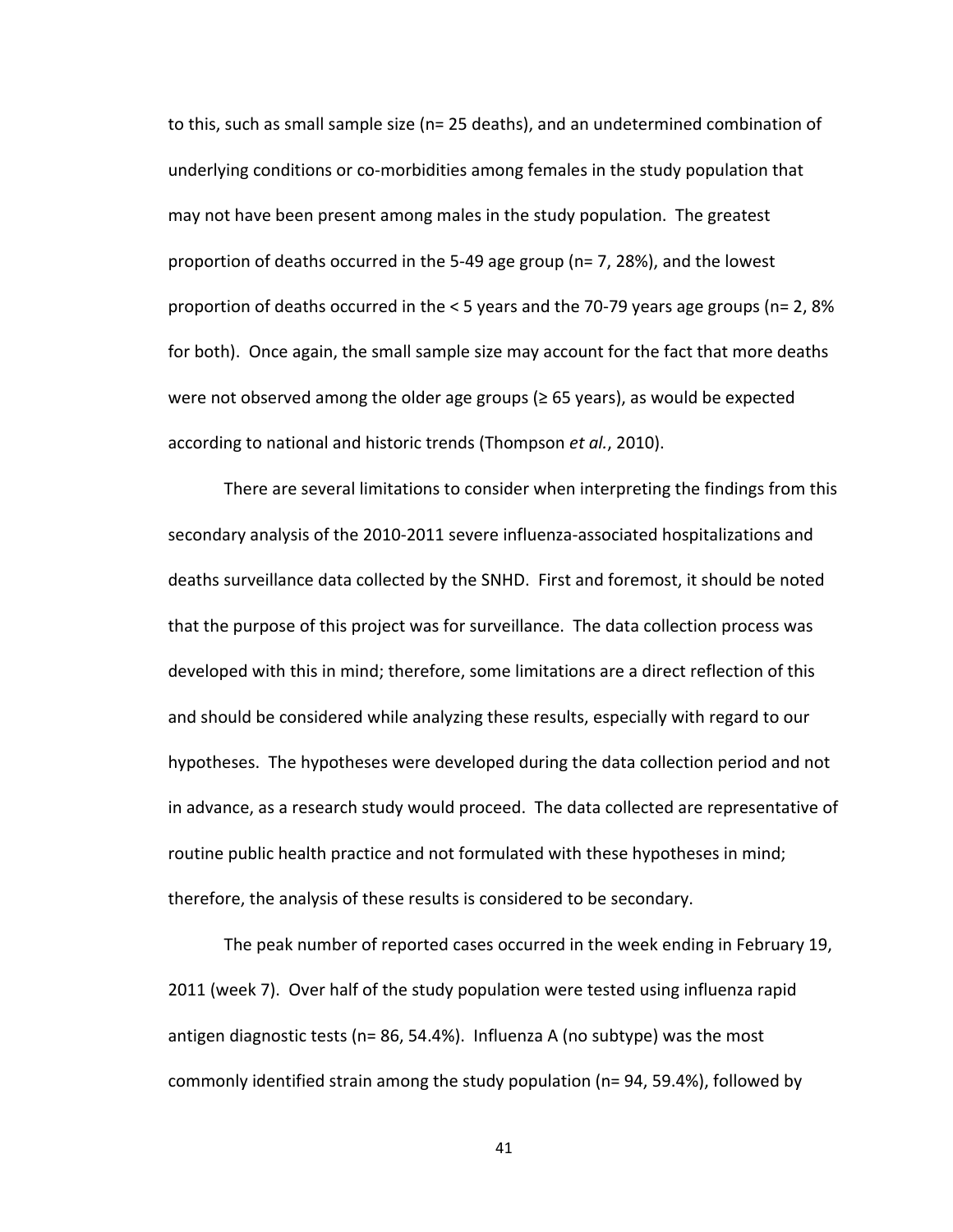influenza A (H1N1) (n= 36, 22.8%), influenza B (n= 27, 17.1%), and, lastly, influenza A (H3)
(n=
1,
0.6%).

After
analysis
of
the
data
obtained
from
the
2010‐2011
influenza‐associated morbidity and mortality surveillance project conducted by the SNHD, our first null hypothesis, which stated that among severe influenza-associated hospitalizations, the influenza strain type would not show an association with deaths, was rejected. The data displayed a statistically significant difference among severe influenza-associated deaths by strain type. The proportion of deaths (n= 8) among patients diagnosed with influenza B was 29.6%, which was similar to the proportion of deaths ( $n=11$ ) among patients diagnosed
with
influenza
A
(H1N1)
at
30.6%.

In
comparison,
the
proportion
of
deaths among
patients
diagnosed
with
influenza
A
(no
subtype)
was
much
less
at
6.4%.

Our study is limited by the laboratory testing ordered and performed on the study population. The majority of these tests were rapid antigen results (54.4%). Rapid tests are only able to differentiate between influenza A and influenza B viruses (CDC, 2011);
therefore,
an
unknown
proportion
of
the
influenza
A
(no
subtype)
may
be
any undetermined
influenza
A
subtype.

Not
being
able
to
differentiate
between
the influenza A subtypes is a significant limitation to our study because there are differences in virulence between the influenza A virus subtypes. Historically, this is supported by higher rates of hospitalizations and deaths during influenza seasons in which influenza (H3)
viruses
predominate
(Thompson,
et
al.,
2010).

Influenza
rapid
tests
range
in sensitivity from 50% to 70% (CDC, 2011); this translates to the tests accurately detecting influenza in individuals who truly have the flu (true positives) approximately 50-70% of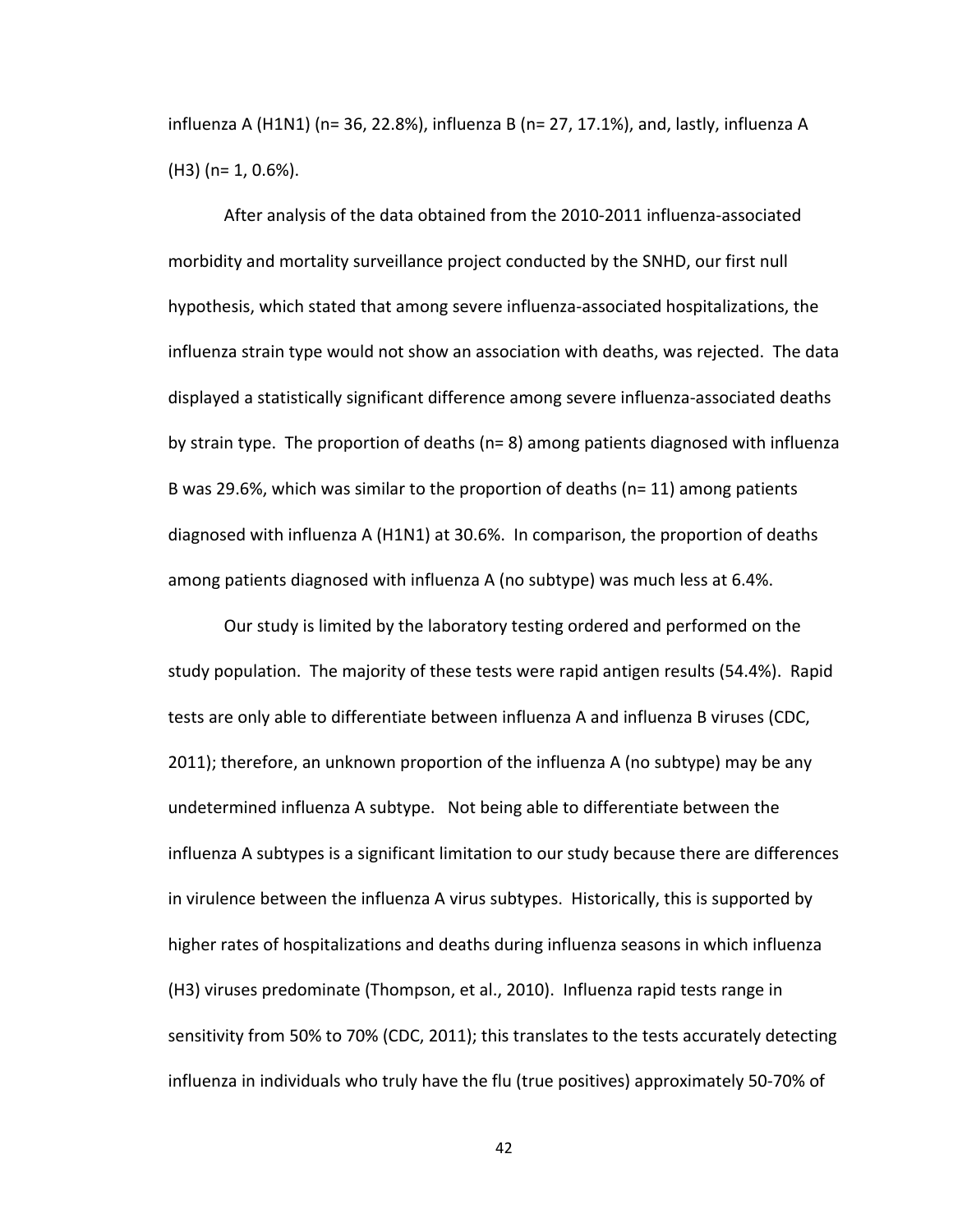the time. Because of these concerns, it is difficult to report the analysis of the influenza A
(no
subtype)
data
with
external
validity.

Vaccine
status
and
history
was
the
most
difficult
variable
to
collect
because people have multiple vaccine sources throughout their community from which to obtain influenza vaccination. Flu shots are available through HCPs, the SNHD, and various vaccine clinics and pharmacies throughout Clark County. The SNHD registers patient vaccine information with the online statewide Nevada vaccine registry: WebIZ. However, not all of the sources listed above comply with the request by the NSHD to record immunization records in the WebIZ database, which made it difficult to find the vaccine status of people who received their influenza vaccination from sources other than the SNHD. Vaccine status was also limited by recall bias, further making it difficult to
confirm.

If the vaccine history was not documented in the hospital admission history and physical
examination,
attempts
were
made
to
contact
the
registered
nurse
caring
for the patient to obtain this information while the subject was still hospitalized. Occasionally, the nurse was able to obtain this information from elsewhere within the chart,
from
a
family
member,
or
from
the
patients
themselves.

If,
after
these
attempts, the vaccine history was still unobtainable, the patient name and date of birth were queried
in
WebIZ
for
documentation
of
their
vaccine
history
registered
there.

Influenza vaccines are only approved and administered to individuals older than 6 months of age (Fiore et al., 2010); therefore, only these subjects were explored for in the WebIZ database, and rarely were they registered. Occasionally, the demographic face sheet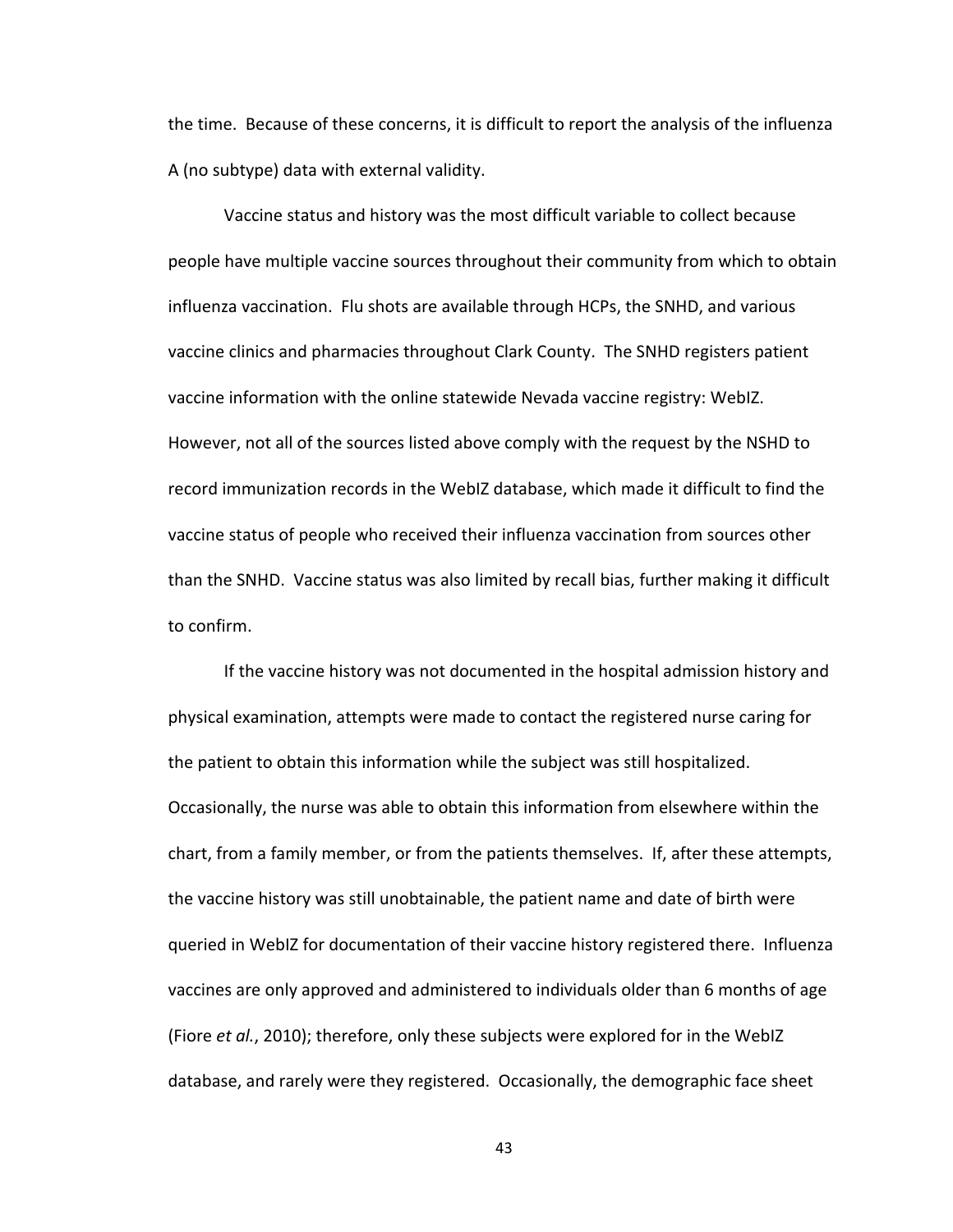listed a primary care physician (PCP) for the patient. If present, the PCP was contacted for vaccine records. This was common practice in the case of expired individuals. If all of
these
previously
described
methods
failed,
the
family
or
the
patient
was
contacted
as a last resort; however, in the event of a death, the family was never contacted out of respect
for
their
loss.

The
second
null
hypothesis
stated
that
vaccine
status
would
not
be
associated with death among the study population. There was no statistically significant association between vaccine status and death; therefore, we failed to reject this null hypothesis. These results should be interpreted cautiously due to the small sample size and the fact that vaccine status was only obtained on 11 of the 25 deaths (44%); the majority of deaths had an unknown vaccine status ( $n=14$ ), which renders these results inconclusive. The vaccine status classification "unknown" includes subjects who were unable to be confirmed through any of the methods described above.

Lastly, another limitation regarding vaccine status is that children in the study population
were
assessed
to
determine
if
they
had
received
the
influenza
vaccine
and the date of administration. Children receiving the influenza vaccine for the first time, regardless of whether it is the inactivated form (injection) or the live attenuated form (intranasal), are recommended to receive two doses given at least 4 weeks apart (CDC, 2011). This information was not obtained in the data collection process and it is not clear if an affirmative answer indicates a complete influenza vaccine series. The type of influenza vaccine (inactivated or live attenuated) administered was also not differentiated. It is difficult to ascertain if or how these omissions may have affected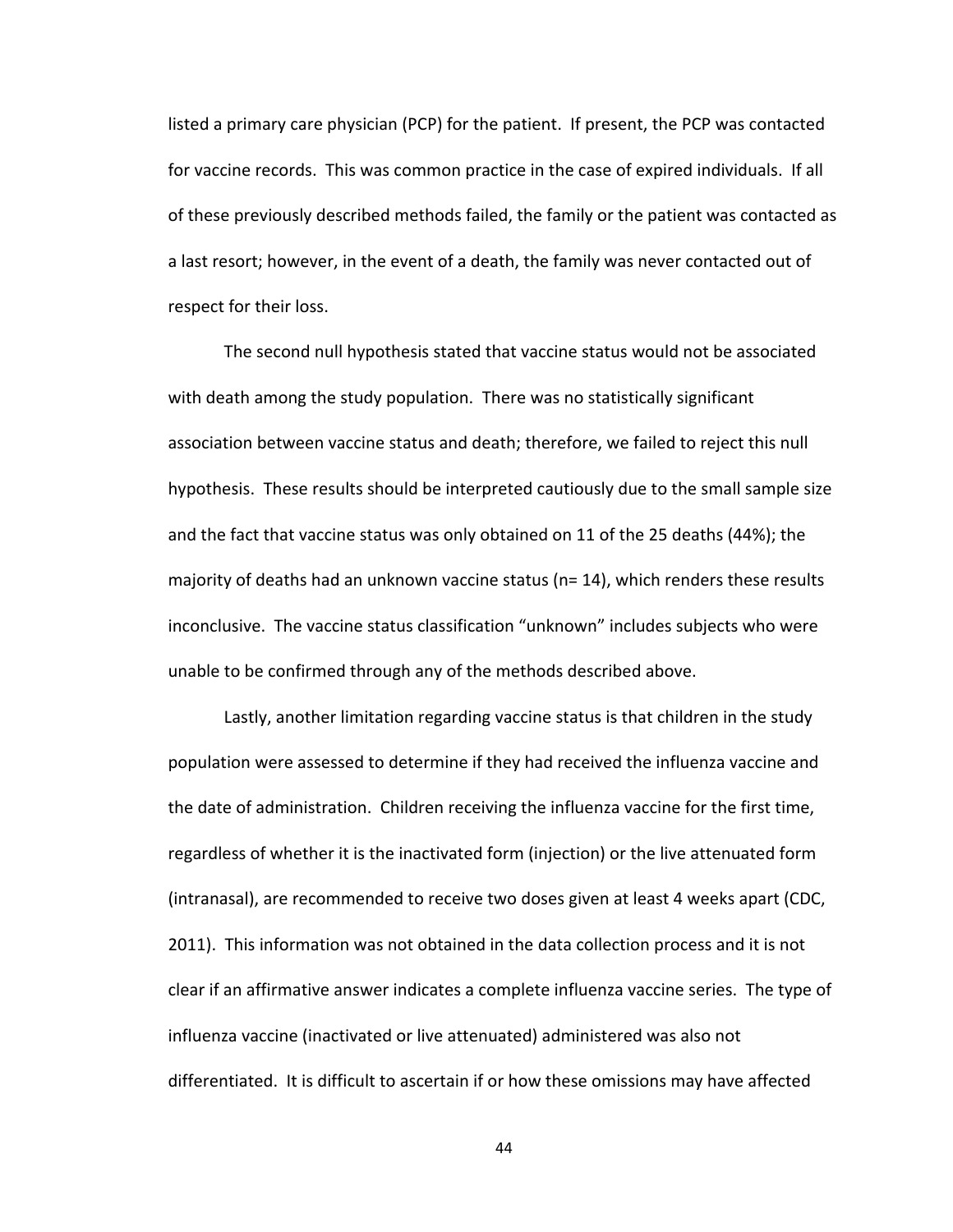the analysis, but it may be a confounding factor in any associations between vaccine status and influenza-associated hospitalizations. Although lack of vaccination was not positively associated with deaths, it is still essential for public health officials to stress the importance of yearly influenza vaccination to prevent influenza infection and its related
complications.

The
last
null
hypothesis
stated
that
among
severe
influenza‐associated hospitalizations and deaths, the type of influenza strain would not have an effect on the average patient length of hospital stay. Length of hospital stay ranged from 1 to 59 days. The median length of stay for influenza A (H1N1) was 5.5 days, which was longer than both influenza A (no subtype) and influenza B, which both had a median length of stay of 4 days. However, the length of stay data were highly skewed and leptokurtic due to several extreme outliers, and the majority of patients (70.4%) having been hospitalized for  $\leq 7$  days. The five patient deaths that occurred outside of the hospital setting were excluded from the ANOVA to avoid the influence of a zero value, and the lone patient with laboratory confirmed influenza A (H3N2) was excluded as well to remove the effects of a small sample size. With these samples removed, the length of stay data were log transformed due to the non-normal distribution, as discussed earlier. An ANOVA was performed, and the results were non-significant, p= .412, indicating that there was no statistically significant difference in the mean length of stay based on the influenza strain type; therefore, we failed to reject this last hypothesis. This could be due to several reasons. For one, we had a relatively small sample size and unequal sample sizes once the study population was divided further by influenza strain types.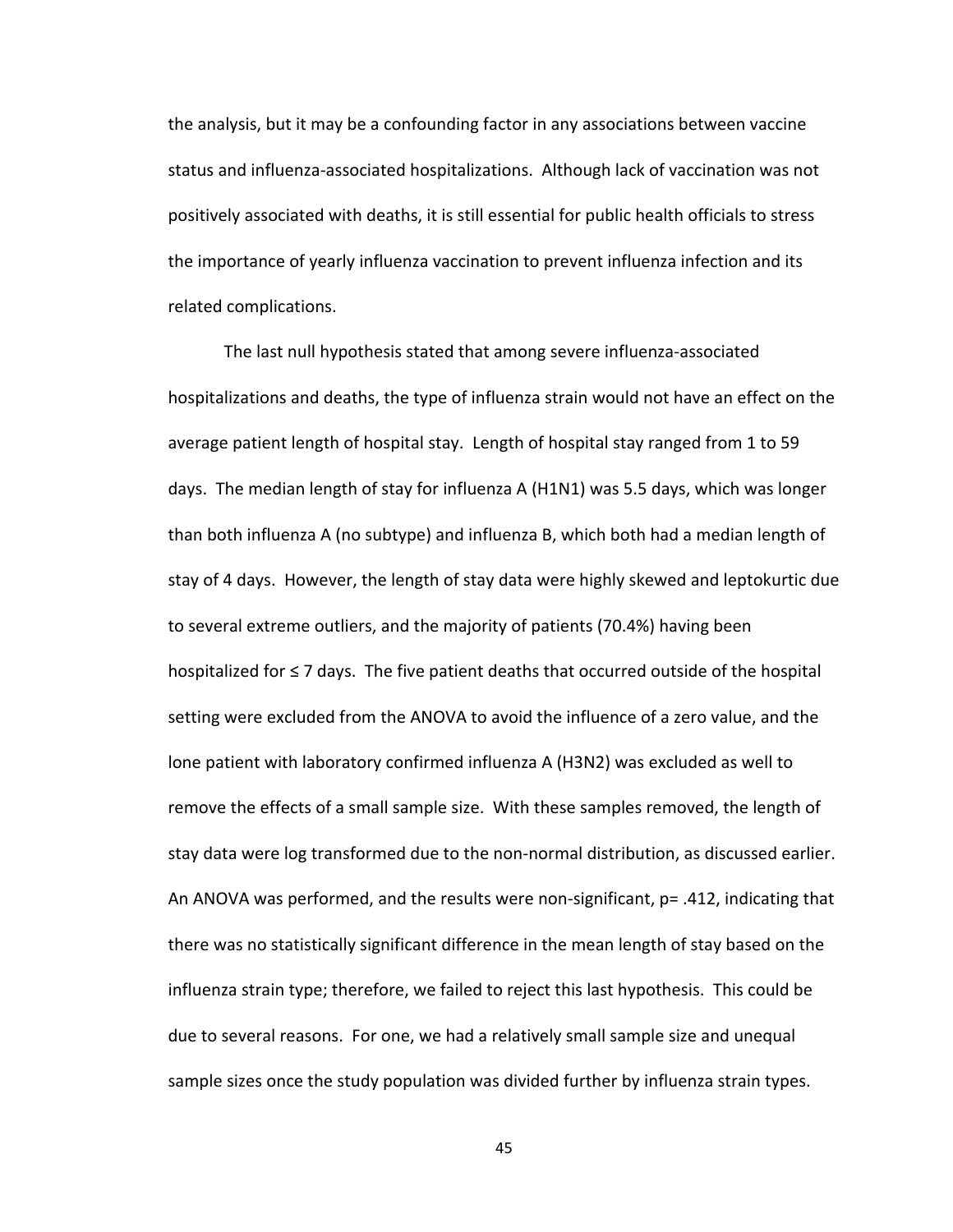Secondly, we did not have data reflecting the further characterization of the patients with laboratory-confirmed influenza A (no subtype). As a result, we do not know what proportions of these patients were infected with influenza A (H3) or (H1) viruses, or possibly
an
unknown
influenza
A
subtype.

Lastly,
we
do
not
have
detailed
data regarding underlying conditions with which to draw further conclusions (e.g., the presence of multiple underlying conditions, or what "other" conditions may include). There are many factors that could extend a patients' length of hospital stay, many of which were unable to be accounted for in this analysis.

In
the
ANCOVA
analysis,
several
factors
were
analyzed
and
only
ICU
status, placement
on
mechanical
ventilation,
and
underlying
conditions
were
statistically significant. The fact that admission to the ICU and placement on a mechanical ventilator extend length of stay was an expected finding, as both of these variables indicate a higher acuity of illness. Further analyses of the underlying conditions were unable to be performed
due
to
inadequate
sample
sizes.

Specifically in regards to the data collection process, and as mentioned above, the fact that multiple underlying conditions and co-morbidities were unable to be analyzed is a limitation. If the patient did not have one of the conditions listed on the SharePoint survey, a review of their medications was performed to determine if a medical condition existed that was not listed as an admitting diagnosis. Patients with multiple underlying conditions and co-morbidities were limited to the classification of just one. As indicated earlier, it is known that specific underlying conditions (e.g., asthma)
and
co‐morbidities
(e.g.,
COPD)
can
be
exacerbated
by
influenza
infection.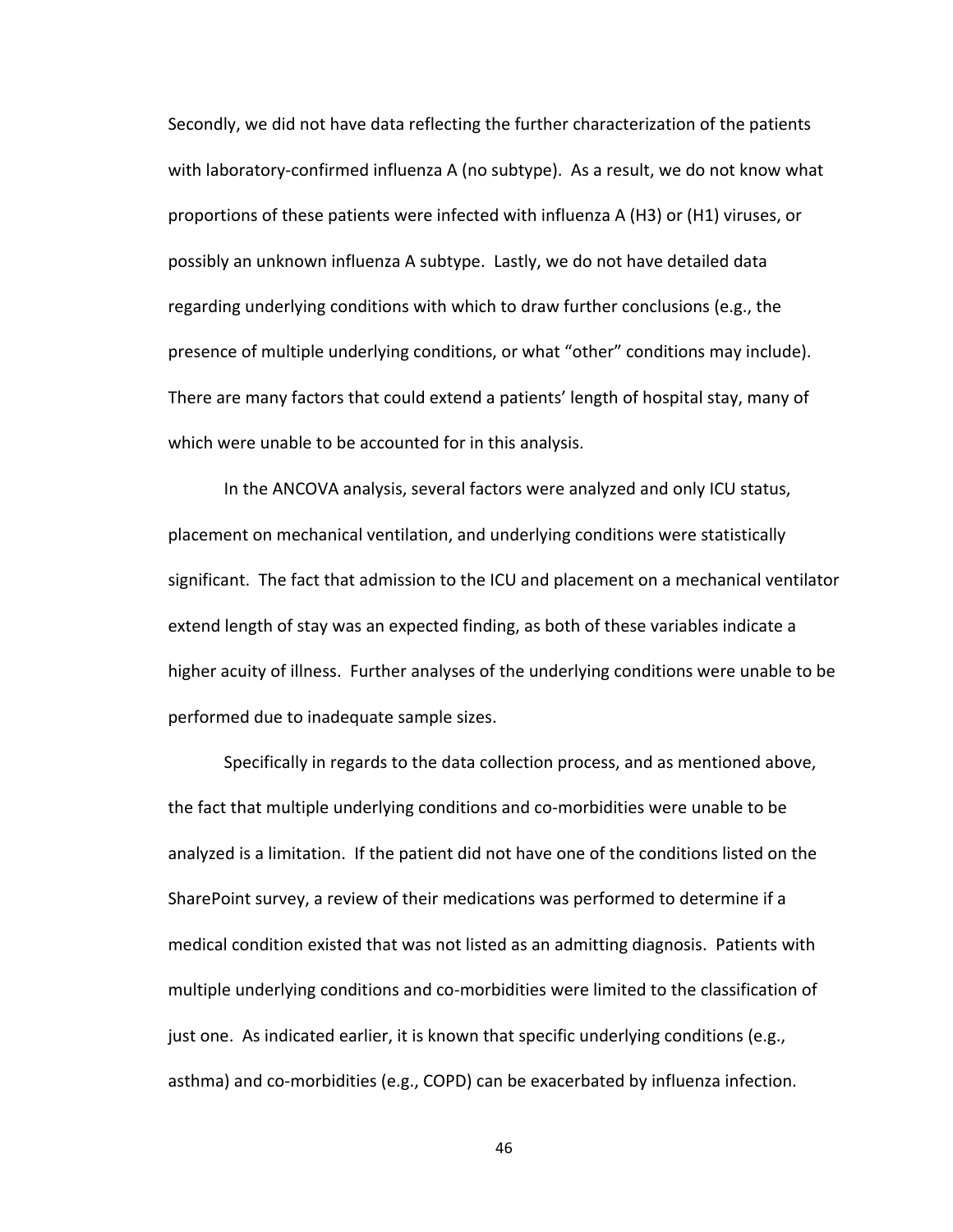Chronic health conditions can commonly occur in association with each other (e.g., diabetes and heart disease often occur in conjunction with one another), and this information
would
have
been
helpful
in
determining
which
combination
of
diseases contributed
to
severe
influenza‐associated
deaths
among
our
study
population.

Future surveillance projects may obtain this information in order to be able to further analyze these
data.

The
fact
that
close
to
one
third
of
the
study
population
did
not
receive
antiviral medications may have been due to several reasons. For one, the recommended dosing time period of antiviral medications is within 48 hours after the onset of flu-like symptoms.

Limited
efficacy
has
been
shown
with
the
administration
of
antiviral medications outside of this window (www.cdc.gov/flu); therefore, antivirals may not have been initiated on patients who presented to the hospital > 48 hours after the onset of
their
symptoms.

Also,
antiviral
medications
may
not
have
been
started
on
patients who expired outside of the hospital setting or shortly after admission.

While our sample size for this analysis was small (N= 158), and this affects the external validity of our findings as well as our ability to perform further statistical analyses with any confidence, this information will still be beneficial for future comparisons
of
severe
influenza‐associated
hospitalizations
and
deaths
surveillance data conducted in Clark County. It is expected that data obtained from the 2010-2011 severe
influenza‐associated
hospitalizations
and
deaths
surveillance
project
will
help guide subsequent influenza surveillance projects and will provide an important database of information from which to compare future trends in the epidemiology of influenza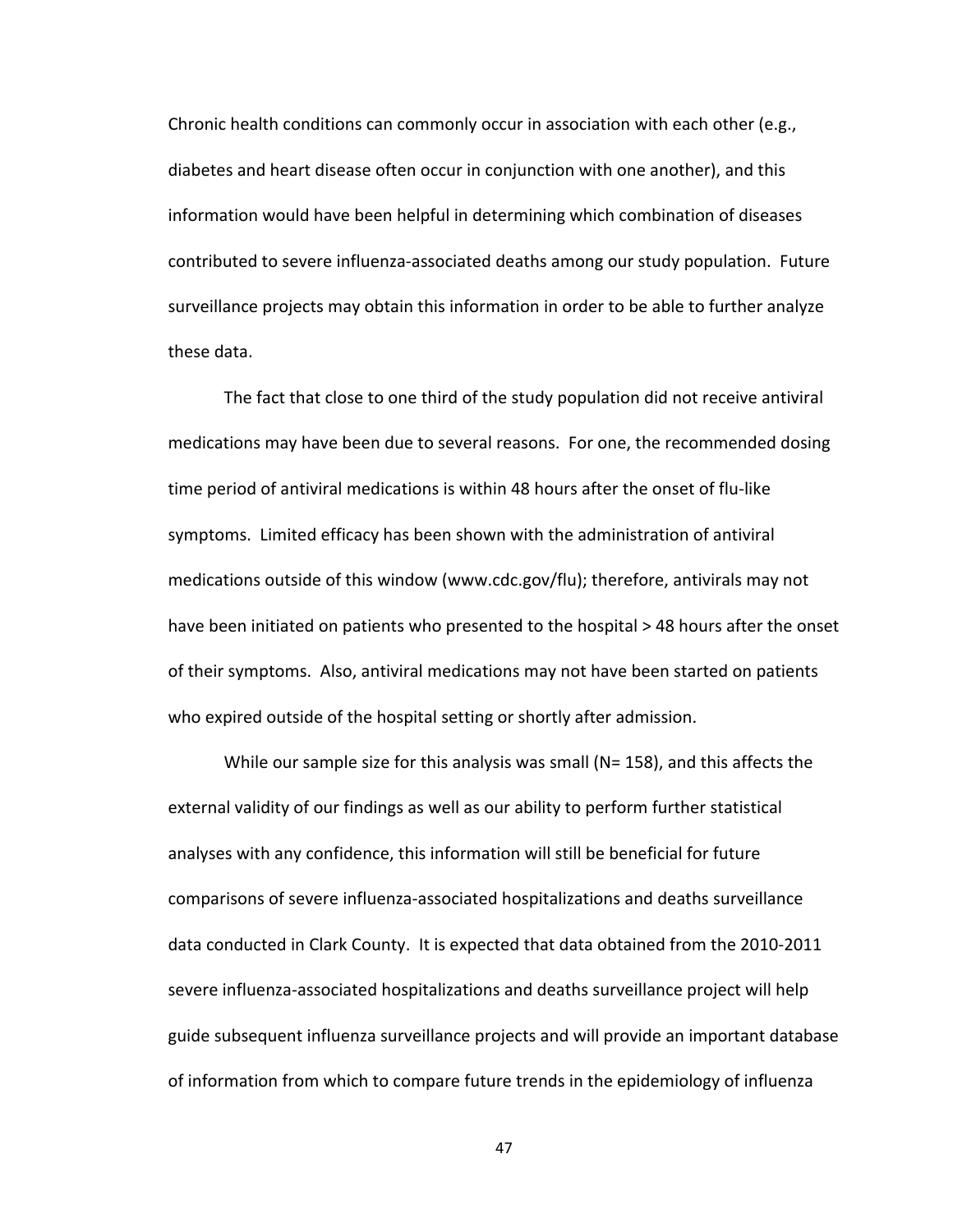specific to Clark County, Nevada. Surveillance systems are vital to public health efforts to protect the population, and influenza surveillance is especially vital because the virus is capable of changing its viral composition within a single flu season. According to the CDC
(2010),
surveillance
measures
provide:
demographic
data
to
identify
emerging trends in infection rates to guide public health interventions tailored to subsets of the population; viral surveillance to identify circulating strains, which is the basis for the development of yearly vaccines; and morbidity and mortality data from which national response systems are dependent upon to assess epidemic threshold indicators. Since the 2009 H1N1 pandemic, and with these functions in mind, the SNHD, OOE has conducted its severe hospitalized influenza morbidity and mortality surveillance program
to
describe
the
epidemiology
of
influenza
in
Clark
County,
Nevada.

Current national surveillance systems are only capable of capturing a limited picture
of
influenza
activity
each
season.

It
is
vital
for
smaller
public
health
agencies, such as the Southern Nevada Health District, to conduct surveillance on severe-influenza hospitalizations and deaths. The SNHD is responsible for the public health of approximately
1.95
million
people,
roughly
72%
of
Nevada's
population,
as
well
as
the estimated 35+ million people who visit Las Vegas as a popular tourism destination each year
(www.quickfacts.census.gov;
www.lvcva.com).

To
protect
the
population
of
any large city, this requires surveillance of circulating strains, monitoring the population closely
for
unusual
influenza
activity,
and monitoring
severe
influenza‐associated hospitalizations and deaths for any potential changes in virulence. Changes in the influenza virus would most likely result in hospitalization or death, and because of this,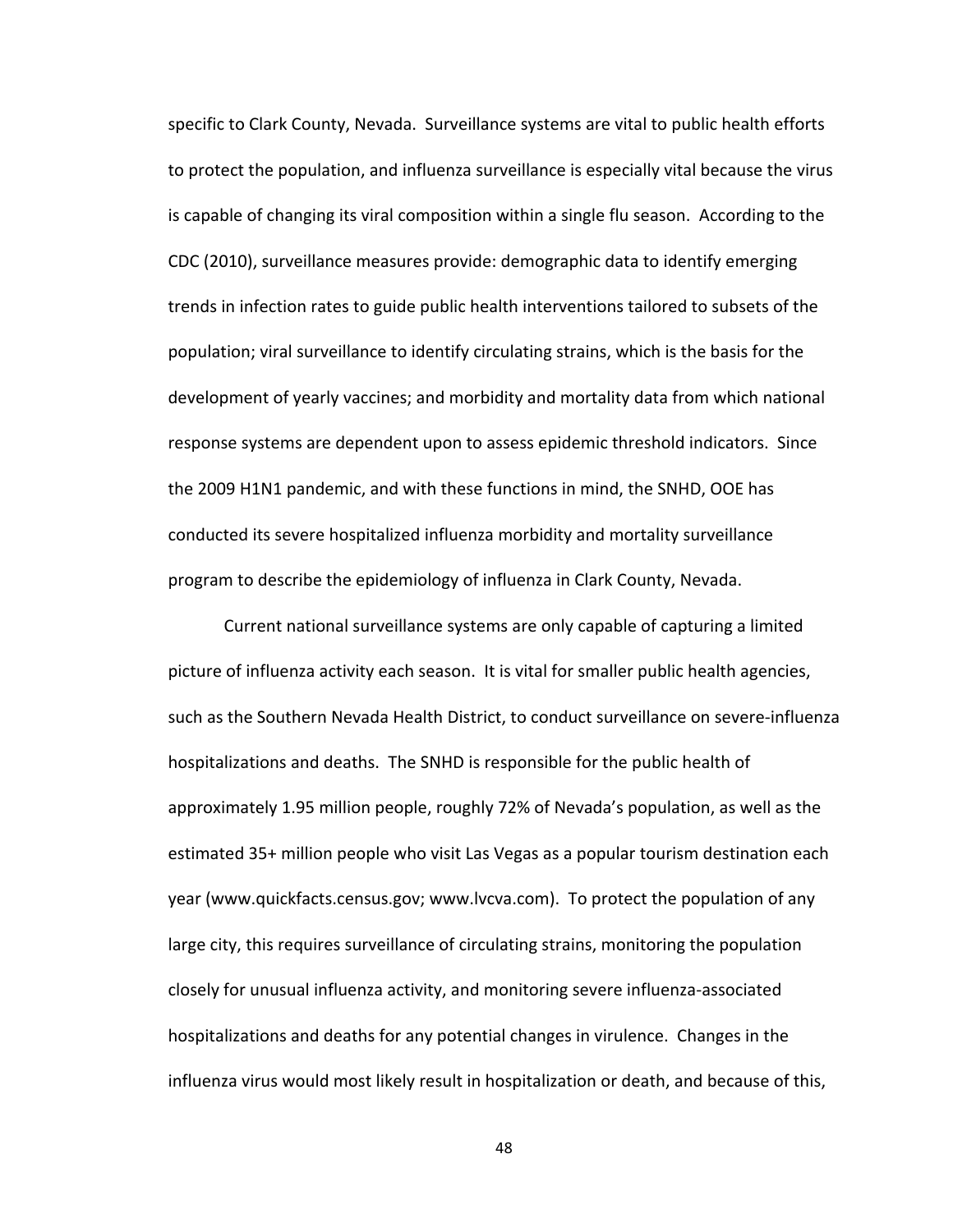projects
such
as
the
SNHD
severe
influenza‐associated
hospitalizations
and
mortality surveillance
are
essential
to
monitoring,
maintaining,
and
improving
public
health.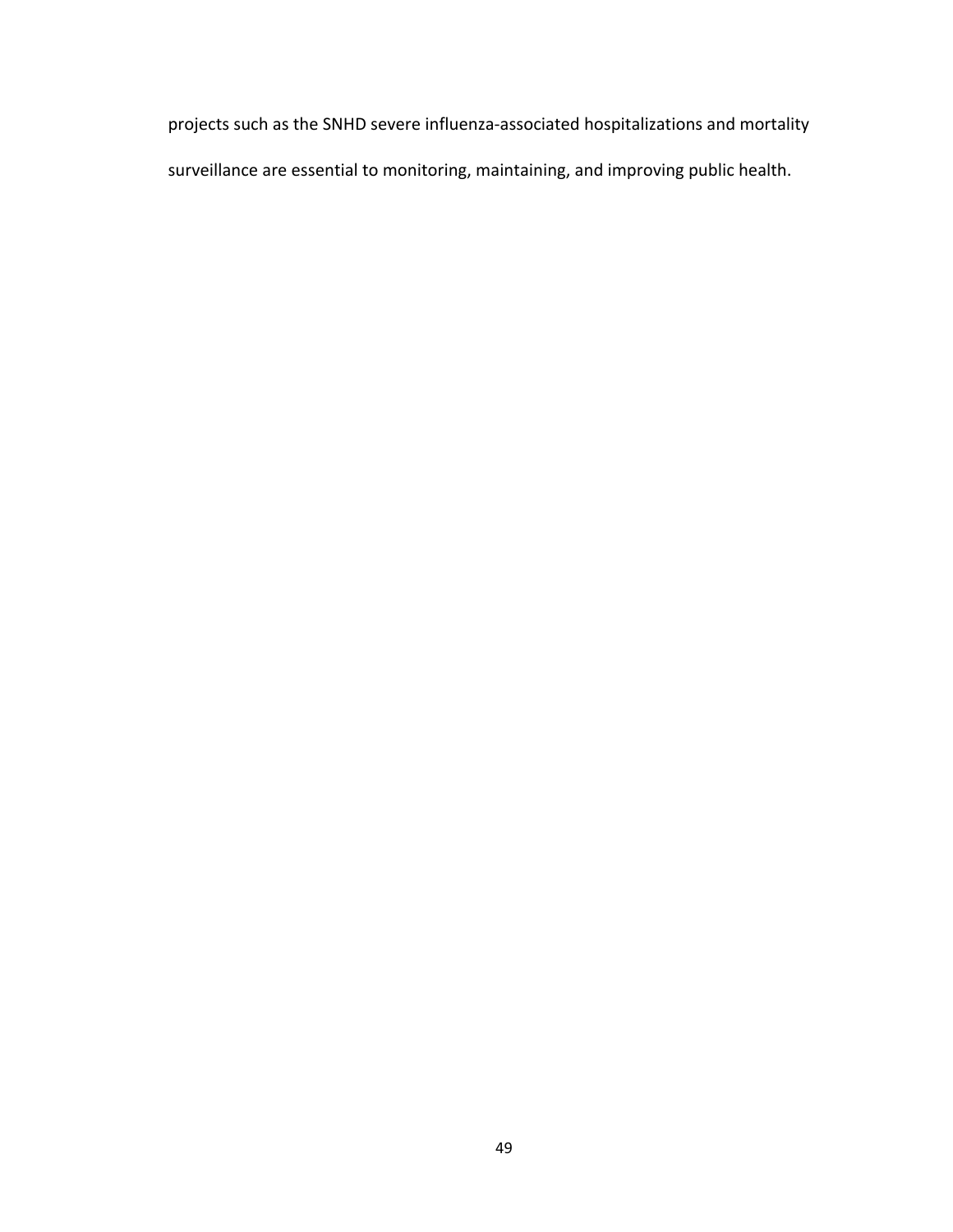# **Appendix
A:
Data
dictionary**

| Variable       | <b>Field Type</b> | <b>Description of variable</b>                                  |
|----------------|-------------------|-----------------------------------------------------------------|
| SNHD_uid       | Integer           | An anonymous patient accession number created by SNHD to        |
|                |                   | identify patients:                                              |
|                |                   | 1-158                                                           |
| Sex            | Char $(1)$        | The sex of the patient:                                         |
|                |                   | $F = f$ emale                                                   |
|                |                   | $M = male$                                                      |
| Age            | Integer           | The age of the patient in years at time of admission or time of |
|                |                   | death if death occurred outside of hospital: 0-90.              |
|                |                   | Those 90 and above will be categorized as 90.                   |
| age_group      | Integer           | The age of the patents in years at time of admission or time of |
|                |                   | death if death occurred outside the hospital grouped in the     |
|                |                   | following categories: 0-80.                                     |
|                |                   | $0=0-4$ years                                                   |
|                |                   | $1 = 5-49$ years                                                |
|                |                   | $2 = 50-59$ years                                               |
|                |                   | $3 = 60 - 69$ years                                             |
|                |                   | 4= 70-79 years                                                  |
|                |                   | 5=80 years and up                                               |
| race_ethnicity | Char $(1)$        | Indicates race/ethnicity of each patient:                       |
|                |                   | W= White                                                        |
|                |                   | B= Black                                                        |
|                |                   | A= Asian/Pacific Islander                                       |
|                |                   | N= Native American/Alaska Native                                |
|                |                   | H= Hispanic                                                     |
|                |                   | NH= Non-Hispanic                                                |
|                |                   | O= Other                                                        |
| occupation     | Char $(1)$        | The occupation of the patient as listed on the demographic face |
|                |                   | sheet of the medical record:                                    |
|                |                   | A= Health care worker                                           |
|                |                   | B= Daycare worker/client                                        |
|                |                   | C= Disabled                                                     |
|                |                   | D= Elementary School Student                                    |
|                |                   | E= Middle School Student                                        |
|                |                   | F= High School Student                                          |
|                |                   | G= College/University Student                                   |
|                |                   | H= Retired                                                      |
|                |                   | I= Unemployed                                                   |
|                |                   | J= Other                                                        |
| hospitalized   | Integer           | Indicates if the patient was hospitalized > 24 hours:           |
|                |                   | $0 = no$                                                        |
|                |                   | $1 = yes$                                                       |

# **Data
Dictionary:
Severe
Influenza
Hospitalized
Case
Surveillance Southern
Nevada
Health
District
(SNHD)
2010‐2011
Influenza
Season**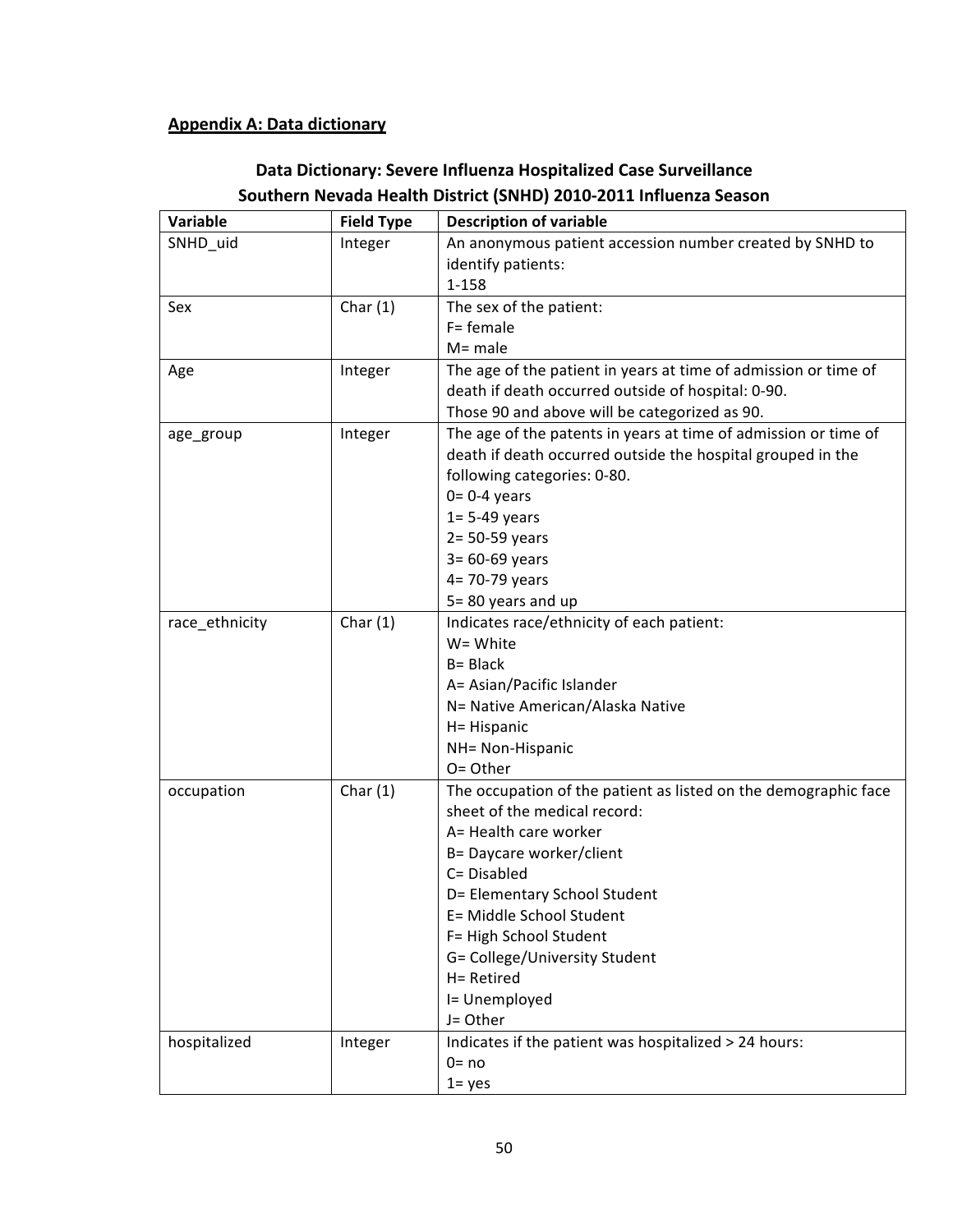| admit_week     | Integer    | The corresponding year and week the date of admission           |
|----------------|------------|-----------------------------------------------------------------|
|                |            | coincides with according to the CDC MMWR calendar:              |
|                |            | $2010(01-52) - 2011(01-52)$                                     |
| hospital_name  | Char $(1)$ | Indicates the admitting hospital:                               |
|                |            | A= Boulder City                                                 |
|                |            | <b>B= Centennial Hills</b>                                      |
|                |            | C= Desert Springs                                               |
|                |            | D= Mesa View                                                    |
|                |            | E= Mike O'Callaghan                                             |
|                |            | F= Mountain View                                                |
|                |            | G= North Vista                                                  |
|                |            | H= Southern Hills                                               |
|                |            | I= Spring Valley                                                |
|                |            | J= St. Rose Siena                                               |
|                |            | K= St. Rose De Lima                                             |
|                |            | L= St. Rose San Martin                                          |
|                |            | M= Summerlin                                                    |
|                |            |                                                                 |
|                |            | N= Sunrise                                                      |
|                |            | $P = UMC$                                                       |
|                |            | $Q = VA$                                                        |
|                |            | O= Other                                                        |
| icu            | Integer    | Indicates if the patient was admitted to the ICU during         |
|                |            | hospitalization:                                                |
|                |            | $0 = no$                                                        |
|                |            | $1 = yes$                                                       |
| vent           | Integer    | Indicates if the patient was ventilated during hospitalization: |
|                |            | $0 = no$                                                        |
|                |            | $1 = yes$                                                       |
| discharge_week | Integer    | The corresponding year and week the date of discharge           |
|                |            | coincides with according to the CDC MMWR calendar:              |
|                |            | $2010(01-52) - 2011(01-52)$                                     |
| length_of_stay | Integer    | The period of time from admission to discharge recorded in      |
|                |            | days:                                                           |
|                |            | $0 - 90$                                                        |
| transfer       | Integer    | Indicates if the patient was transferred to another facility:   |
|                |            | $0 = no$                                                        |
|                |            | $1 = yes$                                                       |
| transfer name  | Char $(1)$ | Indicates the transfer facility:                                |
|                |            | A= Boulder City                                                 |
|                |            | <b>B= Centennial Hills</b>                                      |
|                |            | C= Desert Springs                                               |
|                |            | D= Mesa View                                                    |
|                |            | E= Mike O'Callaghan                                             |
|                |            | F= Mountain View                                                |
|                |            | G= North Vista                                                  |
|                |            | H= Southern Hills                                               |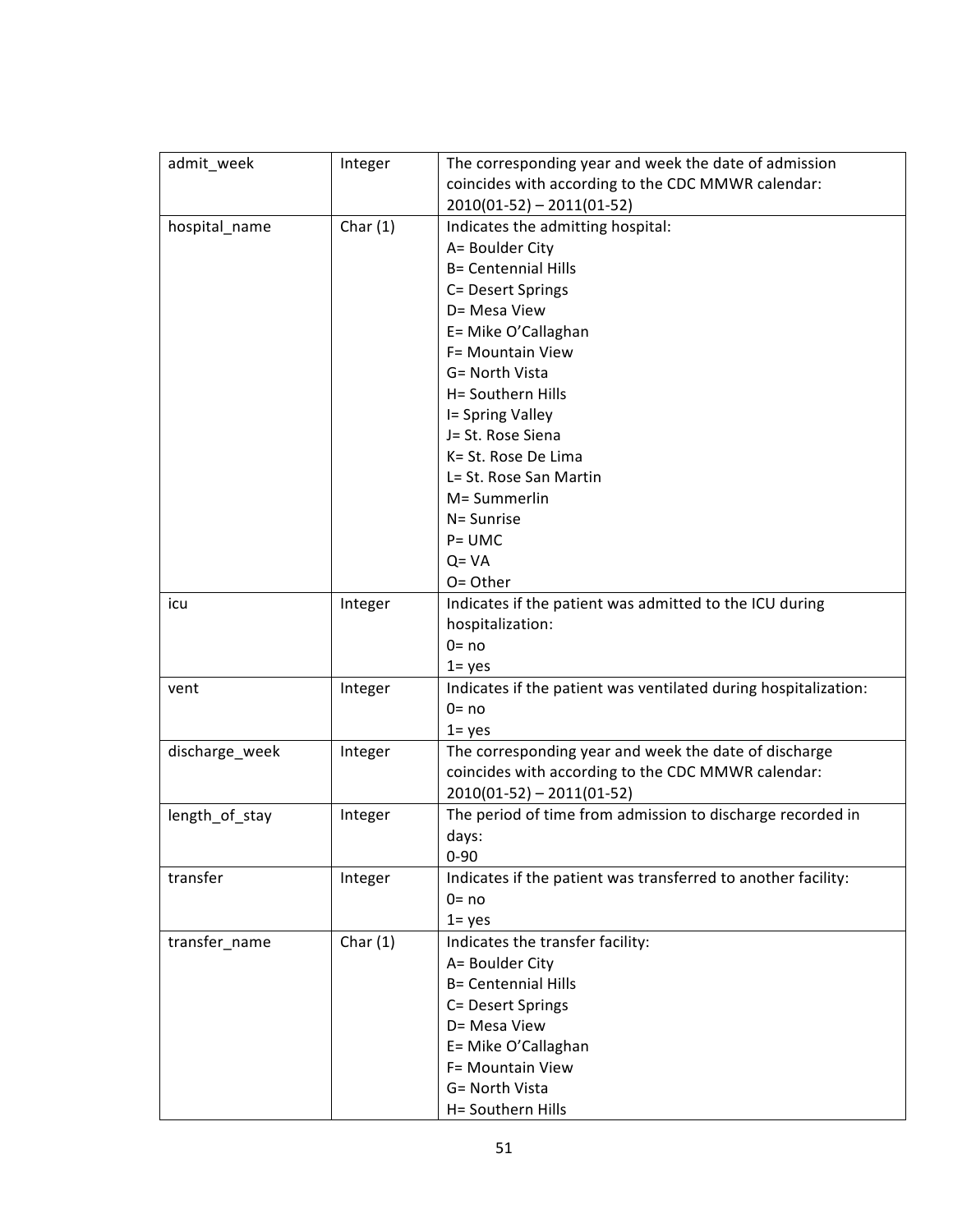|                       |            | I= Spring Valley                                               |
|-----------------------|------------|----------------------------------------------------------------|
|                       |            | J= St. Rose Siena                                              |
|                       |            | K= St. Rose De Lima                                            |
|                       |            | L= St. Rose San Martin                                         |
|                       |            | M= Summerlin                                                   |
|                       |            | N= Sunrise                                                     |
|                       |            | O=Other                                                        |
|                       |            | $P = UMC$                                                      |
|                       |            | $Q = VA$                                                       |
|                       |            | R= Harmon Rehab                                                |
|                       |            | S= Kindred Sahara                                              |
|                       |            |                                                                |
|                       |            | T= Kindred Desert Springs                                      |
|                       |            | U= Hospice                                                     |
| death                 | Integer    | Indicates if the patient expired:                              |
|                       |            | $0 = no$                                                       |
|                       |            | $1 = yes$                                                      |
| death_week            | Integer    | The corresponding year and week the date of death coincides    |
|                       |            | with according to the CDC MMWR calendar:                       |
|                       |            | 2010 (01-52) - 2011 (01-52)                                    |
| length of stay        | Integer    | For hospitalized patients only. Indicates the number of days   |
|                       |            | from admission to discharge or death:                          |
|                       |            | 1-99                                                           |
| underlying_conditions | Integer    | Indicates the underlying conditions or co-morbidities for each |
|                       |            | case:                                                          |
|                       |            | $1 =$ Asthma                                                   |
|                       |            | 2= Chronic Pulmonary Disorder                                  |
|                       |            | 3= Cardiac Disease                                             |
|                       |            | 4= Immunosuppressed (e.g. Cancer, HIV)                         |
|                       |            | 5= Diabetes                                                    |
|                       |            | 6= Renal disease                                               |
|                       |            | 7= Bacterial infection                                         |
|                       |            | 8= Neuromuscular disorder                                      |
|                       |            | 9 = Pregnancy                                                  |
|                       |            | 10= Recently post partum                                       |
|                       |            | 11= Other                                                      |
|                       |            | $12 = None$                                                    |
|                       |            | 13= Unknown                                                    |
| antiviral             | Integer    | Indicates if the patient received antiviral medication:        |
|                       |            | $0 = no$                                                       |
|                       |            | $1 = yes$                                                      |
| antiviral_name        | Char $(1)$ | Indicates which antiviral medication the patient received:     |
|                       |            | T= Oseltamavir                                                 |
|                       |            | Z= Zanamivir                                                   |
|                       |            |                                                                |
| antiviral_start       | Integer    | Indicates number of days between laboratory confirmation date  |
|                       |            | and start of antiviral medication. Negative numbers indicate   |
|                       |            | that the antiviral was started prior to hospitalization.       |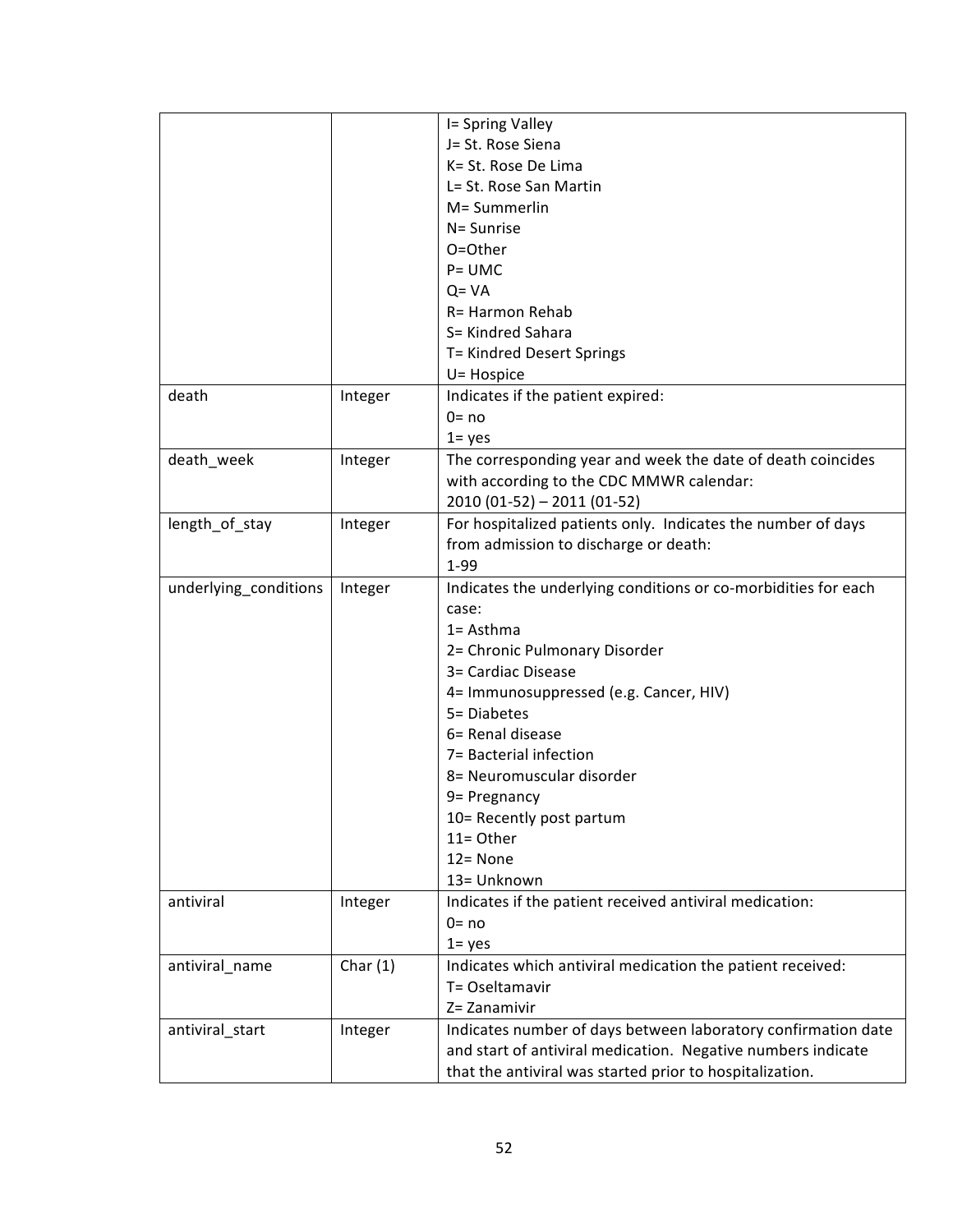| lab confirm         | Integer    | Indicates positive laboratory confirmation of any type:<br>$0 = no$<br>$1 = yes$                                                                                                                                                                                                                                                                                                       |
|---------------------|------------|----------------------------------------------------------------------------------------------------------------------------------------------------------------------------------------------------------------------------------------------------------------------------------------------------------------------------------------------------------------------------------------|
| week_lab_confirm    | Integer    | The corresponding year and week the date of laboratory<br>confirmation coincides with according to the CDC MMWR<br>calendar:<br>$2010(01-52) - 2011(01-52)$                                                                                                                                                                                                                            |
| lab_name            | Char $(1)$ | Indicates the location of laboratory testing:<br>A= Southern Nevada Public Health Laboratory (SNPHL)<br>B= Nevada State Public Health Laboratory (NSPHL)<br>C= Centers for Disease Control and Prevention (CDC)<br>D= Quest<br>$E = LabCorp$<br>F= Primex<br>$G = CPL$<br>H= Hospital laboratory<br>I= Focus<br>J= Nichols<br>K= Out-of-state laboratory<br>L= Other Nevada laboratory |
| influenza_type      | Integer    | Indicates the type of influenza detected through diagnostic<br>testing:<br>1= Influenza A (no subtype)<br>2= Influenza A H1N1<br>3= Influenza A H3<br>4= Influenza B                                                                                                                                                                                                                   |
| vaccine_status_2010 | Char $(1)$ | Indicates if the patient has been vaccinated for influenza:<br>$0 = No$<br>$1 = Yes$<br>2= Unknown<br>3= Not recently or prior to 2010, or in 2011 (after<br>hospitalization)                                                                                                                                                                                                          |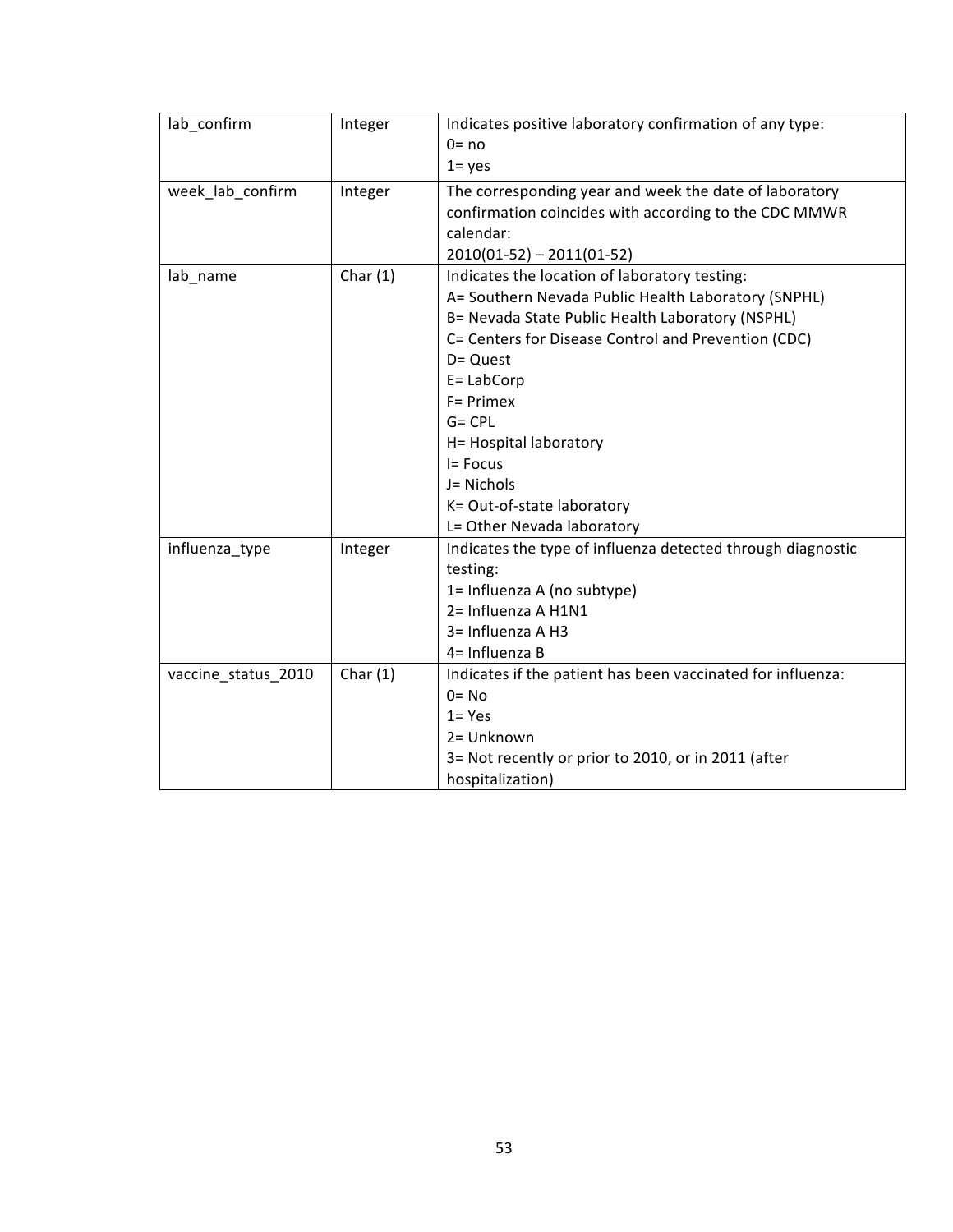# **Appendix
B:
List
of
Abbreviations**

| <b>AHDRA</b>  | Aggregate Hospitalization and Death Reporting Activity                                   |
|---------------|------------------------------------------------------------------------------------------|
| ANCOVA        | Analysis of covariance                                                                   |
| <b>ANOVA</b>  | Analysis of variance                                                                     |
| <b>ARDS</b>   | Acute respiratory distress syndrome                                                      |
| <b>CDC</b>    | <b>Centers for Disease Control and Prevention</b>                                        |
| <b>CHF</b>    | Congestive heart failure                                                                 |
| <b>COD</b>    | Cause of death                                                                           |
| <b>COPD</b>   | Chronic obstructive pulmonary disease                                                    |
| <b>DIIS</b>   | Disease Investigation and Intervention Specialist                                        |
| <b>DM</b>     | Diabetes mellitus                                                                        |
| DNA           | Deoxyribonucleic acid                                                                    |
| EIP           | <b>Emerging Infections Program</b>                                                       |
| <b>FDA</b>    | Food and Drug Administration                                                             |
| <b>HCP</b>    | Health care providers                                                                    |
| H             | Hemagglutinin                                                                            |
| ICU           | Intensive care unit                                                                      |
| ICD           | <b>International Classification of Diseases</b>                                          |
| ICD-9-CM      | International Classification of Diseases, 9 <sup>th</sup> edition, Clinical Modification |
| ILI           | Influenza-like illness                                                                   |
| <b>ILINet</b> | U.S. Outpatient Influenza-like Illness Surveillance Network                              |
| <b>IRB</b>    | <b>Institutional Review Board</b>                                                        |
| <b>MMWR</b>   | Mortality and Morbidity Weekly Report                                                    |
| N             | Neuraminidase                                                                            |
| <b>NAC</b>    | Nevada Administrative Code                                                               |
| <b>NHDS</b>   | National Hospital Discharge Survey                                                       |
| <b>NREVSS</b> | National Respiratory and Enteric Virus Surveillance System                               |
| <b>OOE</b>    | Office of Epidemiology                                                                   |
| <b>PASW</b>   | <b>Predictive Analytics SoftWare</b>                                                     |
| <b>PCP</b>    | Primary care physician                                                                   |
| <b>RNA</b>    | Ribonucleic acid                                                                         |
| rRT-PCR       | Real-time reverse-transcription polymerase chain reaction                                |
| <b>SNHD</b>   | Southern Nevada Health District                                                          |
| <b>SNPHL</b>  | Southern Nevada Public Health Laboratory                                                 |
| <b>SPSS</b>   | <b>Statistical Package for Social Sciences</b>                                           |
| <b>UNLV</b>   | University of Nevada, Las Vegas                                                          |
| <b>WHO</b>    | World Health Organization                                                                |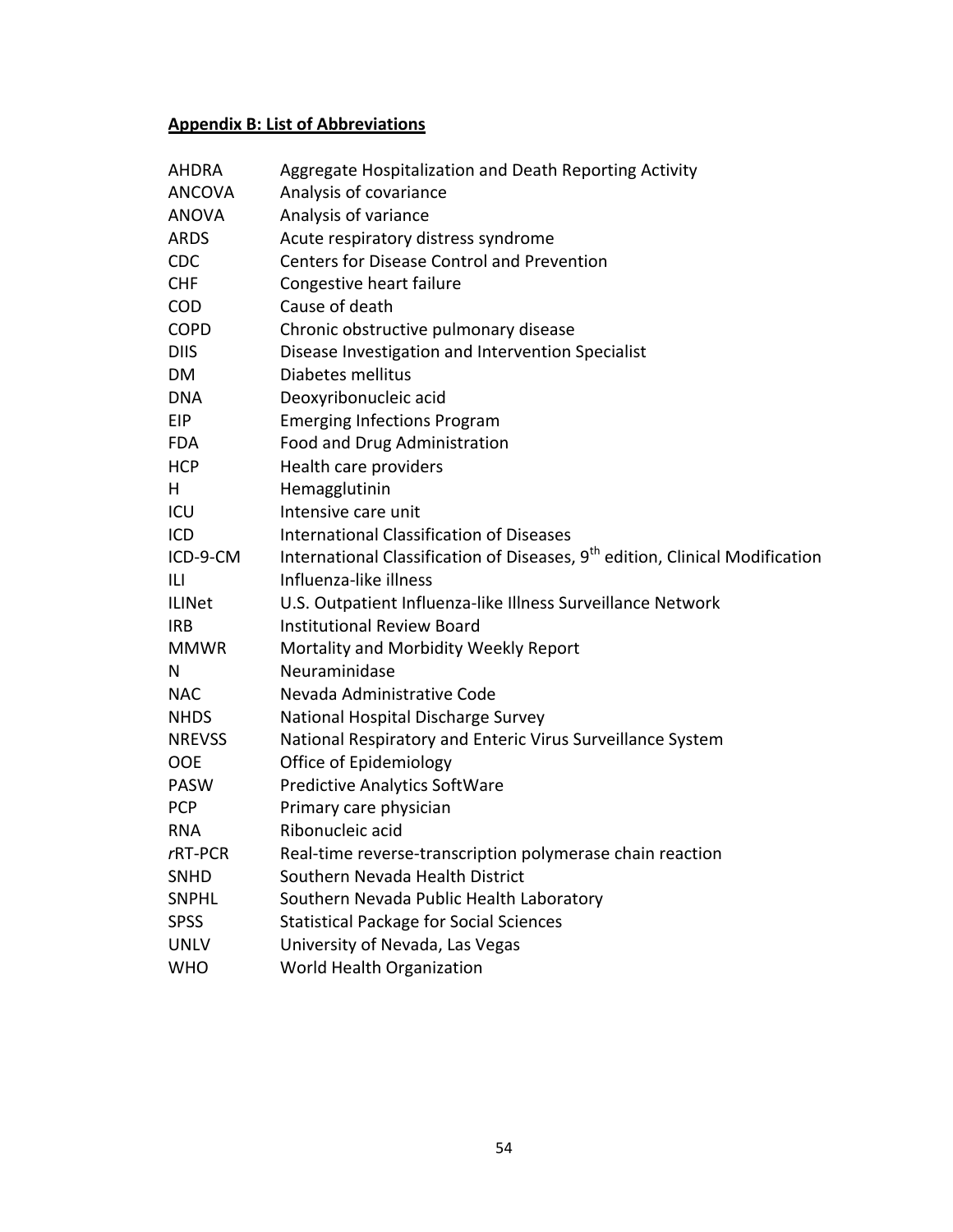#### **References**

- Barry, J. M. (2004). Part VI: The Pestilence, Chapter 20. The great influenza (pp. 229-242).
New
York:
Penguin.
- Bautista, E., Chotpitayasunondh, T., Uyeki, T. M., Zaki, S. R., Hayden, F. G., Hui, D. S., et al. (2010). Clinical aspects of pandemic 2009 influenza A (H1N1) virus infection. *The
New
England
Journal
of
Medicine*, *362*(18),
1708‐1719.
- Bhat, N., Wright, J. G., Balish, A., Medina, M., Wallis, T. R., Guarner, J., et al. (2005). Influenza‐associated
deaths
among
children
in
the
United
States,
2003‐2004. *The
New
England
Journal
of
Medicine*, *353*(24),
2559‐2567.
- CDC
‐
Seasonal
Influenza
(Flu).
(n.d.). *Centers
for
Disease
Control
and
Prevention*. Retrieved
April
26,
2011,
from
http://www.cdc.gov/flu
- CDC Seasonal Influenza (Flu) Children, the Flu, and the Flu Vaccine. (2010). Centers for *Disease
Control
and
Prevention*.
Retrieved
July
13,
2011,
from http://www.cdc.gov/flu/protect/children.htm
- CDC Seasonal Influenza (Flu) Overview of Influenza Surveillance in the United States. (2010,
October
3). *Centers
for
Disease
Control
and
Prevention*.
Retrieved
June 20,
2011,
from
http://www.cdc.gov/flu/weekly/overview.htm
- CDC Seasonal Influenza (Flu) Rapid Diagnostic Testing for Influenza: Information for Clinical
Laboratory
Directors.
(2011,
July
6). *Centers
for
Disease
Control
and Prevention*.
Retrieved
July
23,
2011,
from http://www.cdc.gov/flu/professionals/diagnosis/rapidlab.htm
- CDC- Update: Influenza Activity- United States, 2010-11 Season, and Composition of the 2011-12 Influenza Vaccine (2011, June 3). Centers for Disease Control and *Prevention.* Retrieved
September
10,
2011,
from http://www.cdc.gov/mmwr/preview/mmwrhtml/mm6021a5.htm
- Clark
County
QuickFacts
from
the
US
Census
Bureau.
(2011). *State
and
County QuickFacts*.
Retrieved
July
12,
2011,
from http://quickfacts.census.gov/qfd/states/32/32003.html
- Fiore, A. E., Uyeki, T. M., Cox, N. J., Broder, K., Finelli, L., Euler, G. L., et al. (2010). Prevention and control of influenza with vaccines: recommendations of the Advisory
Committee
on
Immunization
Practices
(ACIP),
2010. *Morbidity
and Mortality
Weekly
Report*, *59*(No.
RR‐8),
1‐62.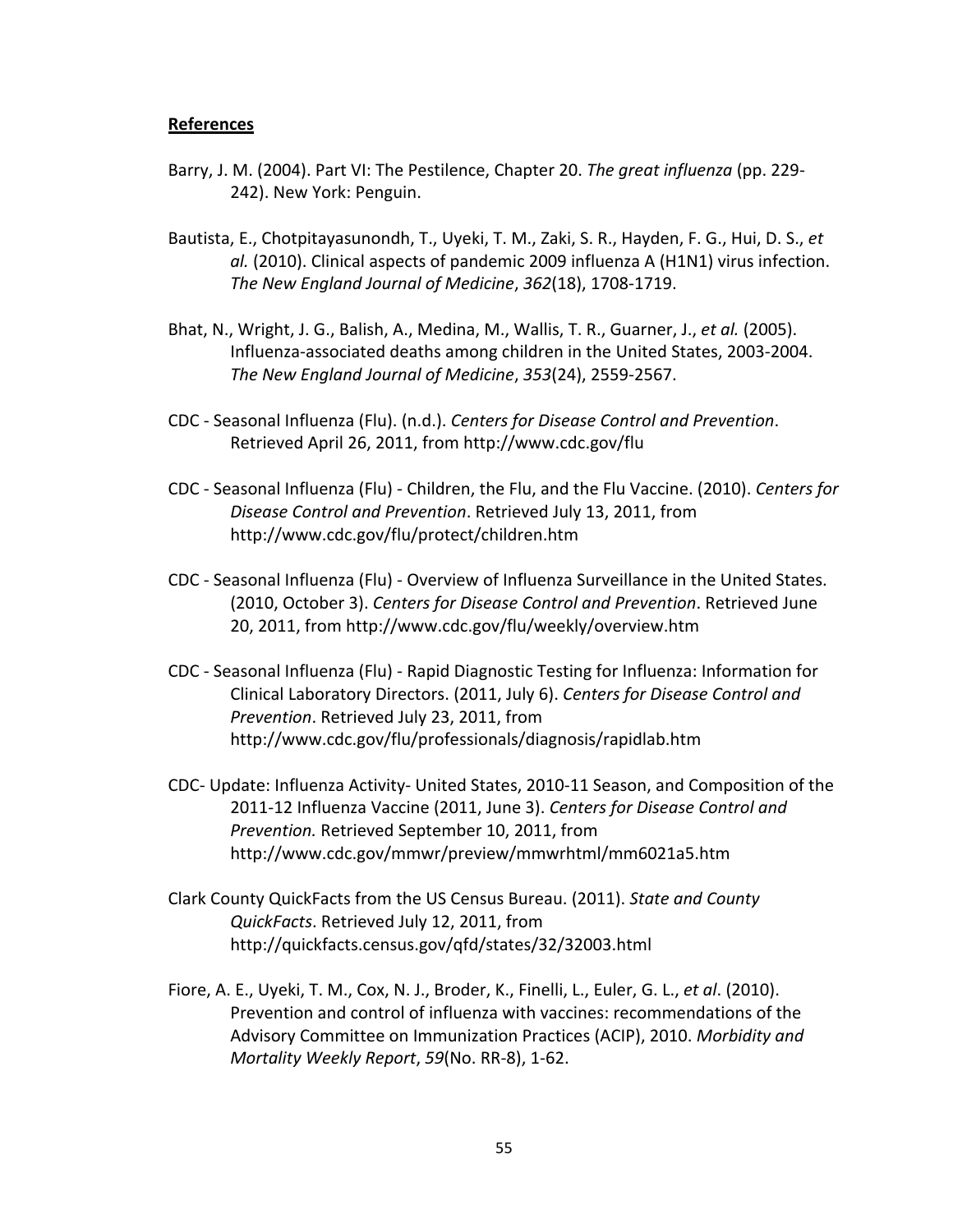- Flu (Influenza) Antigenic Drift Illustration. (2011, January 14). National Institute of Allergy and Infectious Diseases Home Page. Retrieved July 11, 2011, from http://www.niaid.nih.gov/topics/Flu/Research/basic/Pages/AntigenicDriftIllustr ation.aspx
- Flu (Influenza) Antigenic Shift Illustration. (2011, January 14). National Institute of Allergy and Infectious Disease Home Page. Retrieved July 11, 2011 from http://www.niaid.nih.gov/topics/Flu/Research/basic/Pages/AntigenicShiftIllustra tion.aspx
- Heymann, D. L. (2008). Influenza. Control of communicable diseases manual (19th ed., pp.
315‐331).
Washington,
DC:
American
Public
Health
Association.
- Infectious
Disease
Diagnostics
‐
Focus
Diagnostics.
(2011,
June
10). *Infectious
Disease Diagnostics
‐
Focus
Diagnostics*.
Retrieved
September
14,
2011,
from http://www.focusdx.com
- Ruest, A., Michaud, S., Deslandes, S., & Frost, E. H. (2003). Comparison of Directigen Flu A
+
B
test,
the
QuickVue
influenza
test,
and
clinical
case
definition
to
viral culture
and
reverse
transcription‐PCR
for
rapid
diagnosis
of
influenza
virus infection. *Journal
of
Clinical
Microbiology*, *41*(8),
3487‐3493.

The
Microbial
World.
(2011,
September
17). *http://www.microbiologytext.com/index.php?module=Book&func=displayarticle &art\_id=481*.
Retrieved
September
10,
2011,
from
www.microbiologytext.com

- Thompson, M. G., Shay, D. K., Zhou, H., Bridges, C. B., Cheng, P. Y., Burns, E., et al. (2010).
Estimates
of
deaths
associated
with
seasonal
influenza‐‐
United
States, 1976‐2007. *Morbidity
and
Mortality
Weekly
Report*, *59*,
1057‐1062.
Retrieved June 14, 2011, from http://www.cdc.gov/mmwr/preview/mmwrhtml/
- Thompson,
W.
W.,
Comanor,
L.,
&
Shay,
D.
K.
(2006).
Epidemiology
of
seasonal influenza:
Use
of
surveillance
data
and
statistical
models
to
estimate
the
burden of
disease. *The
Journal
of
Infectious
Diseases*, *194*,
S82‐91.
- Thompson, W. W., Shay, D. K., Weintraub, E., Brammer, L., Bridges, C. B., Cox, N. J., et al. (2004).
Influenza‐associated
hospitalizations
in
the
United
States. *JAMA*, *292*(11),
1333‐1340.
- Thompson, W. W., Weintraub, E., Dhankhar, P., Cheng, P., Brammer, L., Metzler, M. I., et al. (2009). Estimates of US influenza-associated deaths made using four different
methods. *Influenza
and
Other
Respiratory
Viruses*, *3*(1),
37‐49.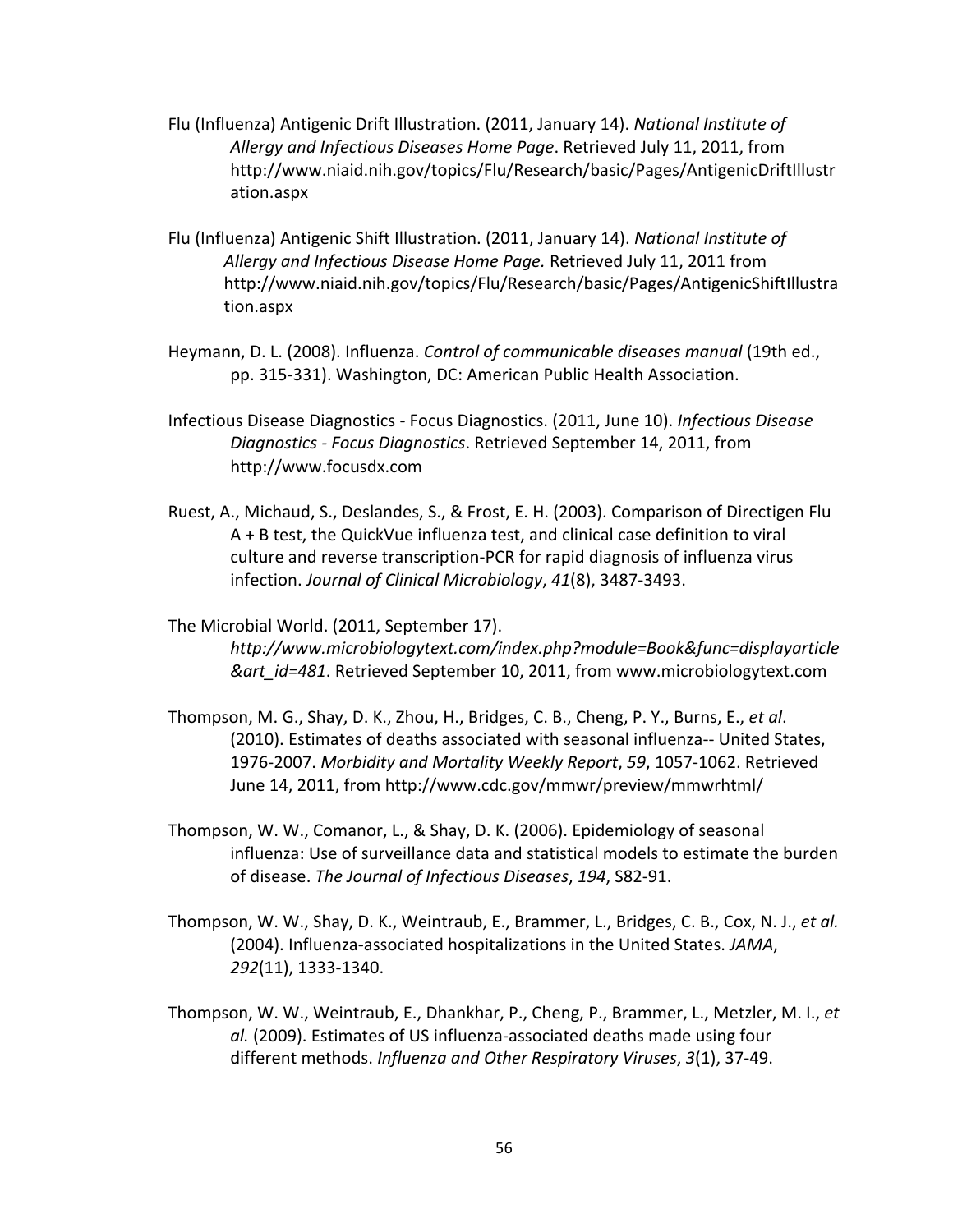- WHO- Influenza. (2003). World Health Organization. Retrieved March 21, 2011, from www.who.int/mediacentre/factsheets/2003/fs211/en/print.html
- WHO‐
Weekly
epidemiological
record
(2011). *World
Health
Organization*, *86*(22),
221‐ 232.
Retrieved
June
7,
2011,
from
http://www.who.int/wer/2011/wer8622.pdf

For Press and Research > Stats & Facts - LVCVA.com. (2011). *LVCVA.com - Official Site for* Las Vegas Meetings and Travel Professionals. Retrieved March 31, 2011, from http://www.lvcva.com/press/statistics‐facts/index.jsp